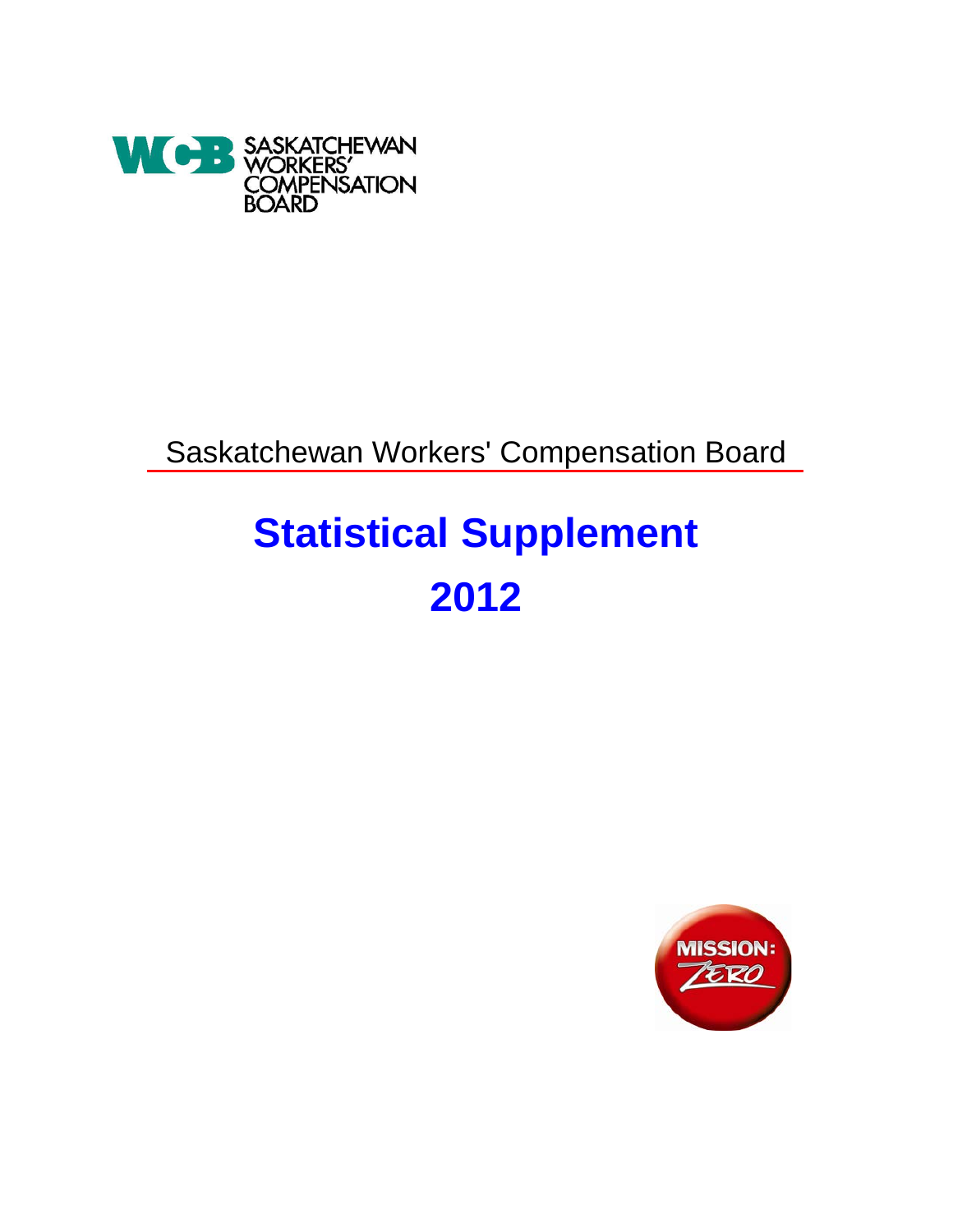# **How to Read the Statistical Supplement**

This statistical supplement is designed to provide the number of workplace injury claims reported and accepted as valid in 2012 (as of February 1, 2013). Using workplace injuries reported in the current year allows us to capture the following information:

- 2012 workplace injury activity.

- Representation of the number and types of claims that the Saskatchewan Workers'

Compensation Board (WCB) is actively handling.

- Workplace injury numbers, severity and the type of workplace injuries in the year registered.

- 2012 industry and occupation workplace injury data.

### **Definitions:**

**Cancelled - Claim was a duplicate of a claim already set up in our system.**

**Self Insured - All federal government workers employed in Saskatchewan.**

**Disallowed - Claim not acceptable under The Workers' Compensation Act, 1979; or coverage not provided under The Workers' Compensation Act, 1979; or claimant did not reply.**

**Fatality - Accepted claim where worker died due to workplace injury.**

**N.E.C. - Not Elsewhere Coded.**

**No Time Loss - Accepted claim where no time was taken off after the day of injury.**

**Pending - Entitlement decision not completed.**

**Permanent Functional Impairment - a permanent adverse reaction in a worker as a result of work injury which interferes with the normal performance of the worker's body or mind.**

**Time Loss - Accepted claim where worker had to take time off work after the day of injury.**

**Twelve Month Window - A twelve (12) month window uses January to December of the claims' reported year to capture duration.**

**Unassigned - Claim cannot be attributed to a specific firm or industry.**

**Uns. - Unspecified.**

**Year Registered - Year claim was registered.**

Please contact Revenue & Employer Accounts at (306) 787-4370 or toll free at 1-800-667-7590 for more detail.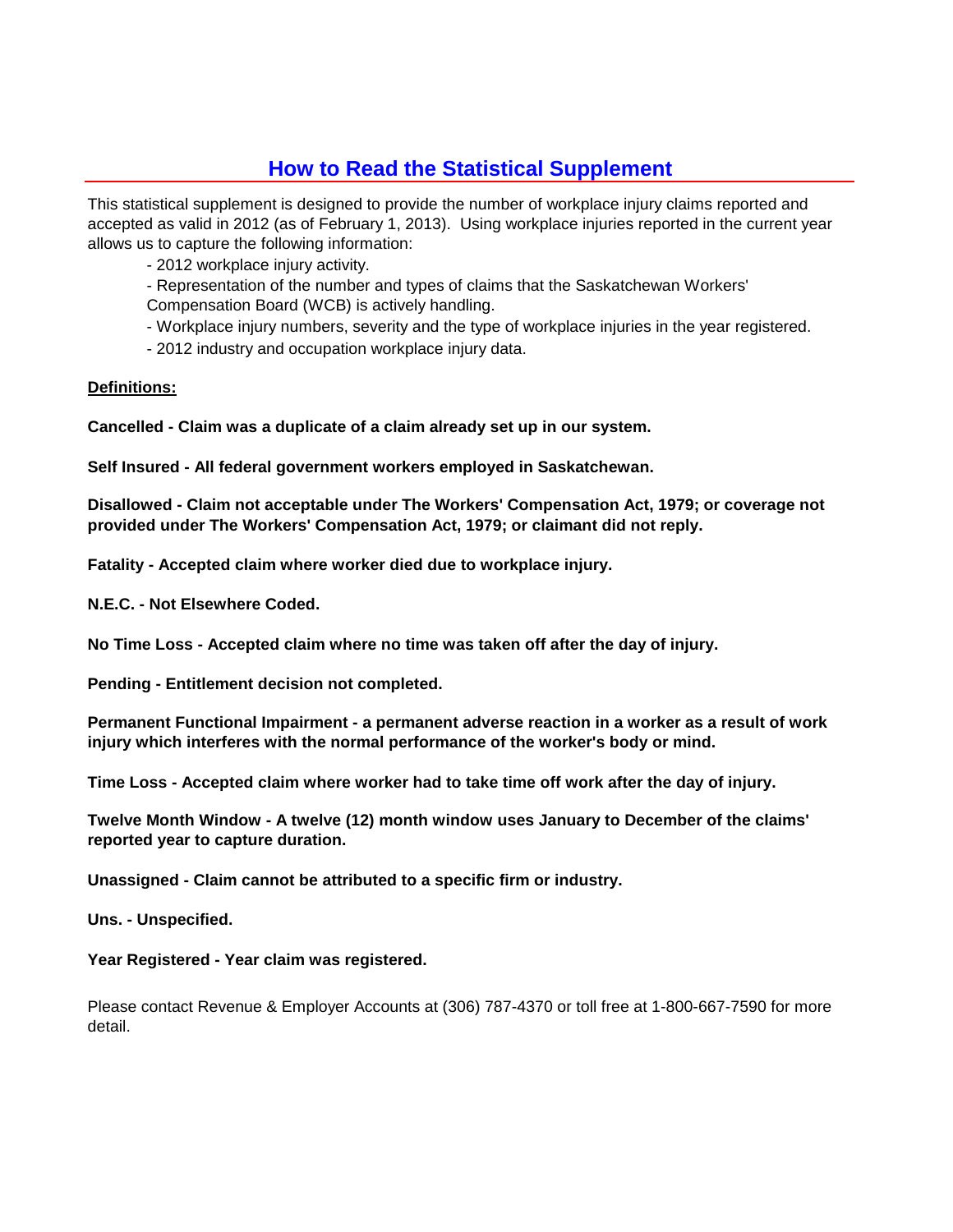# **Table of Contents**

| <b>Tables</b>     |                                                                                               | Page |  |
|-------------------|-----------------------------------------------------------------------------------------------|------|--|
| $\mathbf{1}$      | 2012 Assessment Rate, Lines of Business and Payroll by Rate Code                              | 2    |  |
| 2                 | Comparison of Reported Claim Type, 2008 to 2012                                               | 4    |  |
| 3                 | Registered Claims in 2012 by Rate Code                                                        | 5    |  |
| 4                 | Injury Rates by Rate Code, 2008 to 2012                                                       | 6    |  |
| 5                 | Average Claim Duration and Average Cost per Claim, 2008 to 2012                               | 8    |  |
| 6                 | Gender and Type of Claim by Age at Injury for Claims Registered in 2012                       | 10   |  |
| $\overline{7}$    | Year of Injury for Claims Registered in 2012                                                  | 12   |  |
| 8                 | Month of Injury for Claims Registered in 2012                                                 | 13   |  |
| 9                 | Percent Impairment by Rate Code for Permanent Functional Impairment Awards in 2012            | 14   |  |
| 10                | Percent Impairment by Part of Body Injured for Permanent Functional Impairment Awards in 2012 | 16   |  |
| 11                | Permanent Functional Impairment Awards by Percent of Impairment, 2012                         | 17   |  |
| $12 \overline{ }$ | Part of Body Injured by Rate Code for Claims Registered in 2012                               | 18   |  |
| 13                | Claim Type by Occupation for Claims Registered in 2012                                        | 20   |  |
| 14                | Part of Body Injured by Occupation for Claims Registered in 2012                              | 26   |  |
| 15                | Claim Type by Cause of Injury for Claims Registered in 2012                                   | 31   |  |
| 16                | Cause of Injury by Rate Code for Claims Registered in 2012                                    | 37   |  |
| 17                | Cause of Injury by Occupation for Claims Registered in 2012                                   | 39   |  |
| 18                | Comparison of Appeals Information, 2008 to 2012                                               | 44   |  |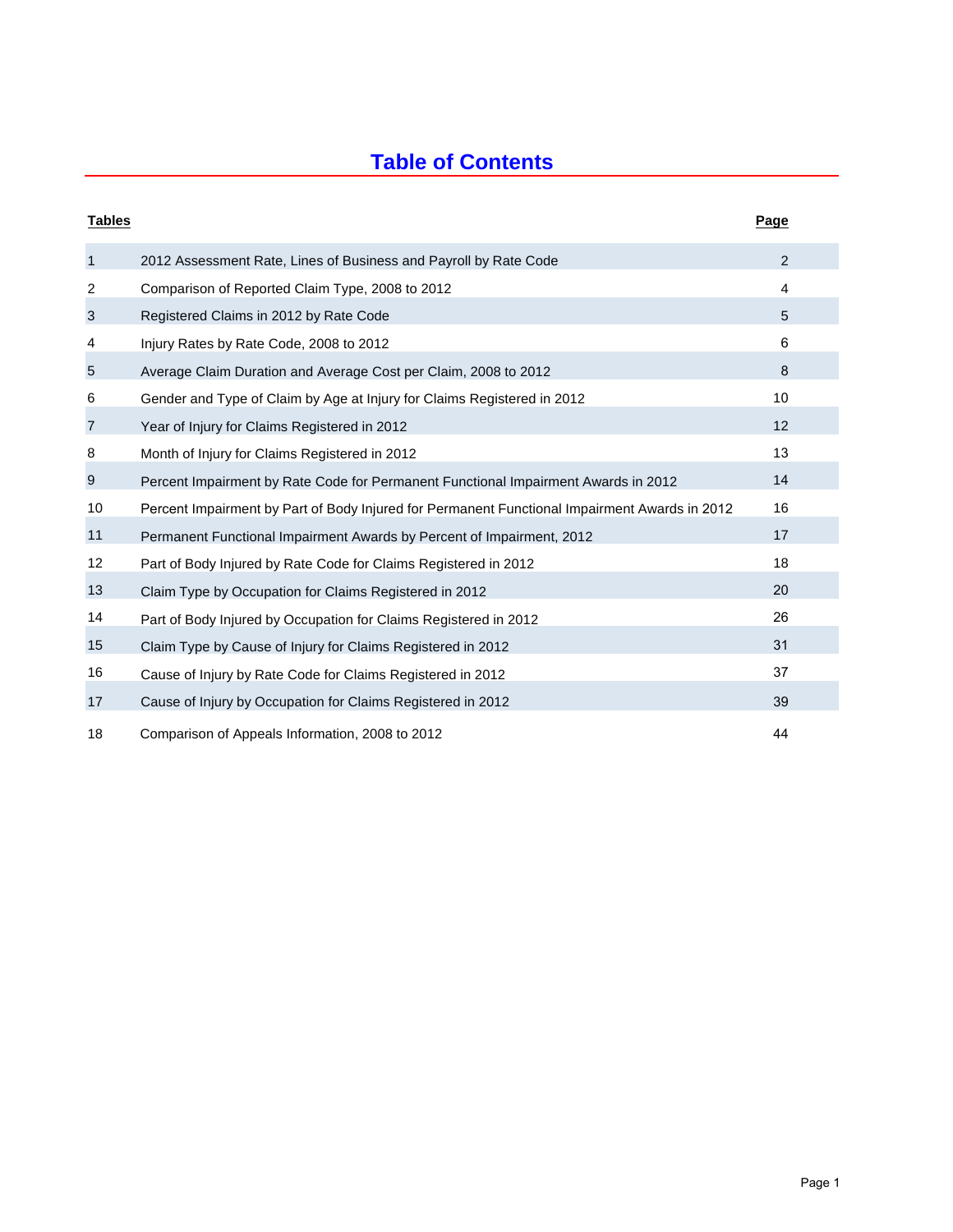# **2012 Assessment Rate, Lines of Business and Payroll by Rate Code**

| Rate<br>Code     | <b>Description</b>                        | 2012 Assessment<br>Rate | <b>Number of Lines</b><br>of Business <sup>1</sup> | 2012 Payroll        |
|------------------|-------------------------------------------|-------------------------|----------------------------------------------------|---------------------|
| A11              | Light Agricultural Operations             | 3.55                    | 442                                                | \$<br>68,053,876    |
| A21              | Farming and Ranching                      | 2.81                    | 1,063                                              | \$<br>64,487,881    |
| A31              | Grain Elevators and Inland Terminals      | 1.23                    | 47                                                 | \$<br>117,997,110   |
| <b>B11</b>       | <b>Construction Trades</b>                | 2.03                    | 1,852                                              | \$<br>540,752,051   |
| <b>B12</b>       | <b>Residential Construction</b>           | 3.54                    | 4,175                                              | \$<br>485,436,649   |
| <b>B13</b>       | Commercial, Industrial Construction       | 3.38                    | 2,810                                              | \$<br>886,233,750   |
| C <sub>12</sub>  | <b>Light Commodity Marketing</b>          | 0.69                    | 1,813                                              | \$<br>483,383,331   |
| C32              | Grocery, Department Store, Hardware       | 1.21                    | 2,010                                              | \$<br>725,855,968   |
| C <sub>33</sub>  | Wholesale, Chain Stores                   | 1.89                    | 327                                                | \$<br>262,815,764   |
| C41              | Co-operative Associations                 | 1.65                    | 139                                                | \$<br>230, 192, 593 |
| C <sub>51</sub>  | Lumber Yard, Builders Supplies            | 2.71                    | 263                                                | \$<br>155,916,522   |
| C61              | Automotive, Implement Sales and Service   | 1.34                    | 1,103                                              | \$<br>649,826,800   |
| C62              | Automotive Service Shops, Towing          | 1.91                    | 1,371                                              | \$<br>311,059,166   |
| D32              | <b>Operation of Oilwells</b>              | 0.74                    | 1,837                                              | \$<br>301,770,524   |
| D41              | <b>Oilwell Servicing</b>                  | 1.79                    | 1,789                                              | \$<br>487,248,551   |
| D51              | Service Rigs and Water Well Drilling      | 2.15                    | 144                                                | \$<br>123,277,890   |
| D <sub>52</sub>  | Seismic Drilling                          | 2.87                    | 100                                                | \$<br>202,094,148   |
| D71              | Open Pit Mining                           | 0.73                    | 15                                                 | \$<br>58,928,615    |
| D72              | <b>Underground Softrock Mining</b>        | 1.32                    | 23                                                 | \$<br>374,987,287   |
| D73              | <b>Underground Hardrock Mining</b>        | 1.36                    | 84                                                 | \$<br>245,942,243   |
| G11              | Post Secondary Education                  | 0.52                    | 631                                                | \$<br>504,677,719   |
| G12              | <b>Elementary and Secondary Education</b> | 1.12                    | 89                                                 | \$<br>363,467,193   |
| G22              | Health Authority, Hospitals, Care Homes   | 2.13                    | 458                                                | \$<br>1,848,327,774 |
| G31              | Cities, Towns, Villages, RM's             | 1.67                    | 954                                                | \$<br>643,967,104   |
| G51              | Government of Saskatchewan and Ministries | 1.42                    | 47                                                 | \$<br>778,903,752   |
| M31              | Manufacturing, Pipeline Operations        | 0.53                    | 39                                                 | \$<br>139,857,356   |
| M33              | Refineries and Upgrader                   | 0.87                    | 36                                                 | \$<br>123,586,064   |
| M41              | Dairy Products, Soft Drinks               | 2.81                    | 20                                                 | \$<br>35,833,291    |
| M42              | Bakeries, Food Prep and Packaging         | 1.59                    | 118                                                | \$<br>71,042,912    |
| M62              | Mills, Semi Medium Manufacturing          | 2.67                    | 438                                                | \$<br>226,970,510   |
| M72              | Processing Meat, Poultry and Fish         | 3.61                    | 39                                                 | \$<br>64,956,836    |
| M81              | <b>Metal Foundries &amp; Mills</b>        | 1.48                    | 86                                                 | \$<br>82,443,114    |
| M91              | <b>Agricultural Equipment</b>             | 2.09                    | 81                                                 | \$<br>223,055,367   |
| M92              | Machine Shops, Manufacturing              | 2.22                    | 1,448                                              | \$<br>365,855,460   |
| M94              | Iron and Steel Fabrication                | 3.11                    | 85                                                 | \$<br>92,747,043    |
| R <sub>11</sub>  | Road Construction and Earthwork           | 2.17                    | 2,483                                              | \$<br>637,968,974   |
| S11              | Legal Offices, Financial, Drafting        | 0.18                    | 553                                                | \$<br>487,136,242   |
| S12              | Offices, Professionals                    | 0.33                    | 4,265                                              | \$<br>1,419,573,444 |
| S14              | Unions                                    | 6.00 (per delegate)     | 73                                                 | \$<br>231,657       |
| S21              | <b>Community and Social Services</b>      | 1.15                    | 1,242                                              | \$<br>422,382,371   |
| S22              | Restaurants, Catering, Dry Cleaning       | 1.01                    | 1,886                                              | \$<br>510,394,289   |
| S <sub>2</sub> 3 | Hotels, Motels, Taxis                     | 2.12                    | 813                                                | \$<br>222,794,897   |
| S32              | Personal, Business and Leisure Services   | 1.44                    | 1,426                                              | \$<br>243,490,179   |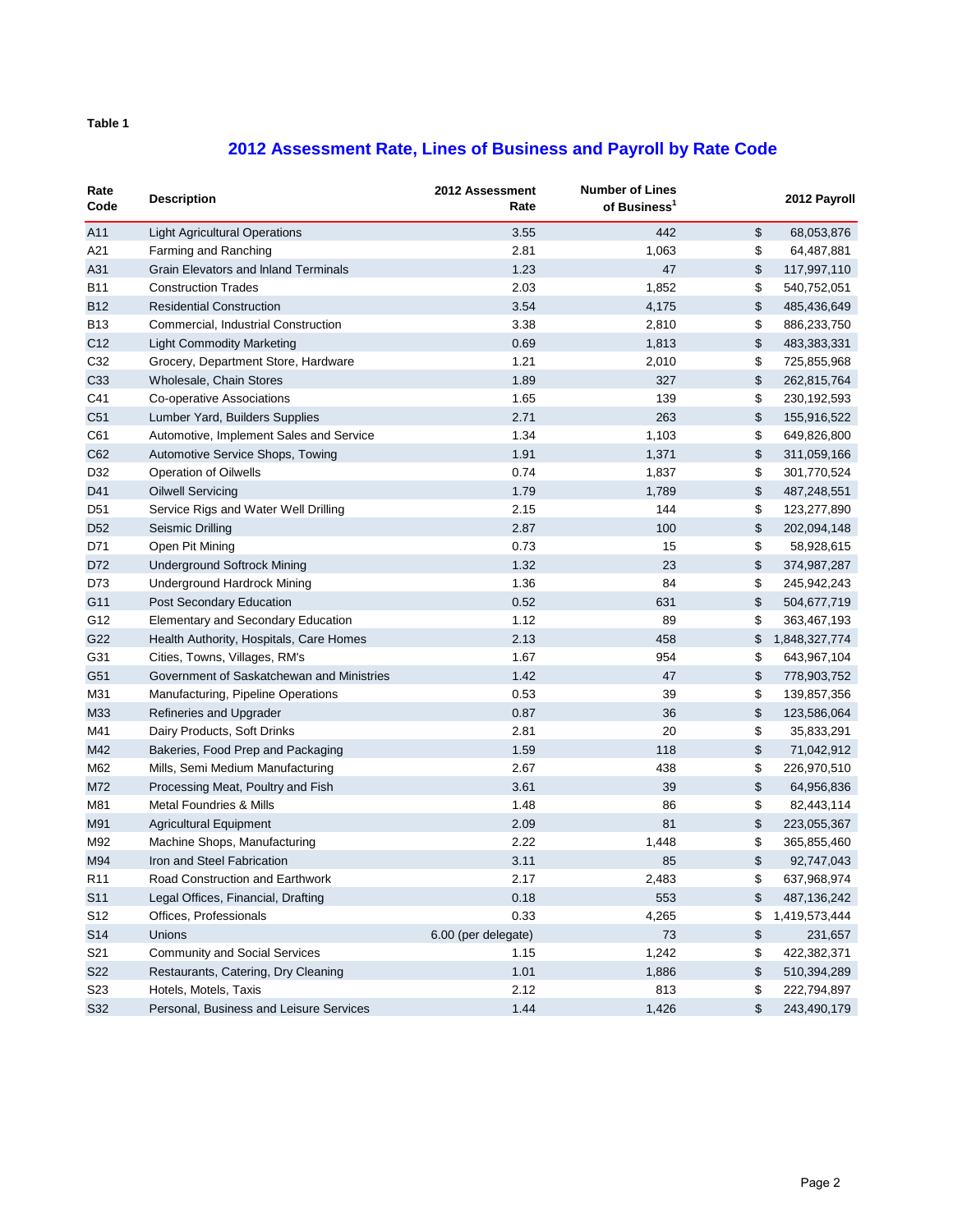# **2012 Assessment Rate, Lines of Business and Payroll by Rate Code**

| Rate<br>Code    | <b>Description</b>                      | 2012 Assessment<br>Rate | <b>Number of Lines</b><br>of Business <sup>1</sup> | 2012 Payroll      |
|-----------------|-----------------------------------------|-------------------------|----------------------------------------------------|-------------------|
| S <sub>33</sub> | Caretaking, Park Authorities            | 1.35                    | 763                                                | \$<br>133,804,549 |
| S41             | Engineering, Testing and Surveying      | 0.32                    | 1.568                                              | \$<br>476,183,224 |
| T42             | Transportation, Courier, Commercial Bus | 3.64                    | 2,208                                              | \$<br>583,535,976 |
| T <sub>51</sub> | Operation of Railways                   | 1.82                    | 15                                                 | \$<br>122,605,095 |
| T61             | Commercial Air Transportation           | 1.12                    | 93                                                 | \$<br>78,467,329  |
| U11             | Telecommunications                      | 0.55                    | 17                                                 | 216, 176, 113     |
| U31             | <b>Electric Systems</b>                 | 0.80                    |                                                    | 216, 133, 821     |
|                 | <b>Board Level</b>                      | 1.60                    | 43.388                                             | \$18,112,830,371  |

1 An employer may have more than one line of business, therefore numbers shown will be higher than the actual number of employers in each rate code.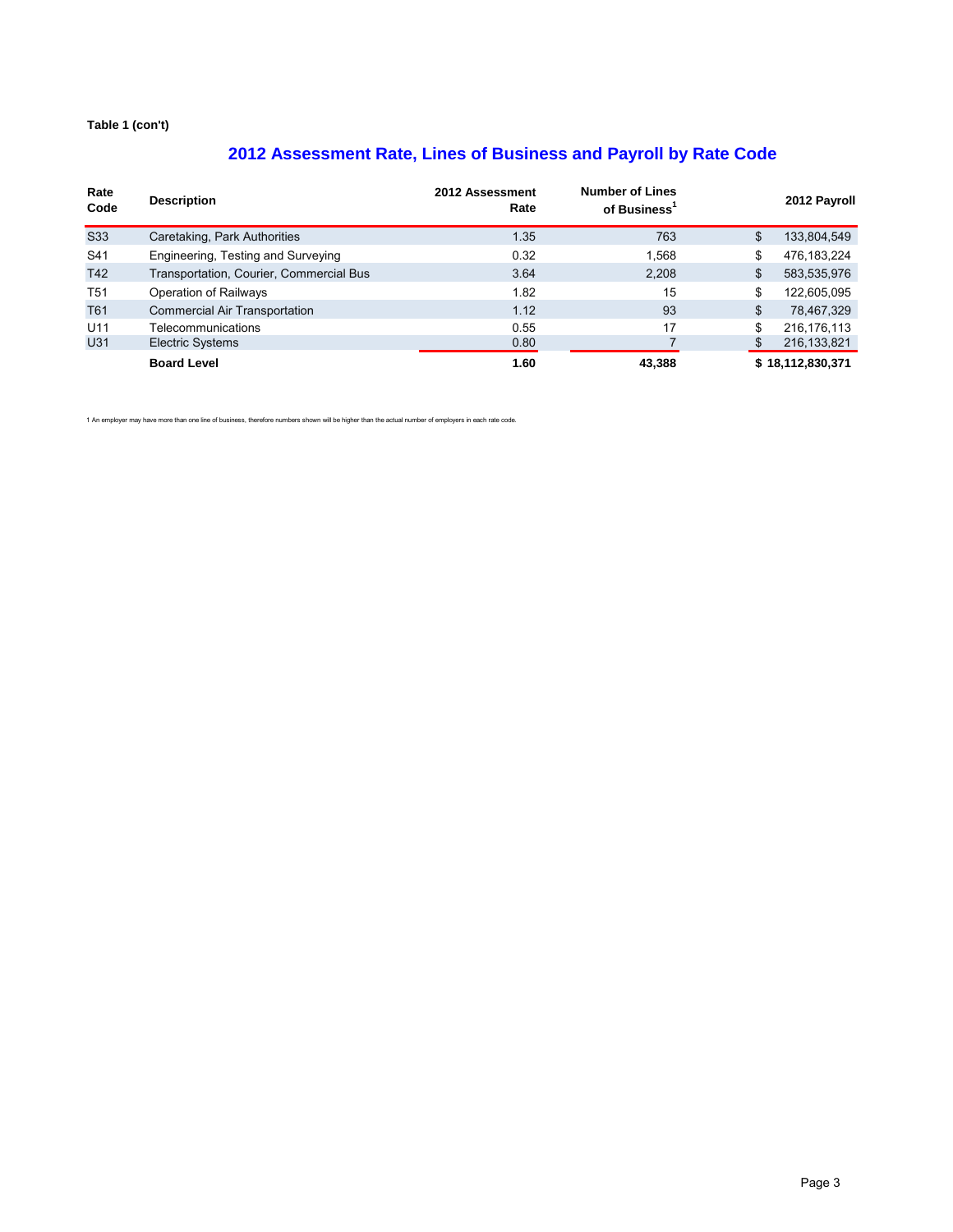# **Comparison of Reported Claim Type, 2008 to 2012**

| <b>Type of Claim</b>                | 2012   | 2011   | 2010   | 2009   | 2008   |
|-------------------------------------|--------|--------|--------|--------|--------|
| Accepted                            |        |        |        |        |        |
| Time Loss                           | 10,774 | 11,516 | 11,574 | 12,141 | 13,093 |
| No Time Loss                        | 22,607 | 21,378 | 20,672 | 20,794 | 23,112 |
| Fatality                            | 43     | 22     | 30     | 26     | 22     |
| Self Insured                        | 664    | 625    | 620    | 658    | 723    |
| <b>Subtotal</b>                     | 34,088 | 33,541 | 32,896 | 33,619 | 36,950 |
| Fatality Prior to Year <sup>1</sup> | 13     | 14     | 14     | 6      | 9      |
| <b>Disallowed</b>                   | 4,491  | 4,855  | 4,564  | 4,809  | 5,155  |
| Cancelled                           | 553    | 969    | 998    | 946    | 929    |
| <b>Decision Pending</b>             | 211    | 322    | 311    | 181    | 269    |
| <b>Total Reported</b>               | 39,356 | 39,701 | 38,783 | 39,561 | 43,312 |

1 Based on claims reported prior to the year, but accepted by the WCB in the year. Excludes claims not covered under the Act, not work related, still pending and/or duplicated within the system. These claims are not includ accepted for the year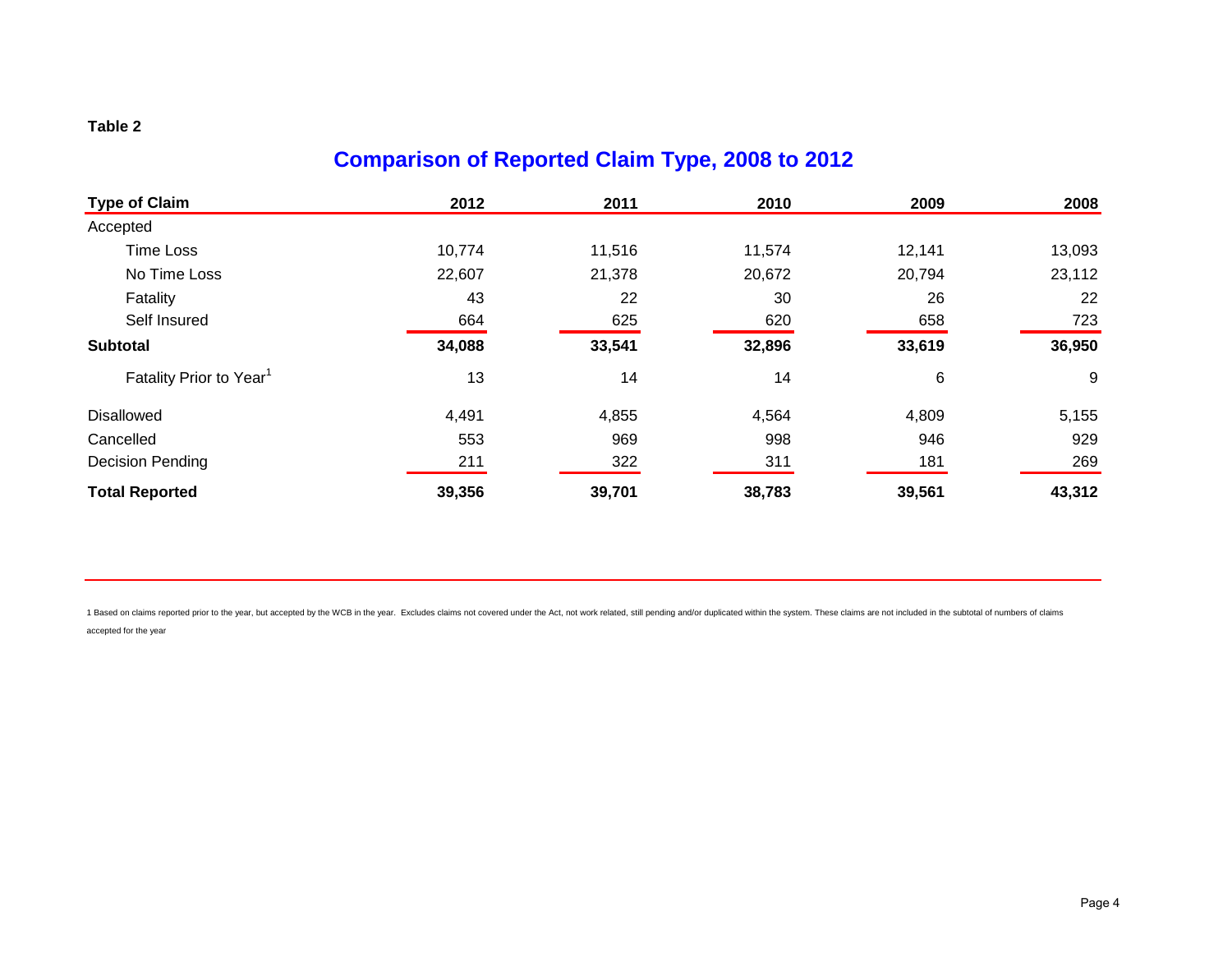### **Registered Claims in 2012 by Rate Code**

| <b>Rate Code</b> | <b>Description</b>                        | <b>Time Loss</b> | No Time Loss | <b>Fatality</b>         | Total  |
|------------------|-------------------------------------------|------------------|--------------|-------------------------|--------|
| A11              | <b>Light Agricultural Operations</b>      | 135              | 155          | 0                       | 290    |
| A21              | Farming and Ranching                      | 32               | 42           | $\mathbf{1}$            | 75     |
| A31              | Grain Elevators and Inland Terminals      | 24               | 90           | 0                       | 114    |
| <b>B11</b>       | <b>Construction Trades</b>                | 306              | 922          | $\mathbf{1}$            | 1229   |
| B12              | <b>Residential Construction</b>           | 416              | 944          | 5                       | 1365   |
| <b>B13</b>       | Commercial, Industrial Construction       | 346              | 1324         | 5                       | 1675   |
| C12              | <b>Light Commodity Marketing</b>          | 199              | 315          | 1                       | 515    |
| C32              | Grocery, Department Store, Hardware       | 482              | 1016         | $\mathbf 0$             | 1498   |
| C33              | Wholesale, Chain Stores                   | 279              | 511          | 0                       | 790    |
| C41              | Co-operative Associations                 | 230              | 437          | $\mathbf 0$             | 667    |
| C51              | Lumber Yard, Builders Supplies            | 232              | 371          | $\mathbf 0$             | 603    |
| C61              | Automotive, Implement Sales and Service   | 359              | 762          | $\mathbf 0$             | 1121   |
| C62              | Automotive Service Shops, Towing          | 218              | 563          | $\mathbf{1}$            | 782    |
| D32              | <b>Operation of Oilwells</b>              | 29               | 112          | $\mathbf 0$             | 141    |
| D41              | <b>Oilwell Servicing</b>                  | 133              | 581          | 3                       | 717    |
| D <sub>51</sub>  | Service Rigs and Water Well Drilling      | 29               | 202          | $\mathbf 0$             | 231    |
| D52              | Seismic Drilling                          | 20               | 212          | 0                       | 232    |
| D71              | Open Pit Mining                           | 5                | 92           | $\mathbf 0$             | 97     |
| D72              | <b>Underground Softrock Mining</b>        | 50               | 280          | 1                       | 331    |
| D73              | <b>Underground Hardrock Mining</b>        | 31               | 233          | $\mathbf 0$             | 264    |
| G11              | Post Secondary Education                  | 115              | 210          | 1                       | 326    |
| G12              | <b>Elementary and Secondary Education</b> | 250              | 378          | $\mathbf{1}$            | 629    |
| G22              | Health Authority, Hospitals, Care Homes   | 2061             | 2834         | 2                       | 4897   |
| G31              | Cities, Towns, Villages, RM's             | 505              | 830          | $\overline{\mathbf{4}}$ | 1339   |
| G51              | Government of Saskatchewan and Ministries | 433              | 712          | $\mathbf 0$             | 1145   |
| M31              | Manufacturing, Pipeline Operations        | 20               | 64           | $\mathbf{1}$            | 85     |
| M33              | Refineries and Upgrader                   | 23               | 82           | $\mathbf 0$             | 105    |
| M41              | Dairy Products, Soft Drinks               | 78               | 93           | $\mathbf{1}$            | 172    |
| M42              | Bakeries, Food Prep and Packaging         | 47               | 74           | $\mathbf 0$             | 121    |
| M62              | Mills, Semi Medium Manufacturing          | 276              | 518          | $\mathbf 0$             | 794    |
| M72              | Processing Meat, Poultry and Fish         | 107              | 315          | $\mathbf 0$             | 422    |
| M81              | <b>Metal Foundries &amp; Mills</b>        | 37               | 124          | $\mathbf 0$             | 161    |
| M91              | <b>Agricultural Equipment</b>             | 247              | 600          | 0                       | 847    |
| M92              | Machine Shops, Manufacturing              | 350              | 775          | $\mathbf{1}$            | 1126   |
| M94              | Iron and Steel Fabrication                | 119              | 351          | $\mathbf 0$             | 470    |
| R <sub>11</sub>  | Road Construction and Earthwork           | 194              | 749          | 5                       | 948    |
| S11              | Legal Offices, Financial, Drafting        | 24               | 44           | 0                       | 68     |
| S <sub>12</sub>  | Offices, Professionals                    | 150              | 272          | $\pmb{0}$               | 422    |
| S14              | Unions                                    | 1                | $\mathbf 0$  | $\mathbf 0$             | 1      |
| S21              | <b>Community and Social Services</b>      | 293              | 586          | $\mathbf 0$             | 879    |
| S22              | Restaurants, Catering, Dry Cleaning       | 361              | 827          | 2                       | 1190   |
| S23              | Hotels, Motels, Taxis                     | 203              | 358          | $\mathbf 0$             | 561    |
| S32              | Personal, Business and Leisure Services   | 164              | 368          | 1                       | 533    |
| S33              | Caretaking, Park Authorities              | 63               | 178          | $\pmb{0}$               | 241    |
| S41              | Engineering, Testing and Surveying        | 54               | 173          | $\mathbf 0$             | 227    |
| T42              | Transportation, Courier, Commercial Bus   | 834              | 938          | $\sqrt{5}$              | 1,777  |
| T51              | Operation of Railways                     | 48               | 73           | 0                       | 121    |
| T61              | Commercial Air Transportation             | 30               | 95           | $\pmb{0}$               | 125    |
| U11              | Telecommunications                        | 52               | 64           | $\mathbf 0$             | 116    |
| U31              | <b>Electric Systems</b>                   | 70               | 97           | $\mathbf{1}$            | 168    |
| Self Insured     |                                           | 294              | 370          | $\pmb{0}$               | 664    |
| Unassigned       |                                           | 10               | 661          | $\pmb{0}$               | 671    |
| Total            |                                           | 11,068           | 22,977       | 43                      | 34,088 |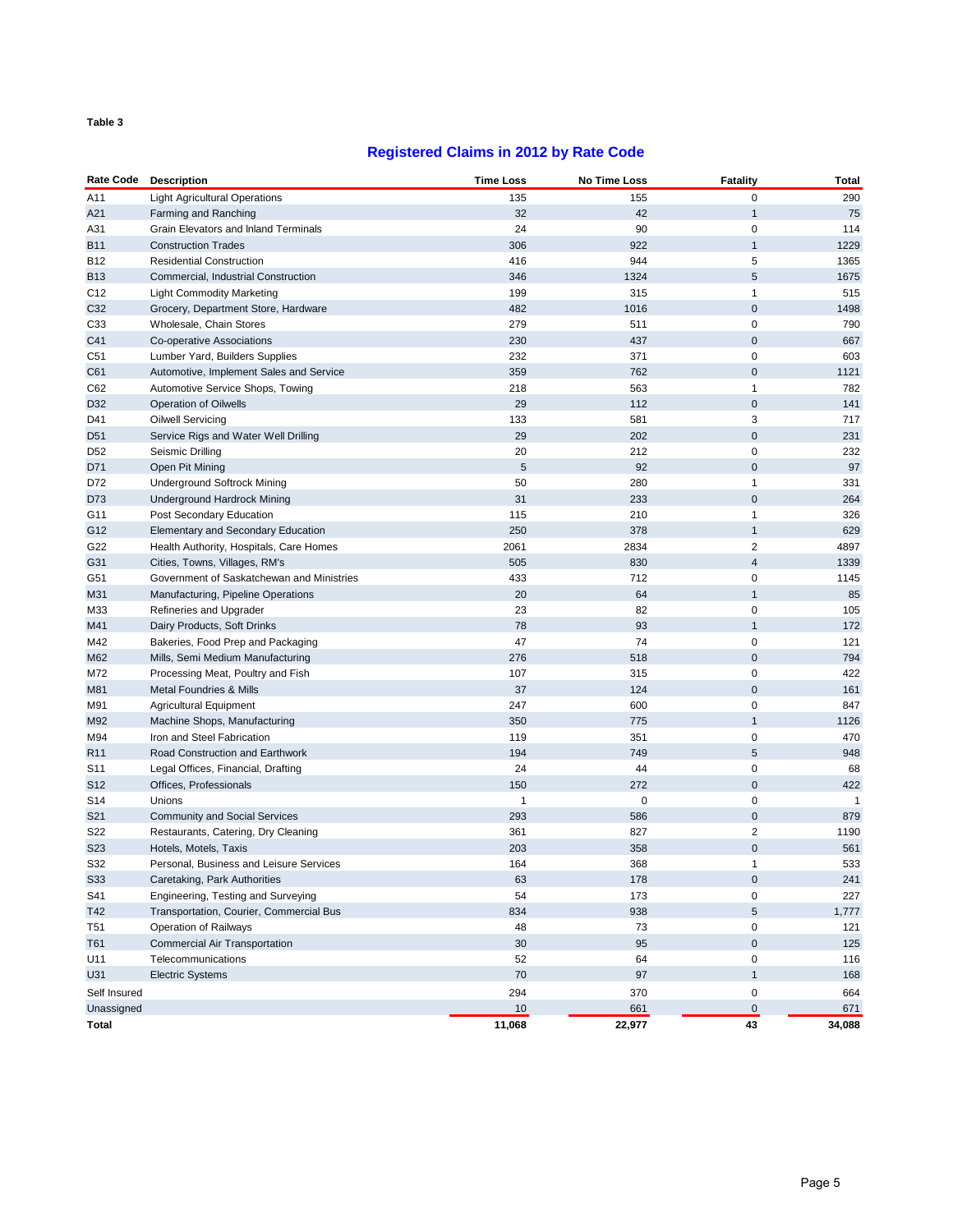### **Injury Rates by Rate Code, 2008 to 2012**

|                    |                                           |        |       | <b>Time Loss Injury Rate</b> |        |        |        |        | <b>Total Injury Rate</b> |        |        |
|--------------------|-------------------------------------------|--------|-------|------------------------------|--------|--------|--------|--------|--------------------------|--------|--------|
| Rate Code          | <b>Description</b>                        | 2012   | 2011  | 2010                         | 2009   | 2008   | 2012   | 2011   | 2010                     | 2009   | 2008   |
| All Classes*       |                                           | 2.79%  | 3.05% | 3.12%                        | 3.44%  | 3.70%  | 8.65%  | 8.73%  | 8.70%                    | 9.32%  | 10.21% |
| A11**              | <b>Light Agricultural Operations</b>      | 9.31%  | 6.96% | 8.77%                        | 8.20%  | 9.74%  | 20.00% | 16.07% | 18.96%                   | 20.28% | 22.12% |
| A21                | Farming and Ranching                      | 2.33%  | 2.73% | 2.59%                        | 4.12%  | 2.79%  | 5.39%  | 6.14%  | 6.76%                    | 7.79%  | 7.66%  |
| A31                | Grain Elevators and Inland Terminals      | 0.75%  | 1.01% | 1.36%                        | 1.23%  | 1.34%  | 3.58%  | 4.00%  | 4.52%                    | 4.75%  | 4.09%  |
| <b>B11</b>         | <b>Construction Trades</b>                | 3.29%  | 3.54% | 4.60%                        | 5.75%  | 6.46%  | 13.19% | 15.02% | 15.66%                   | 17.64% | 20.33% |
| <b>B12</b>         | <b>Residential Construction</b>           | 4.98%  | 4.84% | 5.52%                        | 5.84%  | 8.23%  | 16.28% | 14.60% | 16.02%                   | 16.12% | 23.98% |
| <b>B13</b>         | Commercial, Industrial Construction       | 2.27%  | 2.96% | 3.31%                        | 4.37%  | 7.38%  | 10.95% | 13.05% | 14.56%                   | 16.62% | 24.40% |
| C <sub>12</sub>    | <b>Light Commodity Marketing</b>          | 1.47%  | 1.45% | 1.19%                        | 1.88%  | 1.44%  | 3.81%  | 3.67%  | 3.33%                    | 4.36%  | 3.81%  |
| C32                | Grocery, Department Store, Hardware       | 2.38%  | 2.56% | 2.93%                        | 2.82%  | 2.87%  | 7.39%  | 7.27%  | 7.75%                    | 7.77%  | 8.13%  |
| C33                | Wholesale, Chain Stores                   | 3.80%  | 4.00% | 4.41%                        | 4.83%  | 5.33%  | 10.76% | 9.65%  | 10.40%                   | 11.77% | 12.69% |
| C41                | Co-operative Associations                 | 3.58%  | 4.02% | 4.14%                        | 4.19%  | 4.27%  | 10.37% | 10.08% | 10.57%                   | 11.75% | 11.76% |
| C <sub>51</sub>    | Lumber Yard, Builders Supplies            | 5.33%  | 4.73% | 4.96%                        | 4.17%  | 6.01%  | 13.85% | 11.89% | 11.91%                   | 11.73% | 14.80% |
| C61                | Automotive, Implement Sales and Service   | 1.98%  | 2.43% | 2.10%                        | 2.49%  | 2.35%  | 6.18%  | 6.60%  | 5.75%                    | 6.38%  | 6.78%  |
| C62                | Automotive Service Shops, Towing          | 2.51%  | 2.43% | 2.36%                        | 2.91%  | 3.31%  | 8.99%  | 8.01%  | 8.77%                    | 9.44%  | 10.49% |
| D32                | <b>Operation of Oilwells</b>              | 0.85%  | 1.21% | 0.76%                        | 0.97%  | 0.73%  | 4.16%  | 4.28%  | 3.81%                    | 4.22%  | 3.12%  |
| D41                | <b>Oilwell Servicing</b>                  | 2.43%  | 3.33% | 3.82%                        | 2.98%  | 3.78%  | 13.04% | 17.01% | 17.49%                   | 13.30% | 15.40% |
| D <sub>51</sub>    | Service Rigs and Water Well Drilling      | 2.09%  | 4.22% | 2.96%                        | 2.20%  | 4.90%  | 16.67% | 25.63% | 18.16%                   | 16.57% | 21.80% |
| D <sub>52</sub>    | Seismic Drilling                          | 0.88%  | 2.18% | 1.93%                        | 1.60%  | 3.45%  | 10.21% | 18.61% | 15.07%                   | 10.27% | 21.99% |
| D71                | Open Pit Mining                           | 0.75%  | 0.47% | 0.69%                        | 0.50%  | 0.93%  | 14.64% | 14.58% | 9.95%                    | 13.86% | 10.87% |
| D72                | <b>Underground Softrock Mining</b>        | 1.19%  | 1.11% | 1.27%                        | 1.62%  | 2.05%  | 7.83%  | 9.01%  | 10.94%                   | 10.35% | 11.55% |
| D73                | <b>Underground Hardrock Mining</b>        | 1.12%  | 1.54% | 1.17%                        | 1.36%  | 2.38%  | 9.55%  | 11.73% | 12.52%                   | 11.10% | 11.78% |
| G11                | Post Secondary Education                  | 1.14%  | 1.13% | 1.33%                        | 1.38%  | 1.36%  | 3.23%  | 3.43%  | 3.80%                    | 3.70%  | 3.66%  |
| G12                | Elementary and Secondary Education        | 3.45%  | 3.07% | 3.16%                        | 3.19%  | 3.53%  | 8.68%  | 7.53%  | 7.15%                    | 7.41%  | 8.04%  |
| G22                | Health Authority, Hospitals, Care Homes   | 5.14%  | 5.79% | 5.85%                        | 6.12%  | 6.12%  | 12.21% | 12.39% | 12.60%                   | 13.08% | 13.21% |
| G31                | Cities, Towns, Villages, RM's             | 4.41%  | 5.03% | 5.04%                        | 5.59%  | 5.28%  | 11.66% | 12.10% | 12.11%                   | 14.18% | 14.36% |
| G51                | Government of Saskatchewan and Ministries | 3.13%  | 3.09% | 3.13%                        | 3.23%  | 3.05%  | 8.27%  | 7.67%  | 7.58%                    | 8.11%  | 7.79%  |
| M31                | Manufacturing, Pipeline Operations        | 0.79%  | 1.14% | 0.82%                        | 1.17%  | 1.95%  | 3.31%  | 3.88%  | 2.91%                    | 3.43%  | 4.38%  |
| M33                | Refineries and Upgrader                   | 1.02%  | 1.06% | 1.37%                        | 1.31%  | 1.46%  | 4.68%  | 4.47%  | 5.58%                    | 4.51%  | 4.89%  |
| M41                | Dairy Products, Soft Drinks               | 11.25% | 7.02% | 8.44%                        | 10.88% | 14.01% | 24.65% | 20.53% | 21.38%                   | 26.11% | 22.57% |
| M42                | Bakeries, Food Prep and Packaging         | 3.42%  | 3.04% | 4.03%                        | 4.46%  | 2.78%  | 8.80%  | 8.08%  | 11.03%                   | 13.38% | 10.34% |
| M62**              | Mills, Semi Medium Manufacturing          | 6.70%  | 7.29% | 6.62%                        | 9.22%  | 9.19%  | 19.26% | 17.63% | 16.62%                   | 21.03% | 23.83% |
| M72                | Processing Meat, Poultry and Fish         | 8.51%  | 6.34% | 6.11%                        | 6.91%  | 11.97% | 33.56% | 27.74% | 21.51%                   | 24.46% | 41.74% |
| M81                | Metal Foundries & Mills                   | 2.47%  | 2.16% | 2.58%                        | 2.00%  | 2.37%  | 10.75% | 11.86% | 11.01%                   | 10.56% | 13.36% |
| M91                | Agricultural Equipment                    | 6.10%  | 5.99% | 5.27%                        | 6.72%  | 10.30% | 20.91% | 20.23% | 18.57%                   | 22.19% | 29.89% |
| M92                | Machine Shops, Manufacturing              | 5.27%  | 5.94% | 6.37%                        | 7.28%  | 9.59%  | 16.93% | 18.49% | 19.12%                   | 20.64% | 28.56% |
| M94                | Iron and Steel Fabrication                | 7.07%  | 7.94% | 7.18%                        | 7.96%  | 11.01% | 27.91% | 25.58% | 24.22%                   | 24.02% | 41.26% |
| R <sub>11</sub> ** | Road Construction and Earthwork           | 1.77%  | 2.71% | 2.71%                        | 2.05%  | 3.79%  | 8.59%  | 9.78%  | 10.01%                   | 8.15%  | 12.61% |
| S <sub>11</sub>    | Legal Offices, Financial, Drafting        | 0.26%  | 0.20% | 0.31%                        | 0.32%  | 0.38%  | 0.73%  | 0.82%  | 0.59%                    | 0.77%  | 0.89%  |
| S <sub>12</sub>    | Offices, Professionals                    | 0.63%  | 0.67% | 0.64%                        | 0.61%  | 0.68%  | 1.78%  | 2.04%  | 1.80%                    | 1.83%  | 2.01%  |
| S <sub>21</sub>    | <b>Community and Social Services</b>      | 1.30%  | 1.44% | 1.47%                        | 1.51%  | 1.39%  | 3.91%  | 3.77%  | 3.75%                    | 3.81%  | 3.74%  |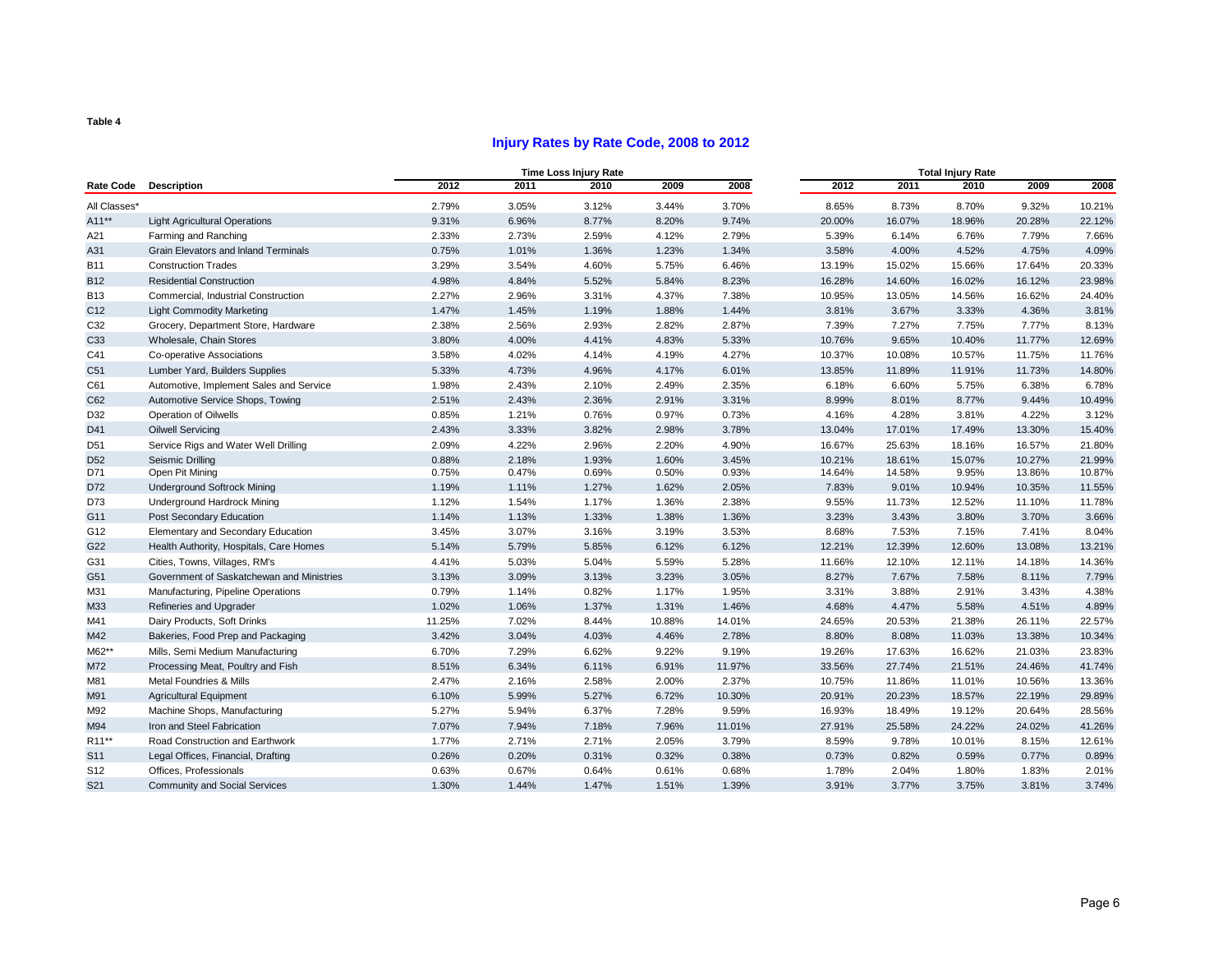### **Injury Rates by Rate Code, 2008 to 2012**

|                  |                                         | <b>Time Loss Injury Rate</b> |       |       |       |       |        | <b>Total Injury Rate</b> |        |        |        |
|------------------|-----------------------------------------|------------------------------|-------|-------|-------|-------|--------|--------------------------|--------|--------|--------|
| <b>Rate Code</b> | <b>Description</b>                      | 2012                         | 2011  | 2010  | 2009  | 2008  | 2012   | 2011                     | 2010   | 2009   | 2008   |
| S <sub>22</sub>  | Restaurants, Catering, Dry Cleaning     | 1.33%                        | 1.32% | 1.41% | 1.69% | 1.87% | 4.38%  | 4.32%                    | 4.46%  | 4.87%  | 5.72%  |
| S <sub>23</sub>  | Hotels, Motels, Taxis                   | 1.71%                        | 1.87% | 2.24% | 2.70% | 2.44% | 4.74%  | 4.65%                    | 5.79%  | 6.17%  | 6.43%  |
| S32              | Personal, Business and Leisure Services | 2.33%                        | 2.77% | 3.63% | 3.74% | 3.47% | 7.56%  | 8.38%                    | 11.52% | 12.93% | 10.06% |
| <b>S33</b>       | Caretaking, Park Authorities            | 1.63%                        | 2.27% | 2.37% | 2.59% | 2.48% | 6.23%  | 6.73%                    | 5.90%  | 6.48%  | 5.99%  |
| S41              | Engineering, Testing and Surveying      | 0.68%                        | 0.57% | 0.61% | 0.77% | 0.65% | 2.86%  | 2.43%                    | 2.32%  | 2.51%  | 2.98%  |
| T42**            | Transportation, Courier, Commercial Bus | 7.55%                        | 7.38% | 6.31% | 7.17% | 5.89% | 16.03% | 15.39%                   | 13.27% | 14.54% | 13.17% |
| T <sub>51</sub>  | Operation of Railways                   | 2.07%                        | 1.59% | 2.06% | 2.38% | 1.97% | 5.21%  | 5.15%                    | 5.23%  | 5.34%  | 5.18%  |
| T61              | <b>Commercial Air Transportation</b>    | 2.02%                        | 2.34% | 2.11% | 1.19% | 1.89% | 8.41%  | 6.32%                    | 6.21%  | 5.51%  | 7.68%  |
| U11              | Telecommunications                      | 1.99%                        | 2.72% | 2.38% | 1.96% | 1.80% | 4.44%  | 4.96%                    | 4.32%  | 4.07%  | 3.58%  |
| U31              | <b>Electric Systems</b>                 | 2.68%                        | 3.31% | 2.48% | 1.67% | 1.80% | 6.40%  | 6.87%                    | 5.64%  | 6.76%  | 6.38%  |

Injury Rate equals number of claims divided by the number of workers covered.<br>Number of workers covered is calculated by dividing assessable payroll by the Statistics Canada average weekly wage for each rate code.

\* All Class Injury Rate excludes self insured claims and workers.

\*\* In 2011, the F41 rate code was disbanded and affected firms were reclassified into A11, M62, R11, and T42. The injury rates for all years have been calculated under the new classification scheme.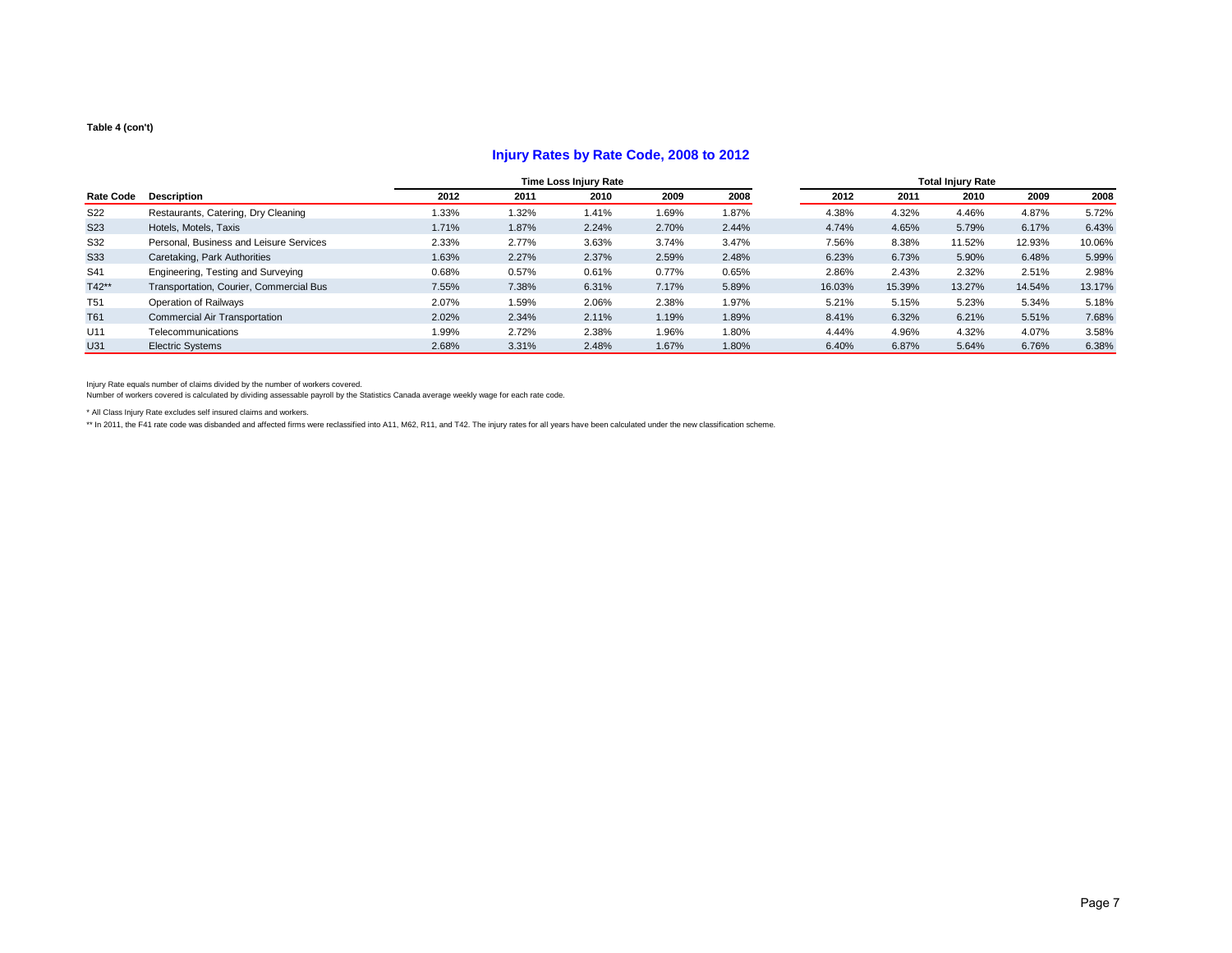### **Average Claim Duration and Average Cost per Claim, 2008 to 2012**

|                  |                                           | Average Claim Duration (Days) <sup>1</sup> |       |       |       |       |                          |             | Average Cost per Claim <sup>2</sup> |                |             |
|------------------|-------------------------------------------|--------------------------------------------|-------|-------|-------|-------|--------------------------|-------------|-------------------------------------|----------------|-------------|
| <b>Rate Code</b> | <b>Description</b>                        | 2012                                       | 2011  | 2010  | 2009  | 2008  | 2012                     | 2011        | 2010                                | 2009           | 2008        |
| All Class*       |                                           | 38.89                                      | 34.44 | 34.67 | 34.10 | 33.11 | \$4,571.26               | \$4,170.97  | \$4,163.73                          | 3,833.09<br>\$ | \$3,616.35  |
| $A11**$          | <b>Light Agricultural Operations</b>      | 43.04                                      | 39.44 | 33.52 | 31.1  | 36.37 | \$3,861.26               | \$3,947.49  | \$4,257.21                          | 2,959.20<br>\$ | \$3,394.16  |
| A21              | Farming and Ranching                      | 83.59                                      | 73.98 | 54.28 | 51.9  | 55.33 | \$10,006.94              | \$5,147.97  | \$5,903.92                          | 3,976.88<br>\$ | \$5,828.71  |
| A31              | Grain Elevators and Inland Terminals      | 26.62                                      | 27.95 | 17.52 | 13.2  | 22.59 | \$9,391.39               | \$10,348.52 | \$3,663.81                          | 9,832.36<br>\$ | \$5,012.05  |
| <b>B11</b>       | <b>Construction Trades</b>                | 35.52                                      | 27.48 | 27.21 | 30.2  | 26.69 | 3,970.22<br>\$           | \$3,290.19  | \$4,685.17                          | 3,049.86<br>\$ | \$3,164.90  |
| <b>B12</b>       | <b>Residential Construction</b>           | 55.07                                      | 54.94 | 46.11 | 47.3  | 42.46 | \$<br>6,569.88           | \$5,575.06  | \$4,524.98                          | 4,878.22<br>\$ | \$4,270.69  |
| B13              | Commercial, Industrial Construction       | 62.01                                      | 55.36 | 54.98 | 49.5  | 46.40 | \$<br>7,749.46           | \$5,763.10  | \$5,194.59                          | \$<br>5,564.33 | \$4,656.51  |
| C <sub>12</sub>  | <b>Light Commodity Marketing</b>          | 36.26                                      | 26.56 | 27.64 | 26.9  | 27.32 | 4,015.13<br>\$           | \$3,230.57  | \$2,545.95                          | 3,058.85<br>\$ | \$3,119.46  |
| C32              | Grocery, Department Store, Hardware       | 30.14                                      | 28.98 | 31.08 | 26.1  | 27.39 | 3,003.71<br>\$           | \$3,483.00  | \$3,170.26                          | 2,917.30<br>\$ | \$2,897.32  |
| C <sub>33</sub>  | Wholesale, Chain Stores                   | 34.58                                      | 26.92 | 26.15 | 23.5  | 29.65 | 2,744.42<br>$\mathbb{S}$ | \$3,267.47  | \$3,076.53                          | \$<br>2,941.12 | \$2,896.00  |
| C41              | Co-operative Associations                 | 31.92                                      | 25.93 | 27.79 | 27.1  | 27.46 | 3,469.79<br>\$           | \$3,077.68  | \$3,369.96                          | 2,739.95<br>\$ | \$2,752.13  |
| C <sub>51</sub>  | Lumber Yard, Builders Supplies            | 31.95                                      | 30.53 | 31.10 | 27.9  | 23.59 | 3,260.09<br>\$           | \$3,081.28  | \$3.960.49                          | 2.248.35<br>\$ | \$3,268.06  |
| C61              | Automotive, Implement Sales and Service   | 36.46                                      | 33.73 | 31.45 | 29.9  | 27.72 | \$<br>3,152.20           | \$4,324.40  | \$4,215.41                          | 3,560.65<br>\$ | \$2,970.38  |
| C62              | Automotive Service Shops, Towing          | 37.34                                      | 45.31 | 45.68 | 36.4  | 33.26 | 5,809.21<br>$\mathbb{S}$ | \$5,259.31  | \$4,119.66                          | 3,922.92<br>\$ | \$3,123.61  |
| D32              | Operation of Oilwells                     | 49.82                                      | 31.40 | 31.74 | 40.1  | 30.06 | \$7,333.71               | \$4,400.79  | \$9,658.21                          | 9,583.14<br>\$ | \$3,844.14  |
| D41              | <b>Oilwell Servicing</b>                  | 64.87                                      | 68.61 | 55.93 | 71.1  | 54.18 | \$10,266.90              | \$6,771.56  | \$9,574.79                          | 8,237.63<br>\$ | \$6,078.71  |
| D <sub>51</sub>  | Service Rigs and Water Well Drilling      | 74.10                                      | 62.05 | 66.09 | 92.5  | 52.47 | \$7,710.61               | \$9,335.73  | \$4,113.29                          | 9,275.27<br>\$ | \$8,590.16  |
| D <sub>52</sub>  | Seismic Drilling                          | 80.66                                      | 66.51 | 83.33 | 73.0  | 49.92 | \$6,891.19               | \$11,819.11 | \$13,238.38                         | 6,837.51<br>\$ | \$12,238.27 |
| D71              | Open Pit Mining                           | 17.25                                      | 45.00 | 61.35 | 46.4  | 41.39 | \$<br>5,040.12           | \$1,093.66  | \$12,723.08                         | \$<br>6,753.14 | \$4,388.23  |
| D72              | <b>Underground Softrock Mining</b>        | 47.25                                      | 46.90 | 52.63 | 62.9  | 49.88 | \$8,569.33               | \$8,632.65  | \$6,498.56                          | 9,172.55<br>\$ | \$10,193.78 |
| D73              | <b>Underground Hardrock Mining</b>        | 64.07                                      | 55.01 | 76.45 | 71.2  | 63.22 | \$14,280.83              | \$9,110.58  | \$14,567.28                         | \$10,872.62    | \$8,874.53  |
| G11              | Post Secondary Education                  | 36.56                                      | 26.23 | 36.85 | 19.2  | 25.69 | \$4,378.53               | \$3,245.32  | \$4,606.60                          | 2,180.95<br>\$ | \$2,618.61  |
| G12              | Elementary and Secondary Education        | 37.20                                      | 37.21 | 31.05 | 34.3  | 36.38 | 3,910.39<br>\$           | \$4,172.30  | \$4,238.25                          | 3,302.40<br>\$ | \$3,594.76  |
| G22              | Health Authority, Hospitals, Care Homes   | 30.63                                      | 24.64 | 27.74 | 29.4  | 29.25 | $\mathbb{S}$<br>3,963.85 | \$3,975.13  | \$3,678.39                          | 3,662.21<br>\$ | \$3,412.67  |
| G31              | Cities, Towns, Villages, RM's             | 27.29                                      | 26.20 | 24.27 | 26.9  | 28.95 | 5,043.02<br>\$           | \$2,799.53  | \$3,108.16                          | 3.133.70<br>\$ | \$3,617.97  |
| G51              | Government of Saskatchewan and Ministries | 50.91                                      | 44.42 | 43.60 | 36.1  | 34.48 | $\mathbb{S}$<br>5,810.58 | \$4,977.48  | \$4,871.83                          | 4,958.03<br>\$ | \$3,742.27  |
| M31              | Manufacturing, Pipeline Operations        | 36.29                                      | 36.50 | 16.60 | 20.0  | 8.28  | \$<br>5,607.40           | \$5,688.53  | \$4,464.78                          | \$<br>6,989.35 | \$4,536.20  |
| M33              | Refineries and Upgrader                   | 26.74                                      | 25.40 | 31.69 | 30.4  | 39.16 | 5,752.23<br>$\mathbb{S}$ | \$3,513.47  | \$5,791.33                          | 5,265.07<br>\$ | \$5,887.91  |
| M41              | Dairy Products, Soft Drinks               | 33.32                                      | 33.31 | 22.62 | 17.7  | 21.08 | 4,220.68<br>\$           | \$2,250.33  | \$3,559.95                          | 3,915.29<br>\$ | \$3,444.17  |
| M42              | Bakeries, Food Prep and Packaging         | 34.84                                      | 35.54 | 28.54 | 25.4  | 28.08 | \$<br>5,100.99           | \$2,497.52  | \$3,625.78                          | 3,190.56<br>\$ | \$4,384.52  |
| M62**            | Mills, Semi Medium Manufacturing          | 35.13                                      | 30.99 | 29.36 | 34.1  | 26.65 | 3,918.40<br>\$           | \$3,949.42  | \$5,026.10                          | 3,436.57<br>\$ | \$2,642.50  |
| M72              | Processing Meat, Poultry and Fish         | 35.47                                      | 33.67 | 35.36 | 32.7  | 28.66 | 3,658.38<br>\$           | \$2,882.03  | \$3,642.15                          | 2,772.04<br>\$ | \$2,364.08  |
| M81              | Metal Foundries & Mills                   | 47.36                                      | 46.92 | 32.98 | 40.0  | 36.07 | \$8,241.08               | \$3,741.61  | \$8,829.91                          | \$10,107.58    | \$2,830.14  |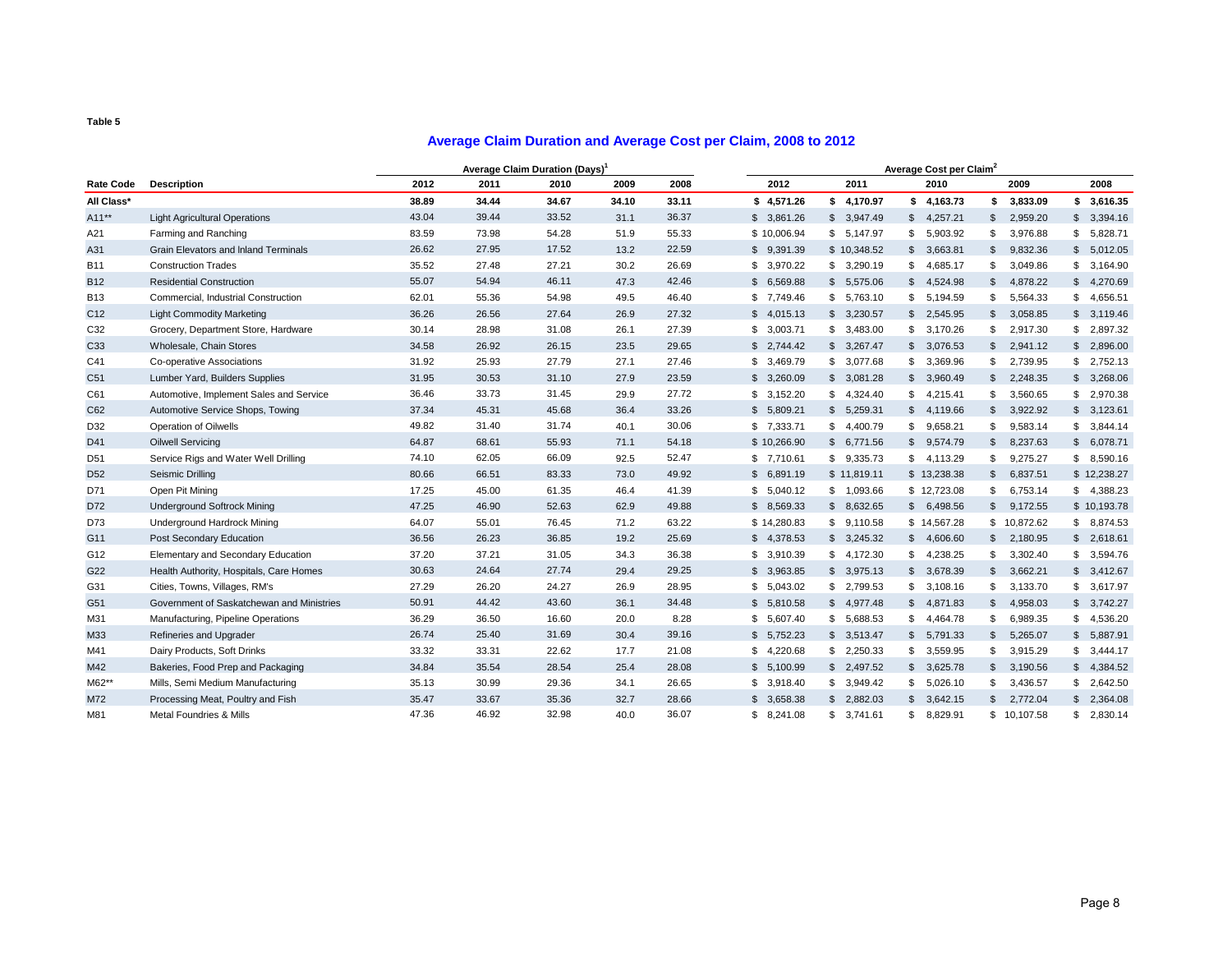### **Average Claim Duration and Average Cost per Claim, 2008 to 2012**

|                    |                                         | Average Claim Duration (Days) <sup>1</sup> |       |       |       |       | Average Cost per Claim <sup>2</sup> |                |                 |                |                |  |
|--------------------|-----------------------------------------|--------------------------------------------|-------|-------|-------|-------|-------------------------------------|----------------|-----------------|----------------|----------------|--|
| <b>Rate Code</b>   | <b>Description</b>                      | 2012                                       | 2011  | 2010  | 2009  | 2008  | 2012                                | 2011           | 2010            | 2009           | 2008           |  |
| M91                | <b>Agricultural Equipment</b>           | 20.08                                      | 23.97 | 25.66 | 25.75 | 19.77 | \$3,427.20                          | 2,976.88<br>\$ | 3,222.55        | 2,952.88       | 2,611.29       |  |
| M92                | Machine Shops, Manufacturing            | 31.47                                      | 25.80 | 27.63 | 28.63 | 24.16 | \$3,816.26                          | 3,290.41<br>\$ | 3,186.62<br>SS. | 3,146.70<br>-S | 2,794.50<br>S. |  |
| M94                | Iron and Steel Fabrication              | 29.49                                      | 25.05 | 38.06 | 32.52 | 23.48 | \$3,103.66                          | 4,311.37<br>\$ | 3,829.08        | 2,538.01       | 4,080.34       |  |
| R <sub>11</sub> ** | Road Construction and Earthwork         | 64.89                                      | 63.71 | 60.93 | 59.15 | 54.23 | \$8,584.53                          | \$6,999.54     | \$11,658.83     | 7,368.52<br>-S | \$6,881.29     |  |
| S <sub>11</sub>    | Legal Offices, Financial, Drafting      | 24.31                                      | 23.78 | 18.69 | 16.86 | 30.47 | \$2,670.10                          | \$5,453.03     | \$2,379.52      | ,780.51        | \$4,102.44     |  |
| S <sub>12</sub>    | Offices, Professionals                  | 34.29                                      | 32.16 | 28.64 | 28.01 | 32.00 | \$3,344.90                          | \$3,254.08     | \$2,778.97      | 2,458.25       | \$2,902.74     |  |
| S <sub>21</sub>    | <b>Community and Social Services</b>    | 31.37                                      | 28.41 | 27.18 | 23.49 | 26.54 | \$3,333.82                          | \$3,166.96     | \$2,470.60      | 2,585.86       | \$2,887.49     |  |
| S <sub>22</sub>    | Restaurants, Catering, Dry Cleaning     | 31.21                                      | 29.18 | 28.52 | 29.24 | 27.16 | \$3,614.03                          | \$2,198.31     | \$2,581.09      | 2,645.06       | \$2,001.75     |  |
| <b>S23</b>         | Hotels, Motels, Taxis                   | 43.18                                      | 33.33 | 29.31 | 32.84 | 39.59 | \$4,032.39                          | \$3,692.14     | \$3,213.19      | 3,238.52       | \$3,374.02     |  |
| S32                | Personal, Business and Leisure Services | 48.08                                      | 29.10 | 30.62 | 28.06 | 34.81 | \$3,153.03                          | \$3,284.52     | \$3,193.03      | 2,706.55       | \$3,223.58     |  |
| S33                | Caretaking, Park Authorities            | 39.87                                      | 26.24 | 30.21 | 38.83 | 38.34 | \$4,498.71                          | \$3,674.69     | \$3,774.77      | 4,216.58       | \$2,592.57     |  |
| S41                | Engineering, Testing and Surveying      | 31.88                                      | 29.15 | 39.24 | 36.34 | 34.14 | \$4,691.55                          | \$6,253.24     | \$5,383.03      | 8,865.78       | \$3,053.40     |  |
| T42                | Transportation, Courier, Commercial Bus | 47.83                                      | 43.25 | 54.42 | 51.20 | 52.91 | \$5,455.07                          | 5,494.91<br>\$ | 5,356.22<br>S.  | 5,789.52       | \$5,391.13     |  |
| T <sub>51</sub>    | Operation of Railways                   | 58.42                                      | 74.52 | 49.10 | 61.04 | 52.30 | \$3,163.71                          | \$6,505.83     | \$6,503.29      | 6,816.57       | \$6,027.29     |  |
| T61                | Commercial Air Transportation           | 32.76                                      | 30.84 | 34.44 | 49.67 | 38.47 | \$2,617.44                          | 2,749.53<br>\$ | 4,197.81<br>\$  | 4,753.86       | 2,652.97       |  |
| U11                | Telecommunications                      | 24.49                                      | 15.36 | 23.27 | 21.66 | 30.35 | \$4,474.56                          | 2,426.31<br>\$ | 3,599.42        | 2,496.43       | 3,924.10       |  |
| U31                | <b>Electric Systems</b>                 | 25.91                                      | 23.12 | 17.12 | 19.62 | 19.97 | \$5,362.66                          | 4,782.26       | 3,967.17        | 2,634.01       | 4,019.94       |  |

1 Average duration in days equals total days lost divided by claims with time lost

 $2$  Average cost per claim equals costs of new claims divided by new claims registered

\* All Class Durations excludes self insured claims and workers

"In 2011, the F41 rate code was disbanded and affected firms were reclassified into A11, M62, R11, and T42. Average Claim Durations and Average Cost Per Claim shown are those calculated under the new classification scheme.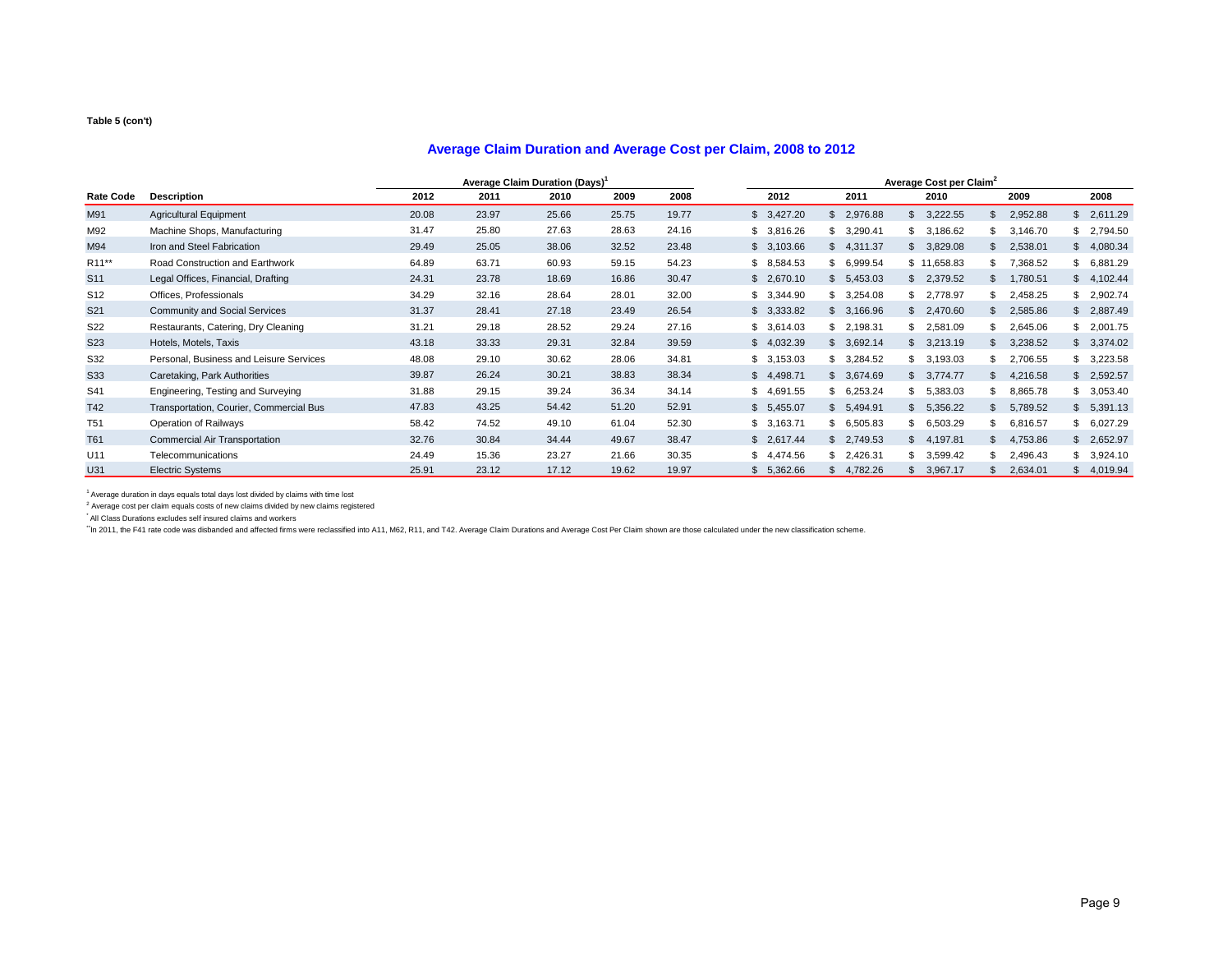### **Gender and Type of Claim by Age at Injury for Claims Registered in 2012**

|                                    |                  | <b>Time Loss</b> |            | <b>No Time Loss</b> |                           | <b>Fatality</b>            |            | <b>Total</b> |
|------------------------------------|------------------|------------------|------------|---------------------|---------------------------|----------------------------|------------|--------------|
| Age                                | M                | F                | M          | F                   | M                         | F                          | M          | F            |
| 14 and Under                       | $\mathsf 0$      | $\mathbf{1}$     | 11         | $\overline{7}$      | $\mathbf 0$               | $\pmb{0}$                  | 11         | 8            |
| 15                                 | $\boldsymbol{9}$ | $\boldsymbol{7}$ | 31         | 18                  | $\mathbf 0$               | $\pmb{0}$                  | 40         | 25           |
| 16                                 | 30               | 15               | 89         | 46                  | $\mathbf 0$               | $\mathbf 0$                | 119        | 61           |
| 17                                 | 51               | 29               | 176        | 64                  | $\mathbf 0$               | $\pmb{0}$                  | 227        | 93           |
| 18                                 | 145              | 51               | 392        | 116                 | $\pmb{0}$                 | $\mathbf{1}$               | 537        | 168          |
| 19                                 | 128              | 66               | 531        | 124                 | $\mathbf 0$               | $\mathbf 0$                | 659        | 190          |
| <b>Total for Ages 19 and Under</b> | 363              | 169              | 1,230      | 375                 | $\pmb{0}$                 | $\mathbf{1}$               | 1,593      | 545          |
| 20                                 | 163              | 83               | 504        | 165                 | 2                         | $\mathbf 0$                | 669        | 248          |
| 21                                 | 180              | 75               | 526        | 175                 | $\mathbf{1}$              | $\mathbf 0$                | 707        | 250          |
| 22                                 | 181              | 80               | 546        | 154                 | $\mathbf 0$               | $\mathbf 0$                | 727        | 234          |
| 23                                 | 168              | 78               | 537        | 169                 | $\mathbf{1}$              | $\pmb{0}$                  | 706        | 247          |
| 24                                 | 179              | 71               | 505        | 161                 | $\mathbf 0$               | $\mathbf 0$                | 684        | 232          |
| 25                                 | 190              | 69               | 463        | 164                 | $\mathbf 0$               | $\pmb{0}$                  | 653        | 233          |
| 26                                 | 198              | 65               | 479        | 156                 | $\mathbf{1}$              | $\mathbf 0$                | 678        | 221          |
| 27                                 | 154              | 83               | 473        | 156                 | $\mathbf 0$               | $\pmb{0}$                  | 627        | 239          |
| 28                                 | 163              | 78               | 472        | 169                 | 3                         | $\pmb{0}$                  | 638        | 247          |
| 29                                 | 157              | 92               | 425        | 168                 | $\mathbf{1}$              | $\pmb{0}$                  | 583        | 260          |
| Total for Ages 20 to 29            | 1,733            | 774              | 4,930      | 1,637               | 9                         | 0                          | 6,672      | 2,411        |
| 30                                 | 138              | 82               | 394        | 159                 | $\mathbf 0$               | 0                          | 532        | 241          |
| 31                                 | 184              | 75               | 403        | 142                 | $\mathbf 0$               | $\mathbf 0$                | 587        | 217          |
| 32                                 | 153              | 86               | 341        | 143                 | $\mathbf 0$               | 0                          | 494        | 229          |
| 33                                 | 154              | 79               | 374        | 133                 | $\pmb{0}$                 | $\pmb{0}$                  | 528        | 212          |
| 34                                 | 147              | 67               | 341        | 154                 | $\boldsymbol{0}$          | $\pmb{0}$                  | 488        | 221          |
| 35                                 | 151              | 91               | 347        | 145                 | $\pmb{0}$                 | $\pmb{0}$                  | 498        | 236          |
| 36                                 | 151              | 88               | 318        | 124                 | $\pmb{0}$                 | $\pmb{0}$                  | 469        | 212          |
| 37                                 | 147              | 74               | 297        | 130                 | $\mathbf 0$               | $\mathbf 0$                | 444        | 204          |
| 38                                 | 136              | 104              | 261        | 138                 | $\mathbf{1}$              | 0                          | 398        | 242          |
| 39                                 | 134              | 110              | 296        | 138                 | $\pmb{0}$                 | $\pmb{0}$                  | 430        | 248          |
| Total for Ages 30 to 39            | 1,495            | 856              | 3,372      | 1,406               | 1                         | 0                          | 4,868      | 2,262        |
| 40                                 | 135              | 109              | 284        | 150                 | $\mathbf{1}$              | 0                          | 420        | 259          |
| 41                                 | 141              | 87               | 306        | 170                 | $\mathbf 0$               | $\mathbf 0$                | 447        | 257          |
| 42                                 | 144              | 92               | 298        | 158                 | $\mathbf 0$               | 0                          | 442        | 250          |
| 43                                 | 143              | 108              | 264        | 127                 | $\mathbf{1}$              | $\mathbf 0$                | 408        | 235          |
| 44                                 | 131              | 108              | 269        | 143                 | $\mathbf{1}$              | $\mathbf{1}$               | 401        | 252          |
| 45                                 | 136              | 130              | 271        | 134                 | $\ensuremath{\mathsf{3}}$ | $\pmb{0}$                  | 410        | 264          |
| 46                                 | 155              | 103              | 271        | 180                 | $\mathbf{1}$              | $\pmb{0}$                  | 427        | 283          |
| 47                                 | 158              | 140              | 279        | 186                 | $\mathbf{1}$              | $\mathbf 0$                | 438        | 326          |
| 48<br>49                           | 159<br>173       | 133<br>140       | 308<br>322 | 209<br>206          | 3<br>$\mathbf 0$          | $\mathbf 0$<br>$\mathbf 0$ | 470<br>495 | 342<br>346   |
| Total for Ages 40 to 49            | 1,475            | 1,150            | 2,872      | 1,663               | 11                        | 1                          | 4,358      | 2,814        |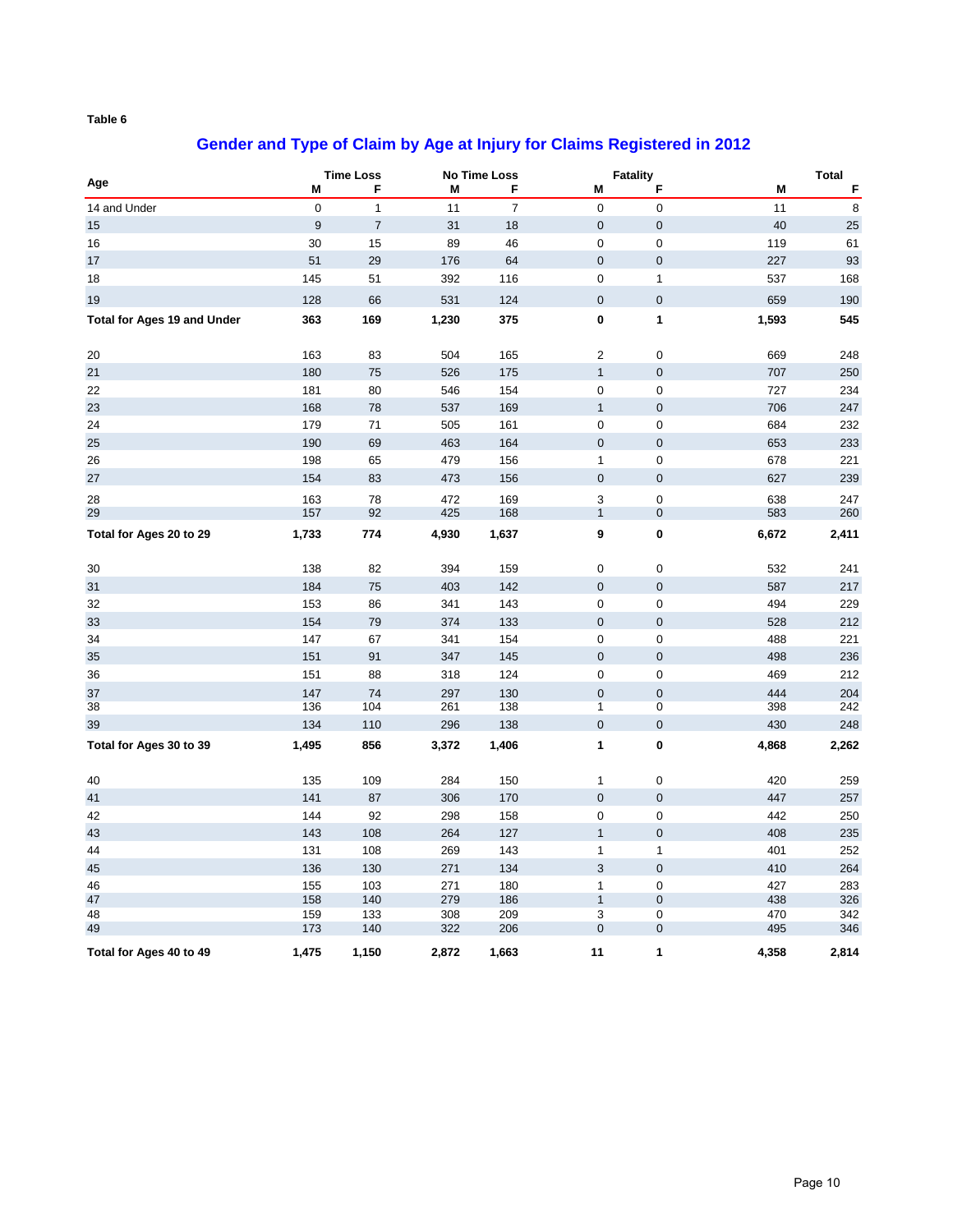# **Gender and Type of Claim by Age at Injury for Claims Registered in 2012**

|                         |       | <b>Time Loss</b> |                | <b>No Time Loss</b> |                | <b>Fatality</b> |        | <b>Total</b> |
|-------------------------|-------|------------------|----------------|---------------------|----------------|-----------------|--------|--------------|
| Age                     | M     | F                | M              | F                   | M              | F               | M      | $\mathsf F$  |
| 50                      | 158   | 131              | 312            | 171                 | 0              | $\mathbf 0$     | 470    | 302          |
| 51                      | 146   | 127              | 298            | 187                 | $\pmb{0}$      | $\mathbf 0$     | 444    | 314          |
| 52                      | 162   | 146              | 280            | 177                 | $\mathbf{1}$   | $\mathbf 0$     | 443    | 323          |
| 53                      | 130   | 130              | 248            | 170                 | $\mathbf{1}$   | $\mathbf{0}$    | 379    | 300          |
| 54                      | 140   | 115              | 271            | 194                 | $\mathbf{1}$   | $\mathbf 0$     | 412    | 309          |
| 55                      | 113   | 116              | 267            | 148                 | $\mathbf{1}$   | $\mathbf 0$     | 381    | 264          |
| 56                      | 112   | 87               | 232            | 151                 | $\mathbf 0$    | $\mathbf 0$     | 344    | 238          |
| 57                      | 113   | 105              | 217            | 140                 | $\mathbf{1}$   | $\mathbf 0$     | 331    | 245          |
| 58                      | 106   | 86               | 191            | 115                 | 3              | $\mathbf 0$     | 300    | 201          |
| 59                      | 83    | 57               | 190            | 100                 | $\overline{2}$ | $\mathbf{0}$    | 275    | 157          |
| Total for Ages 50 to 59 | 1,263 | 1,100            | 2,506          | 1,553               | 10             | 0               | 3,779  | 2,653        |
| 60                      | 84    | 70               | 143            | 103                 | 0              | 0               | 227    | 173          |
| 61                      | 70    | 44               | 124            | 68                  | $\mathbf{1}$   | $\mathbf{0}$    | 195    | 112          |
| 62                      | 55    | 37               | 107            | 65                  | 1              | $\mathbf 0$     | 163    | 102          |
| 63                      | 41    | 37               | 107            | 49                  | $\mathbf 0$    | $\mathbf 0$     | 148    | 86           |
| 64                      | 28    | 21               | 97             | 37                  | 0              | 0               | 125    | 58           |
| 65                      | 19    | 20               | 73             | 34                  | $\mathbf{1}$   | $\mathbf 0$     | 93     | 54           |
| 66                      | 17    | 18               | 46             | 25                  | 0              | 0               | 63     | 43           |
| 67                      | 15    | 5                | 40             | 11                  | $\mathbf{1}$   | $\mathbf 0$     | 56     | 16           |
| 68                      | 13    | 11               | 43             | $\overline{7}$      | $\mathbf{1}$   | $\mathbf 0$     | 57     | 18           |
| 69                      | 13    | 10               | 27             | 12                  | $\mathbf 0$    | $\mathbf 0$     | 40     | 22           |
| Total for Ages 60 to 69 | 355   | 273              | 807            | 411                 | 5              | 0               | 1,167  | 684          |
| 70 and Over             | 38    | 20               | 172            | 37                  | 5              | 0               | 215    | 57           |
| <b>Age Unknown</b>      | 1     | 1                | $\overline{2}$ | $\mathbf{1}$        | $\mathbf 0$    | 0               | 3      | 2            |
| <b>Total</b>            | 6,723 | 4,343            | 15,891         | 7,083               | 41             | $\mathbf 2$     | 22,655 | 11,428       |

\*Note: There are 5 unknown genders

Time Loss:2 No Time Loss:3 Fatality:0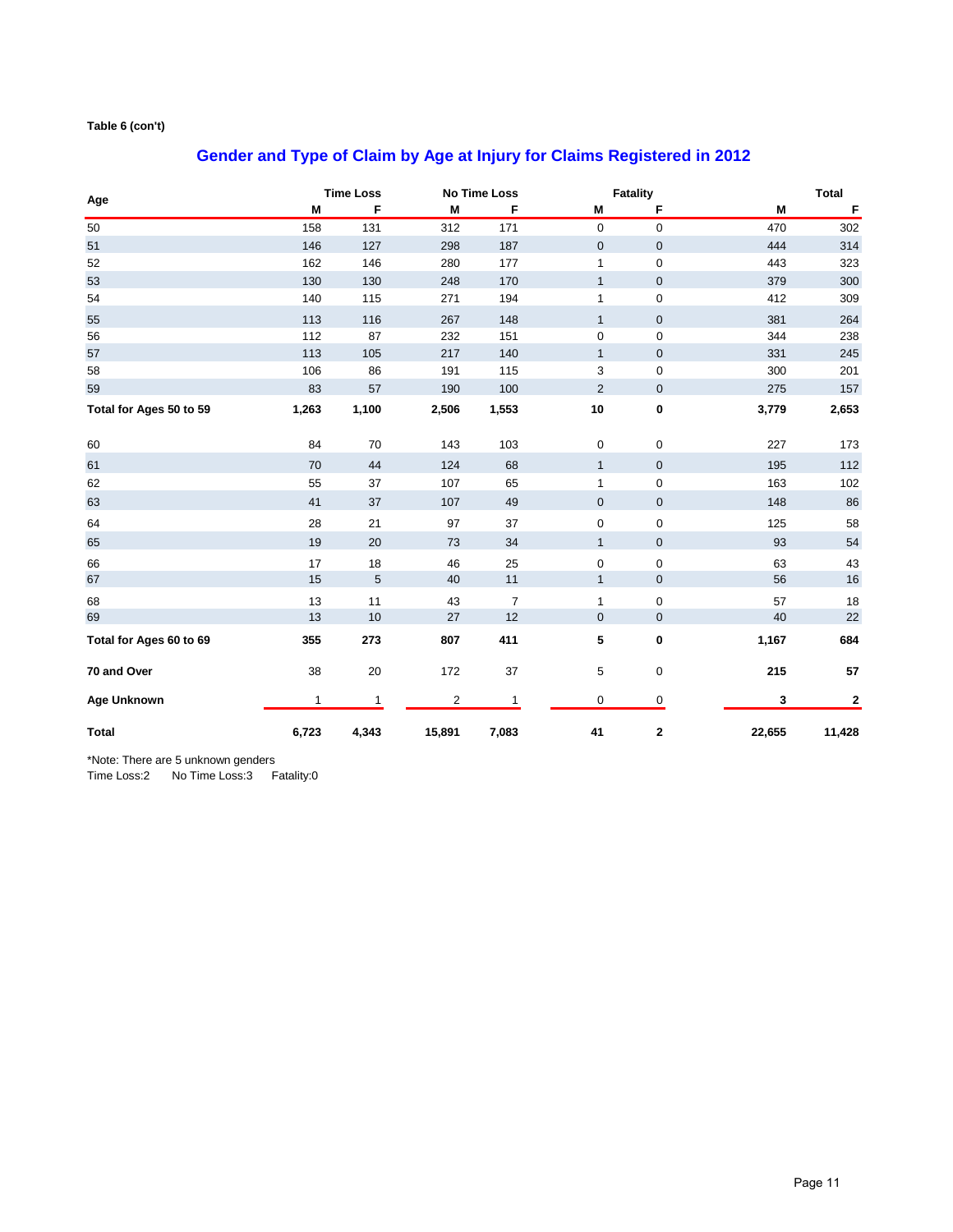# **Year of Injury for Claims Registered in 2012**

| <b>Type of Claim</b> | <b>2009 and</b><br><b>Prior</b> | 2010 | 2011  | 2012   | Total  |
|----------------------|---------------------------------|------|-------|--------|--------|
| <b>Time Loss</b>     |                                 |      | 337   | 10,718 | 11,068 |
| No Time Loss         | 27                              | 21   | 873   | 22,056 | 22,977 |
| <b>Fatalities</b>    |                                 |      |       | 41     | 43     |
| <b>Total</b>         | 32                              | 30   | 1,211 | 32,815 | 34,088 |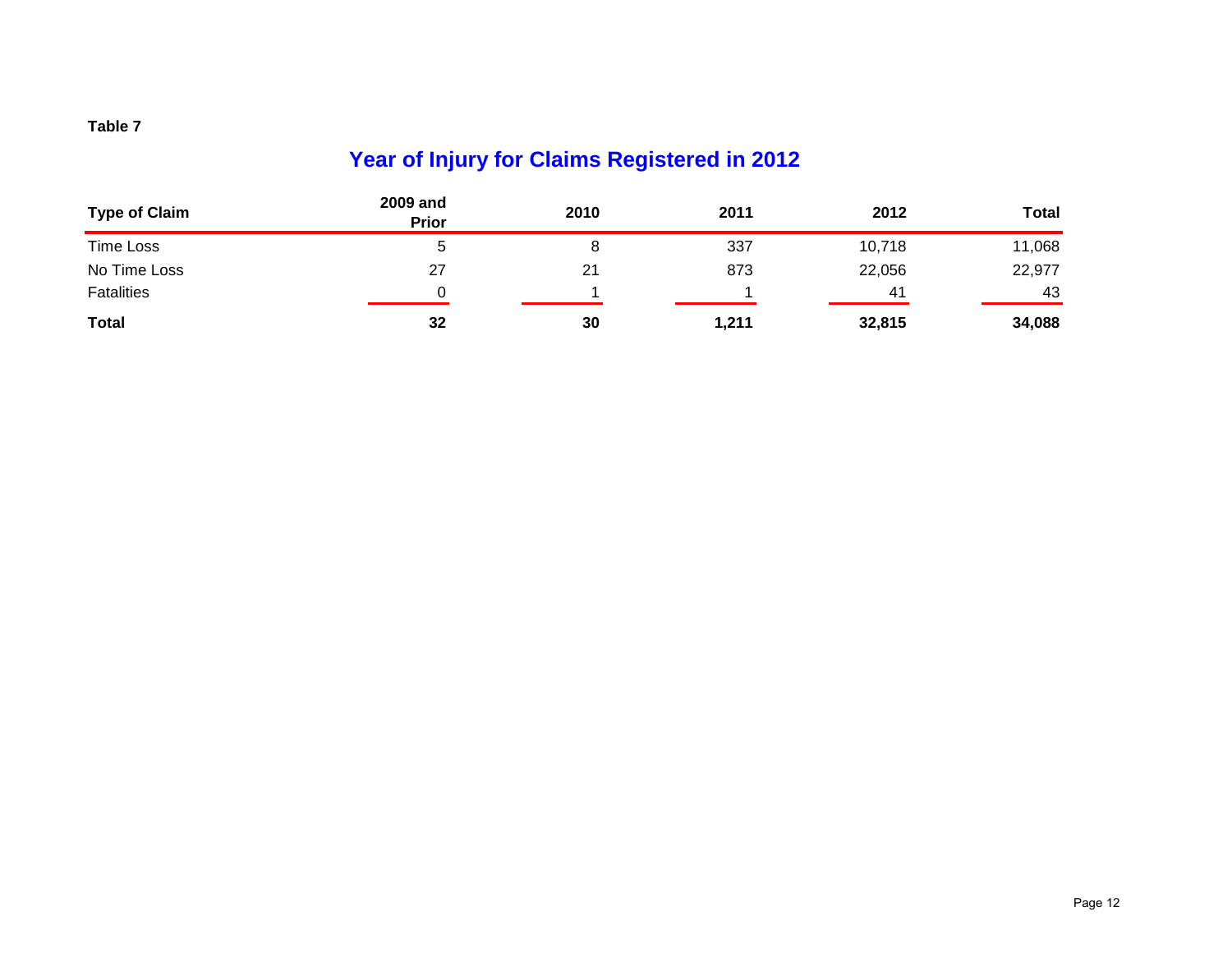# **Month of Injury for Claims Registered in 2012**

| <b>Month of Injury</b> | <b>Time Loss</b> | <b>No Time Loss</b> | Fatality | <b>Total</b> |
|------------------------|------------------|---------------------|----------|--------------|
| January                | 1,045            | 1,928               | 3        | 2,976        |
| February               | 846              | 1,722               | 3        | 2,571        |
| March                  | 955              | 1,900               | 1        | 2,856        |
| April                  | 837              | 1,599               |          | 2,437        |
| May                    | 976              | 1,910               | 6        | 2,892        |
| June                   | 896              | 1,892               | 5        | 2,793        |
| July                   | 970              | 1,973               | 3        | 2,946        |
| August                 | 952              | 2,003               | 6        | 2,961        |
| September              | 897              | 2,016               | 2        | 2,915        |
| October                | 988              | 2,030               | 7        | 3,025        |
| November               | 988              | 2,199               | 3        | 3,190        |
| December               | 718              | 1,805               | 3        | 2,526        |
| <b>Total</b>           | 11,068           | 22,977              | 43       | 34,088       |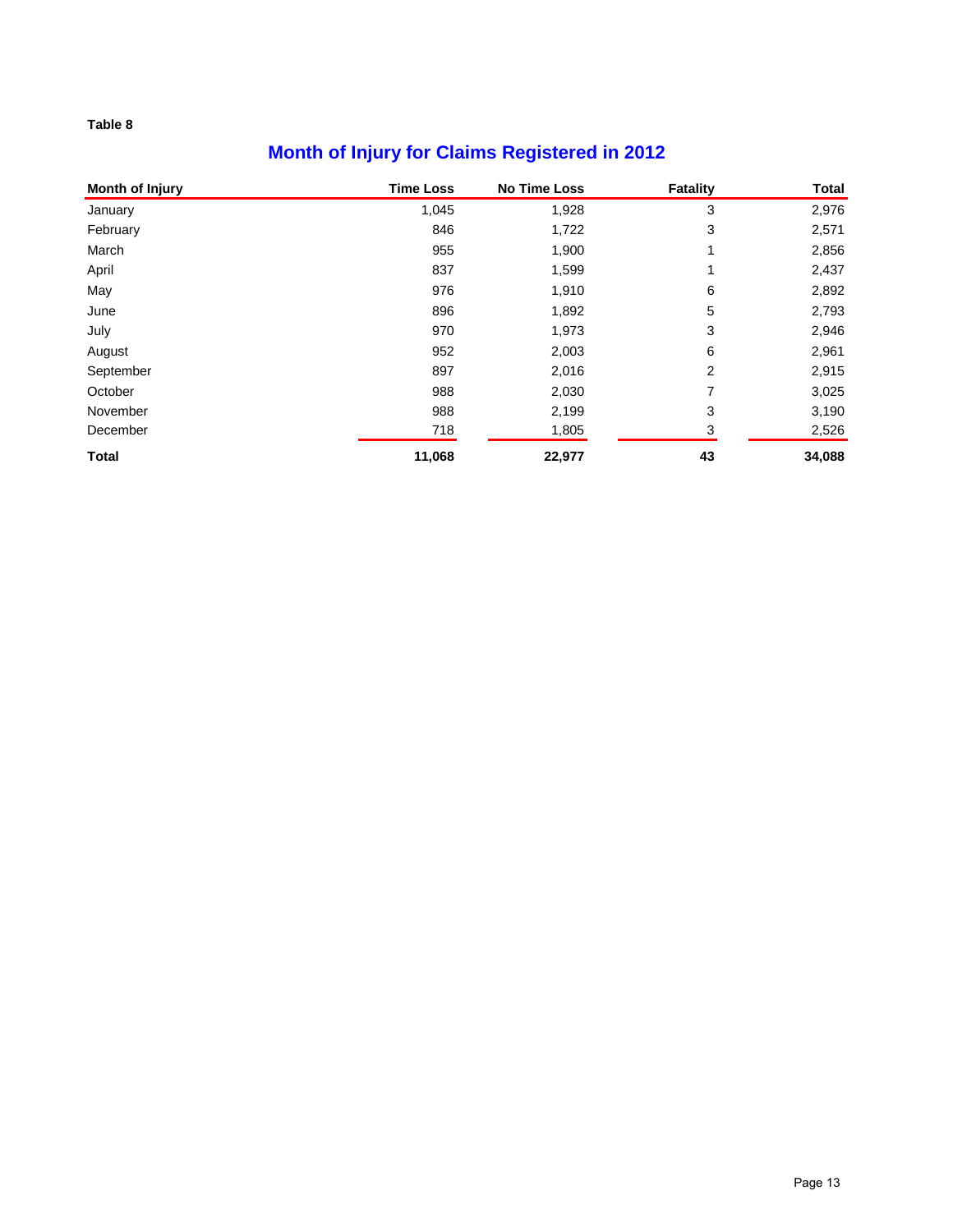### **Percent Impairment by Rate Code for Permanent Functional Impairment Awards in 2012**

|                 | Rate Code Description                     | $0 - 9%$       | 10 - 19%       | 20 - 29%            | 30 - 39%       | 40 - 49%       | 50 - 59%            | 60 - 69%            | 70 - 79%     | 80 - 89%     | $90 - 99%$   | 100%                | Total          |
|-----------------|-------------------------------------------|----------------|----------------|---------------------|----------------|----------------|---------------------|---------------------|--------------|--------------|--------------|---------------------|----------------|
| A11             | <b>Light Agricultural Operations</b>      | $\overline{2}$ | $\mathbf 0$    | $\mathbf{1}$        | $\mathsf 0$    | $\mathsf 0$    | $\mathsf{O}\xspace$ | $\mathsf 0$         | $\mathbf 0$  | $\mathbf 0$  | $\mathsf 0$  | $\mathsf 0$         | $\mathbf{3}$   |
| A21             | Farming and Ranching                      | $\overline{1}$ | $\Omega$       | $\mathbf{0}$        | $\Omega$       | $\mathbf{0}$   | $\Omega$            | $\mathbf 0$         | $\mathbf{0}$ | $\mathbf{0}$ | $\Omega$     | $\mathbf{0}$        | $\mathbf{1}$   |
| A31             | Grain Elevators and Inland Terminals      | 5              | $\overline{2}$ | $\mathsf 0$         | $\mathbf 0$    | $\mathsf 0$    | 0                   | $\mathsf 0$         | $\mathsf 0$  | $\mathbf 0$  | $\mathbf 0$  | $\mathbf 0$         | $\overline{7}$ |
| <b>B11</b>      | <b>Construction Trades</b>                | 13             | $\overline{1}$ | $\mathbf{1}$        | $\Omega$       | $\mathbf{0}$   | $\Omega$            | $\mathsf 0$         | $\mathbf{0}$ | $\Omega$     | $\Omega$     | $\Omega$            | 15             |
| <b>B12</b>      | <b>Residential Construction</b>           | 9              | 6              | $\sqrt{2}$          | $\mathbf 0$    | $\mathbf 0$    | 1                   | $\mathsf 0$         | $\mathbf 0$  | $\mathbf 0$  | $\mathbf 0$  | $\mathsf 0$         | 18             |
| <b>B13</b>      | Commercial, Industrial Construction       | 17             | $\overline{1}$ | $\overline{2}$      | $\Omega$       | $\overline{1}$ | $\mathbf 0$         | $\mathbf{0}$        | $\mathbf{0}$ | $\mathbf{0}$ | $\Omega$     | $\overline{2}$      | 23             |
| C12             | <b>Light Commodity Marketing</b>          | $\overline{4}$ | $\mathbf 0$    | $\mathbf 0$         | $\mathbf 0$    | $\mathbf 0$    | 0                   | $\mathbf 0$         | $\mathbf 0$  | $\mathbf 0$  | $\mathbf 0$  | $\mathbf 0$         | $\overline{4}$ |
| C32             | Grocery, Department Store, Hardware       | 14             | $\overline{4}$ | $\mathsf 0$         | $\mathbf{0}$   | $\mathbf{0}$   | $\mathbf{0}$        | $\mathsf 0$         | $\mathbf{0}$ | $\mathbf{0}$ | $\mathbf{0}$ | $\mathsf{O}\xspace$ | 18             |
| C33             | Wholesale, Chain Stores                   | $\overline{7}$ | 6              | $\mathsf 0$         | $\mathbf 0$    | $\mathbf 0$    | 0                   | $\mathsf 0$         | $\mathbf 0$  | $\mathbf 0$  | $\mathbf 0$  | $\mathsf 0$         | 13             |
| C41             | Co-operative Associations                 | 5              | $\mathbf{0}$   | $\mathsf 0$         | $\mathbf{0}$   | $\mathbf{0}$   | $\mathbf{0}$        | $\mathbf 0$         | $\mathbf{0}$ | $\mathbf{0}$ | $\Omega$     | $\mathbf{0}$        | $\,$ 5 $\,$    |
| C51             | Lumber Yard, Builders Supplies            | 11             | $\overline{2}$ | $\mathbf{1}$        | $\mathbf 0$    | $\mathsf 0$    | 0                   | $\mathsf 0$         | $\mathbf 0$  | $\mathbf 0$  | $\mathbf 0$  | $\mathsf 0$         | 14             |
| C61             | Automotive, Implement Sales and Service   | 16             | $\overline{7}$ | $\mathbf 0$         | $\Omega$       | $\mathbf{0}$   | $\Omega$            | $\mathbf 0$         | $\mathbf{0}$ | $\mathbf{0}$ | $\Omega$     | $\mathbf{0}$        | 23             |
| C62             | Automotive Service Shops, Towing          | 6              | 6              | $\mathbf 0$         | $\mathbf{1}$   | $\mathbf 0$    | $\mathbf{0}$        | $\mathbf{1}$        | $\mathbf 0$  | $\mathbf 0$  | $\mathbf 0$  | $\mathbf 0$         | 14             |
| D32             | Operation of Oilwells                     |                | $\mathbf{0}$   | $\mathbf 0$         | $\mathbf{0}$   | $\mathbf{0}$   | $\Omega$            | $\mathbf{0}$        | $\mathbf{0}$ | $\mathbf{0}$ | $\Omega$     | $\mathbf{0}$        | $\mathbf{1}$   |
| D41             | <b>Oilwell Servicing</b>                  | $\overline{4}$ | $\overline{1}$ | $\mathbf{1}$        | $\mathbf 0$    | $\mathbf 0$    | 0                   | $\mathbf 0$         | $\mathbf 0$  | $\mathbf 0$  | $\mathbf 0$  | $\mathbf{0}$        | 6              |
| D <sub>51</sub> | Service Rigs and Water Well Drilling      | 6              | $\mathbf 0$    | $\mathsf 0$         | $\mathbf{0}$   | $\mathbf 0$    | $\mathbf{0}$        | $\mathsf 0$         | $\mathbf{0}$ | $\mathbf{0}$ | $\mathbf{0}$ | $\mathsf{O}\xspace$ | 6              |
| D <sub>52</sub> | Seismic Drilling                          | 6              | $\overline{2}$ | $\mathsf 0$         | $\mathbf 0$    | $\mathbf 0$    | 0                   | $\mathsf 0$         | $\mathbf 0$  | $\mathbf 0$  | $\mathbf 0$  | $\mathsf 0$         | 8              |
| D71             | Open Pit Mining                           | $\overline{2}$ | $\mathbf{0}$   | $\mathsf{O}\xspace$ | $\Omega$       | $\mathbf{0}$   | $\Omega$            | $\mathbf 0$         | $\mathbf{0}$ | $\mathbf{0}$ | $\Omega$     | $\mathbf{0}$        | 2              |
| D72             | <b>Underground Softrock Mining</b>        | 14             | $\overline{1}$ | $\mathsf 0$         | $\mathbf 0$    | $\mathsf 0$    | 0                   | $\mathsf 0$         | $\mathsf 0$  | $\mathbf 0$  | 0            | $\mathsf 0$         | 15             |
| D73             | Underground Hardrock Mining               | 6              | $\mathbf{0}$   | $\mathbf{0}$        | $\mathbf{0}$   | $\mathbf{0}$   | $\Omega$            | $\mathsf 0$         | $\mathbf{0}$ | $\mathbf{0}$ | $\mathbf{0}$ | $\mathbf{0}$        | 6              |
| G11             | Post Secondary Education                  | $\overline{2}$ | $\overline{2}$ | $\mathbf 0$         | $\mathbf 0$    | $\mathbf 0$    | $\mathbf{0}$        | $\mathbf 0$         | $\mathbf 0$  | $\mathbf 0$  | $\mathbf 0$  | $\mathbf 0$         | $\overline{A}$ |
| G12             | Elementary and Secondary Education        | 8              |                | $\mathbf{0}$        | $\Omega$       | $\Omega$       | $\Omega$            | $\mathbf{0}$        | $\mathbf{0}$ | $\mathbf{0}$ | $\Omega$     | $\mathbf{0}$        | 9              |
| G22             | Health Authority, Hospitals, Care Homes   | 38             | 10             | $\mathbf{1}$        | $\mathbf 0$    | $\mathsf 0$    | $\mathbf{0}$        | $\mathsf 0$         | $\mathbf 0$  | $\mathbf 0$  | $\mathbf 0$  | $\mathbf 0$         | 49             |
| G31             | Cities, Towns, Villages, RM's             | 16             | 8              | $\mathbf{0}$        | $\Omega$       | $\mathbf 0$    | $\Omega$            | $\mathsf 0$         | $\mathbf{0}$ | $\mathbf{0}$ | $\mathbf{0}$ | $\overline{2}$      | 26             |
| G51             | Government of Saskatchewan and Ministries | 10             | $\overline{7}$ | $\mathbf{1}$        | $\mathbf 0$    | $\mathbf 0$    | 0                   | $\mathsf 0$         | $\mathbf 0$  | $\mathbf 0$  | $\mathbf 0$  | $\mathsf 0$         | 18             |
| M31             | Manufacturing, Pipeline Operations        | $\overline{4}$ | $\mathbf{0}$   | $\mathsf 0$         | $\Omega$       | $\mathbf{0}$   | $\Omega$            | $\mathbf 0$         | $\mathbf{0}$ | $\mathbf{0}$ | $\Omega$     | $\mathbf{0}$        | $\overline{4}$ |
| M33             | Refineries and Upgrader                   | $\mathbf{1}$   | 3              | $\mathsf 0$         | $\mathbf 0$    | $\mathsf 0$    | 0                   | $\mathsf 0$         | $\mathsf 0$  | $\mathbf 0$  | $\mathbf 0$  | $\mathbf 0$         | $\overline{4}$ |
| M41             | Dairy Products, Soft Drinks               | 3              | $\mathbf{0}$   | $\mathbf 0$         | $\mathbf{0}$   | $\mathbf{0}$   | $\mathbf{0}$        | $\mathbf 0$         | $\mathbf{0}$ | $\mathbf{0}$ | $\mathbf{0}$ | $\mathbf{0}$        | 3              |
| M42             | Bakeries, Food Prep and Packaging         | $\overline{2}$ | $\overline{1}$ | $\mathbf{1}$        | $\overline{1}$ | $\mathsf 0$    | 0                   | $\mathsf 0$         | $\mathbf 0$  | $\mathbf 0$  | $\mathbf 0$  | $\mathsf 0$         | 5              |
| M62             | Mills, Semi Medium Manufacturing          | 15             | $\mathbf{0}$   | $\mathbf{0}$        | $\mathbf{0}$   | $\mathbf{0}$   |                     | $\mathbf{0}$        | $\mathbf{0}$ | $\mathbf{0}$ | $\Omega$     | $\mathbf{0}$        | 16             |
| M72             | Processing Meat, Poultry and Fish         | $\overline{7}$ | $\overline{2}$ | $\mathbf{1}$        | $\mathsf 0$    | $\mathsf 0$    | 0                   | $\mathsf 0$         | $\mathsf 0$  | $\mathbf 0$  | $\mathbf 0$  | $\mathsf 0$         | 10             |
| M81             | Metal Foundries & Mills                   | $\overline{2}$ | 2              | $\mathbf{0}$        | $\mathbf{0}$   | $\mathbf{0}$   | $\overline{0}$      | $\mathbf{0}$        | $\mathbf{0}$ | $\mathbf{0}$ | $\mathbf{0}$ | $\overline{1}$      | 5              |
| M91             | <b>Agricultural Equipment</b>             | 11             | $\mathbf 0$    | $\mathsf 0$         | $\mathbf 0$    | $\mathsf 0$    | 0                   | $\mathsf 0$         | $\mathbf 0$  | $\mathbf 0$  | $\mathbf 0$  | $\mathsf 0$         | 11             |
| M92             | Machine Shops, Manufacturing              | 14             | $\overline{2}$ | $\mathsf 0$         | $\Omega$       | $\mathbf{0}$   | $\mathbf 0$         | $\mathbf 0$         | $\mathbf{0}$ | $\mathbf 0$  | $\mathbf{0}$ | $\mathsf{O}\xspace$ | 16             |
| M94             | Iron and Steel Fabrication                | 5              | $\mathbf 0$    | $\mathbf{1}$        | $\mathsf 0$    | $\mathsf 0$    | $\mathbf{0}$        | $\mathsf 0$         | $\mathsf 0$  | $\mathbf 0$  | $\mathbf 0$  | $\mathsf 0$         | 6              |
| R <sub>11</sub> | Road Construction and Earthwork           | 10             | 8              | $\overline{1}$      | $\overline{1}$ | $\overline{1}$ | $\overline{1}$      | $\mathbf{1}$        | $\mathbf{0}$ | $\mathbf{0}$ | $\mathbf{0}$ | $\overline{1}$      | 24             |
| S11             | Legal Offices, Financial, Drafting        | $\mathbf{1}$   | $\overline{1}$ | $\mathsf 0$         | $\mathbf 0$    | $\mathsf 0$    | 0                   | $\mathsf 0$         | $\mathbf 0$  | $\mathbf 0$  | 0            | $\mathsf 0$         | $\overline{2}$ |
| S <sub>12</sub> | Offices, Professionals                    | $\overline{2}$ | $\overline{3}$ | $\mathsf 0$         | $\mathbf{0}$   | $\mathbf{0}$   | $\mathbf{0}$        | $\mathsf{O}\xspace$ | $\mathbf{0}$ | $\mathbf 0$  | $\mathbf{0}$ | $\mathbf{0}$        | 5              |
| S21             | Community and Social Services             | 8              | $\overline{2}$ | $\mathbf 0$         | $\mathbf 0$    | $\mathbf 0$    | $\mathbf{0}$        | $\mathsf 0$         | $\mathbf 0$  | $\mathbf 0$  | $\mathbf 0$  | $\mathsf 0$         | 10             |
| <b>S22</b>      | Restaurants, Catering, Dry Cleaning       | $\overline{4}$ | $\overline{1}$ | $\mathbf{1}$        | $\mathbf{0}$   | $\mathbf{0}$   | $\mathbf{0}$        | $\mathbf 0$         | $\mathbf{0}$ | $\mathbf{0}$ | $\mathbf{0}$ | $\mathbf{0}$        | 6              |
| S <sub>23</sub> | Hotels, Motels, Taxis                     | 5              | $\overline{2}$ | $\mathbf 0$         | $\mathbf 0$    | $\mathbf 0$    | 0                   | $\mathsf 0$         | $\mathbf 0$  | $\mathbf 0$  | $\mathbf 0$  | $\mathbf 0$         | $\overline{7}$ |
| S32             | Personal, Business and Leisure Services   | $\overline{4}$ | $\overline{4}$ | $\Omega$            | $\Omega$       | $\Omega$       | $\Omega$            | $\Omega$            | $\Omega$     | $\Omega$     | $\Omega$     | $\Omega$            | $\mathbf{8}$   |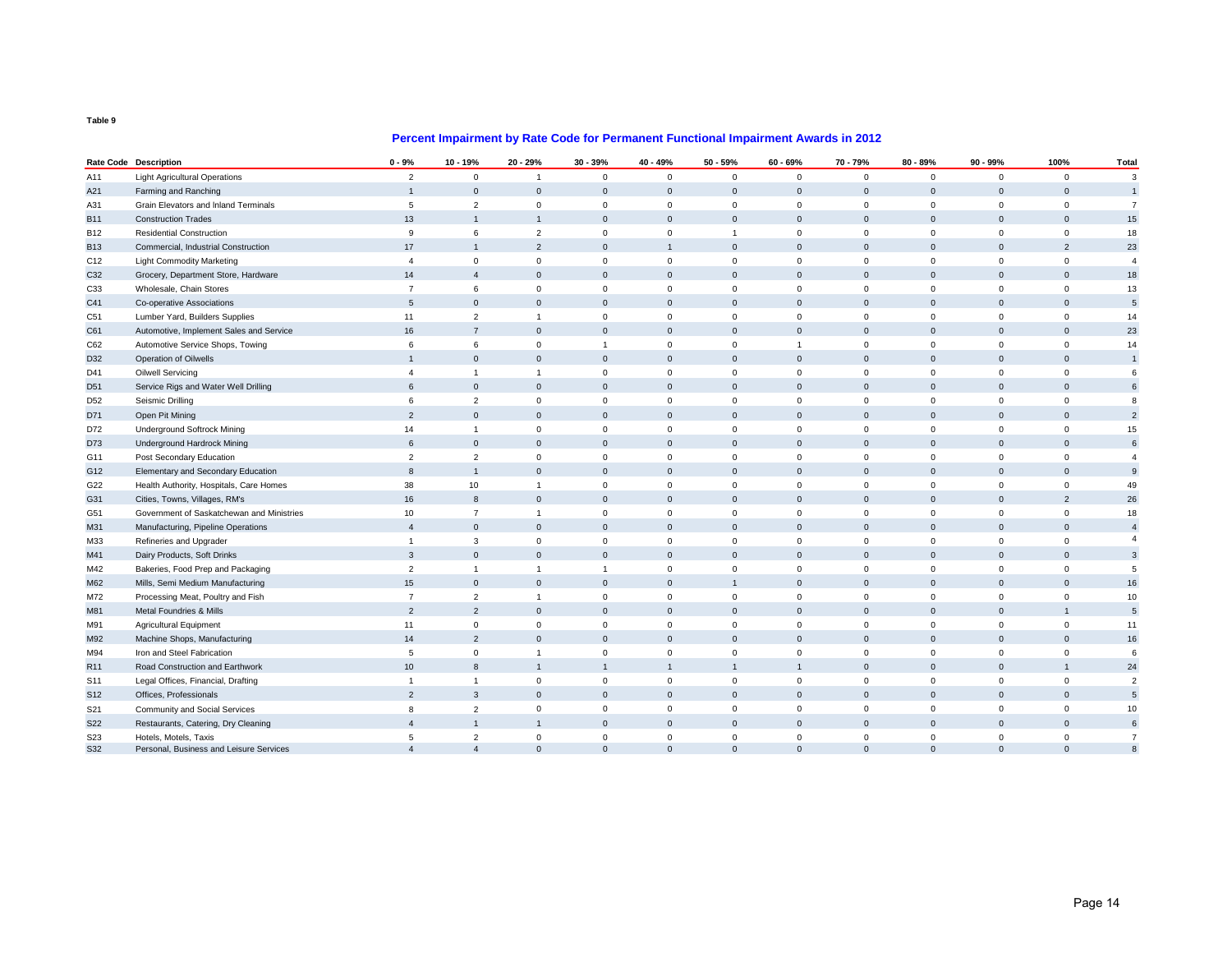### **Percent Impairment by Rate Code for Permanent Functional Impairment Awards in 2012**

|              | Rate Code Description                   | $0 - 9%$ | 10 - 19%     | 20 - 29%     | 30 - 39%     | 40 - 49%     | 50 - 59%     | 60 - 69%     | 70 - 79% | 80 - 89%     | 90 - 99%     | 100%           | Total |
|--------------|-----------------------------------------|----------|--------------|--------------|--------------|--------------|--------------|--------------|----------|--------------|--------------|----------------|-------|
| S33          | Caretaking, Park Authorities            |          |              |              |              | $\Omega$     |              |              |          |              |              |                |       |
| <b>S41</b>   | Engineering, Testing and Surveying      |          | $\Omega$     | $\Omega$     | $\Omega$     | $\mathbf{0}$ | $\Omega$     | $\Omega$     |          | $\mathbf{0}$ | $\Omega$     | $\Omega$       |       |
| T42          | Transportation, Courier, Commercial Bus | 21       |              |              |              | $\Omega$     |              |              |          |              |              |                | 34    |
| <b>T51</b>   | Operation of Railways                   |          | 6            | $\Omega$     | $\Omega$     | $\mathbf{0}$ | $\Omega$     | $\Omega$     |          | $\mathbf{0}$ | $\Omega$     | $\Omega$       | 10    |
| T61          | Commercial Air Transportation           |          | $\Omega$     | $\mathbf 0$  |              | $\mathbf 0$  | 0            | $\Omega$     |          | $\Omega$     | $\Omega$     | $\Omega$       |       |
| U11          | Telecommunications                      |          | $\mathbf{0}$ | $\mathbf{0}$ | $\mathbf{0}$ | $\mathbf{0}$ | $\mathbf{0}$ | $\mathbf{0}$ |          | $\mathbf{0}$ | $\mathbf{0}$ | $\overline{0}$ |       |
| U31          | <b>Electric Systems</b>                 |          | 3            | 0            |              | $\mathbf 0$  | 0            |              |          | 0            | $\Omega$     |                | 11    |
| Self Insured |                                         | 13       | 3            | $\mathbf{0}$ | $\Omega$     | $\mathbf{0}$ | $\mathbf{0}$ | $\mathbf{0}$ |          | $\mathbf{0}$ | $\Omega$     | $\Omega$       | 16    |
| Unassigned   |                                         | 75       | 29           |              |              | $\Omega$     |              | $\Omega$     |          |              | $\Omega$     | $\Omega$       | 105   |
| Total        |                                         | 452      | 149          | 20           |              |              |              |              |          |              |              |                | 640   |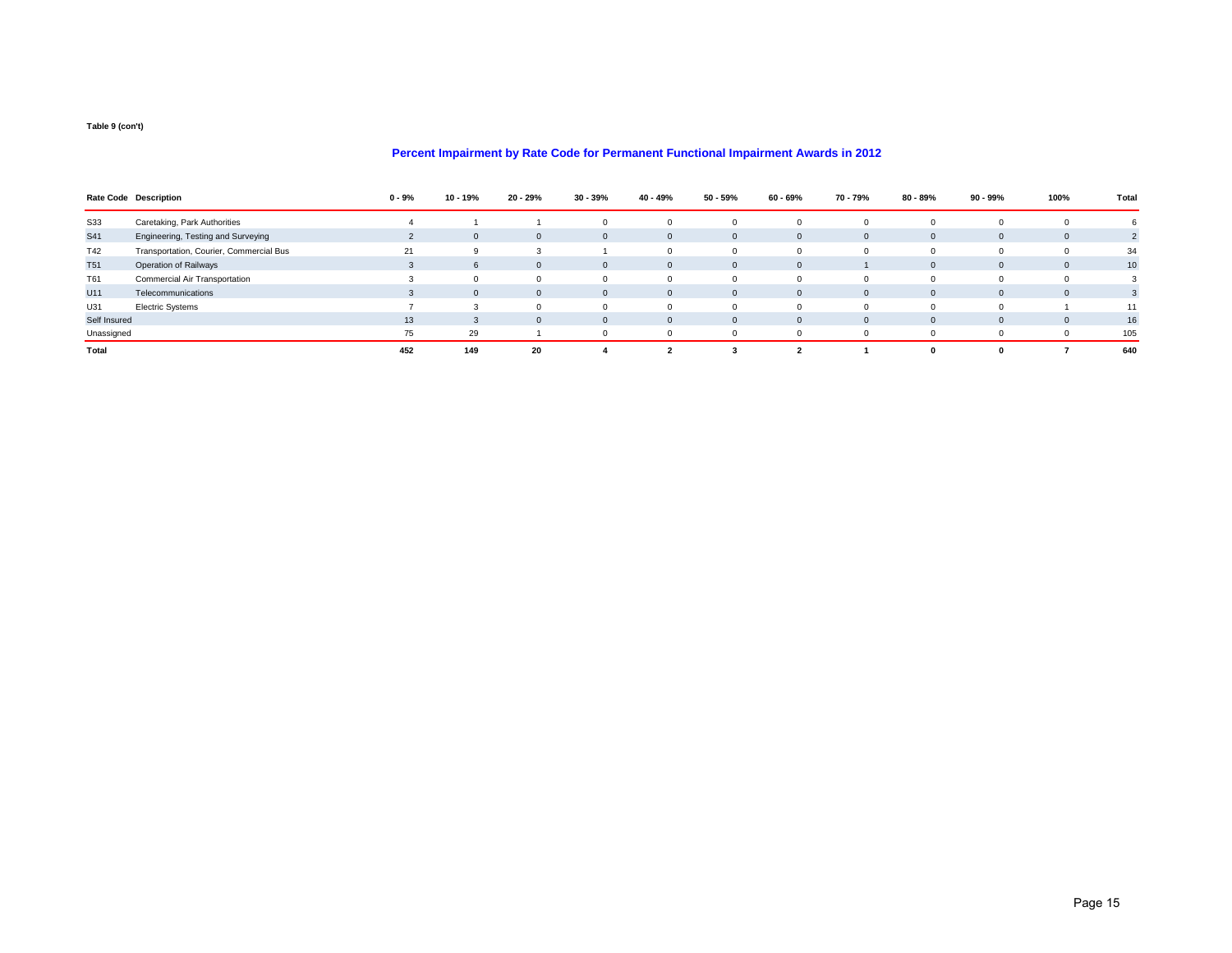|               | <b>1 Credit impairment by Fart Of Doug injured for Fermanent Functional impairment Awards in ZVTZ</b> |                |             |                |              |              |          |          |           |          |             |       |  |  |
|---------------|-------------------------------------------------------------------------------------------------------|----------------|-------------|----------------|--------------|--------------|----------|----------|-----------|----------|-------------|-------|--|--|
| Part of Body  | $0 - 9%$                                                                                              | 10 - 19%       | 20 - 29%    | 30 - 39%       | 40 - 49%     | 50 - 59%     | 60 - 69% | 70 - 79% | 80 - 89%  | 90 - 99% | 100%        | Total |  |  |
| head          | 125                                                                                                   | 45             | $\mathbf 0$ |                | $\Omega$     | $\mathbf 0$  | $\Omega$ |          | $\Omega$  |          | $\mathbf 0$ | 172   |  |  |
| eye           | $\mathcal{E}$                                                                                         | $\overline{0}$ |             | $\overline{0}$ | $\Omega$     | $\Omega$     | $\Omega$ | $\Omega$ | $\bigcap$ | $\Omega$ | $\circ$     |       |  |  |
| neck          |                                                                                                       |                | $\Omega$    | $\mathbf 0$    | $\Omega$     | $\mathbf 0$  |          |          | $\Omega$  |          | $\mathbf 0$ |       |  |  |
| shoulder      | 51                                                                                                    | 8              | $\Omega$    | $\Omega$       | $\Omega$     | $\Omega$     |          |          | $\Omega$  | $\cap$   | $\circ$     | 62    |  |  |
| chest         |                                                                                                       |                | 0           | $\mathbf 0$    | $\mathbf{0}$ | $\mathbf{0}$ | $\Omega$ | $\Omega$ | 0         | $\Omega$ |             |       |  |  |
| back          | 24                                                                                                    | 27             |             | $\Omega$       |              | $\bigcap$    |          |          | $\Omega$  |          | $\circ$     | 54    |  |  |
| abdomen       | $\overline{2}$                                                                                        | 0              | $\Omega$    | 0              | $\Omega$     | $\Omega$     | $\Omega$ |          | $\Omega$  |          | $\mathbf 0$ |       |  |  |
| arm           | 41                                                                                                    |                |             | $\Omega$       |              |              |          |          | $\cap$    |          | $\circ$     | 51    |  |  |
| hand          | 60                                                                                                    | 11             |             | $\mathbf 0$    | $\Omega$     | $\Omega$     |          |          | $\Omega$  |          | $\mathbf 0$ | 75    |  |  |
| leg           | 61                                                                                                    | 15             |             |                |              | $\cap$       |          |          | $\Omega$  |          | $\Omega$    | 81    |  |  |
| foot          | 15                                                                                                    | 2              | $\Omega$    | $\Omega$       |              | $\Omega$     |          |          |           |          | $\Omega$    | 17    |  |  |
| body system   | 3                                                                                                     |                | $\cap$      |                | $\Omega$     | $\Omega$     |          |          | $\Omega$  | $\cap$   | 6           | 18    |  |  |
| pelvic region | 4                                                                                                     |                |             | $\mathbf 0$    | $\mathbf 0$  | $\mathbf 0$  |          |          |           |          | $\mathbf 0$ |       |  |  |
| multi         | 33                                                                                                    | 11             |             | $\Omega$       |              | $\Omega$     |          |          | $\Omega$  |          | $\circ$     | 51    |  |  |
| other/Unknown | 25                                                                                                    | 14             |             |                |              |              |          |          |           |          |             | 40    |  |  |
| Total         | 452                                                                                                   | 149            | 20          |                |              |              |          |          |           |          |             | 640   |  |  |

#### **Percent Impairment by Part of Body Injured for Permanent Functional Impairment Awards in 2012**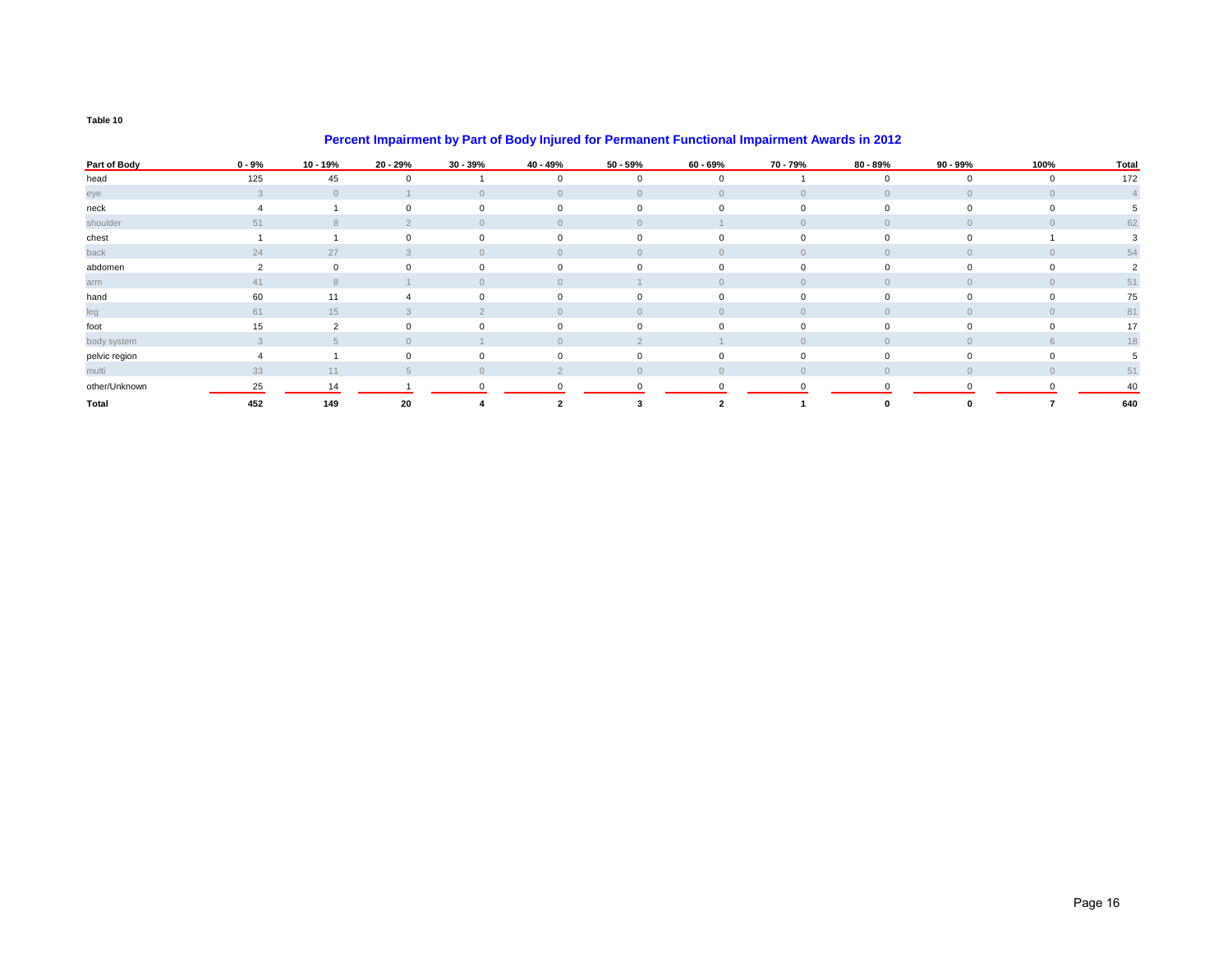# **Permanent Functional Impairment Awards by Percent of Impairment, 2012**

| Percentage    | <b>Number of Awards</b> |
|---------------|-------------------------|
| 5.0 or Less   | 285                     |
| 5.1 to 9.9    | 167                     |
| 10.0 to 19.9  | 149                     |
| 20.0 to 29.9  | 20                      |
| 30.0 to 39.9  | $\overline{4}$          |
| 40.0 to 49.9  | $\overline{2}$          |
| 50.0 to 59.9  | 3                       |
| 60.0 to 69.9  | $\overline{2}$          |
| 70.0 to 79.9  | 1                       |
| 80.0 to 89.9  | $\mathbf 0$             |
| 90.0 to 100.0 | 7                       |
| <b>Total</b>  | 640                     |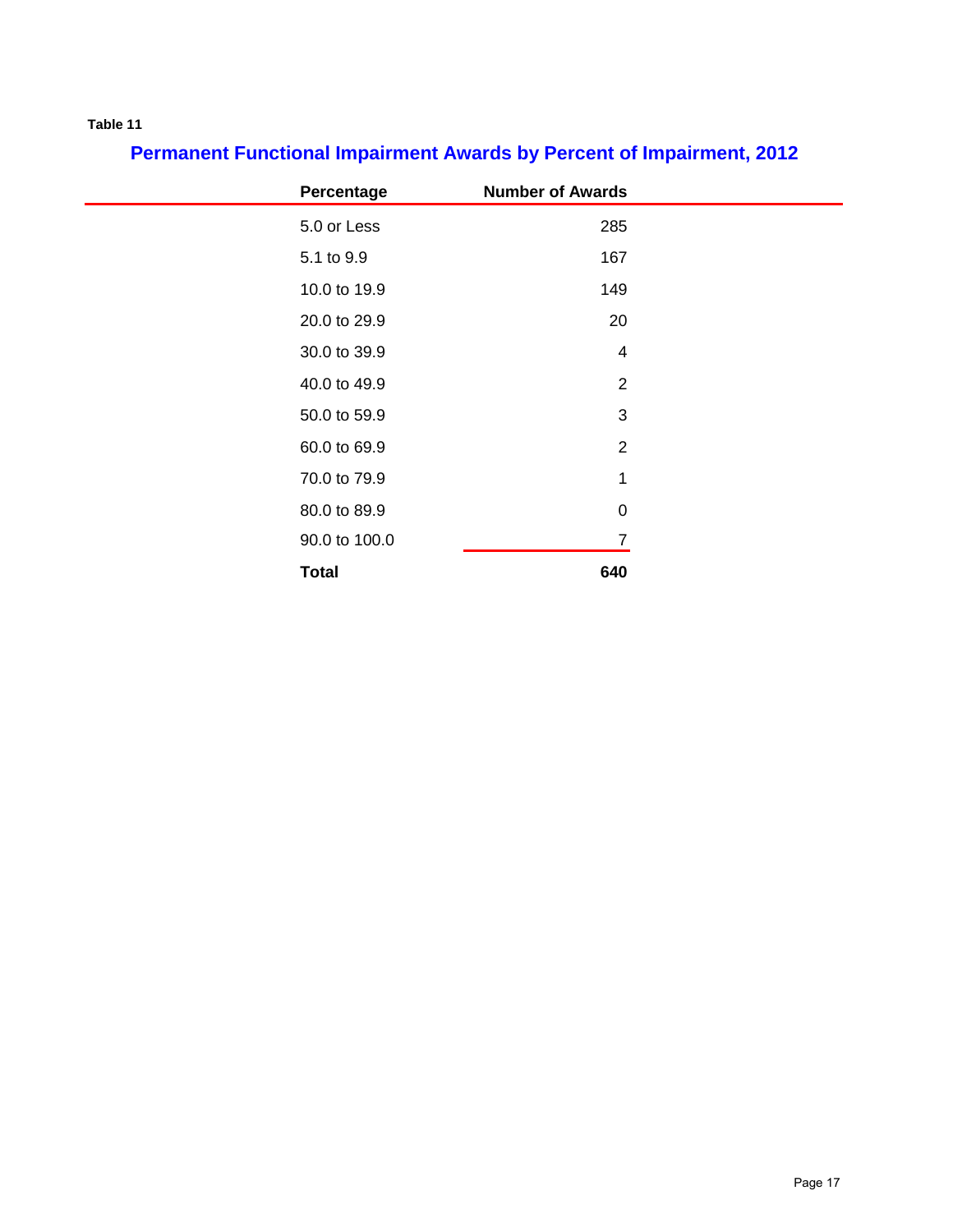#### **Part of Body Injured by Rate Code for Claims Registered in 2012**

| <b>Rate Code</b> | <b>Description</b>                        | Head           | Eyes           | <b>Neck</b>    | Shoulder       | Chest                | <b>Back</b> | Abdomen        | <b>Arms</b>      | Hands          | Legs         | Feet           | Body<br>System  | Pelvic<br>Region | <b>Multiple</b> | Other/<br>Unknown | <b>Total</b>   |
|------------------|-------------------------------------------|----------------|----------------|----------------|----------------|----------------------|-------------|----------------|------------------|----------------|--------------|----------------|-----------------|------------------|-----------------|-------------------|----------------|
| A11              | <b>Light Agricultural Operations</b>      | 18             | 18             | $\overline{2}$ | 12             | 6                    | 40          | $\mathbf{1}$   | 21               | 50             | 52           | 18             | $\overline{4}$  | $\overline{7}$   | 25              | 16                | 290            |
| A21              | Farming and Ranching                      | 5              | 5              | $\Omega$       | 5              |                      | 12          | $\Omega$       | 5                | 18             | 12           | $\overline{2}$ | $\mathbf{0}$    | $\overline{1}$   | $6\overline{6}$ | 3                 | 75             |
| A31              | Grain Elevators and Inland Terminals      | 10             | 9              | $\overline{2}$ | 11             | $\mathbf{1}$         | 12          | $\mathbf 0$    | 6                | 22             | 16           | $\overline{1}$ | 6               | $\overline{1}$   | 9               | 8                 | 114            |
| <b>B11</b>       | <b>Construction Trades</b>                | 67             | 147            | 20             | 45             | 10                   | 171         | $\mathbf{g}$   | 127              | 353            | 123          | 25             | 32              | 14               | 44              | 42                | 1229           |
| <b>B12</b>       | <b>Residential Construction</b>           | 72             | 138            | 13             | 58             | 31                   | 165         | 6              | 121              | 365            | 181          | 52             | 19              | 17               | 76              | 51                | 1365           |
| <b>B13</b>       | Commercial, Industrial Construction       | 84             | 168            | 25             | 90             | 33                   | 252         | 10             | 140              | 374            | 247          | 65             | 18              | 34               | 77              | 58                | 1675           |
| C12              | <b>Light Commodity Marketing</b>          | 26             | 13             | 12             | 35             | 11                   | 106         | $\overline{2}$ | 52               | 84             | 70           | 29             | $\mathbf{1}$    | $\overline{7}$   | 55              | 12                | 515            |
| C32              | Grocery, Department Store, Hardware       | 101            | 41             | 18             | 113            | 32                   | 269         | $\mathbf{g}$   | 162              | 308            | 176          | 84             | 20              | 19               | 105             | 42                | 1498           |
| C33              | Wholesale, Chain Stores                   | 29             | 14             | 9              | 54             | 18                   | 178         | $\overline{4}$ | 96               | 163            | 98           | 35             | 8               | 6                | 50              | 28                | 790            |
| C41              | Co-operative Associations                 | 44             | 12             | 5              | 47             | 12                   | 145         | $\overline{3}$ | 67               | 105            | 80           | 25             | 10              | 17               | 65              | 30 <sup>°</sup>   | 667            |
| C <sub>51</sub>  | Lumber Yard, Builders Supplies            | 34             | 34             | 9              | 37             | 8                    | 138         | 5              | 51               | 111            | 84           | 25             | $\overline{2}$  | 10               | 39              | 16                | 603            |
| C61              | Automotive, Implement Sales and Service   | 100            | 103            | 12             | 64             | 18                   | 166         | 9              | 106              | 250            | 110          | 29             | $\overline{7}$  | 23               | 77              | 47                | 1121           |
| C62              | Automotive Service Shops, Towing          | 63             | 113            | 13             | 33             | 18                   | 117         | 6              | 62               | 182            | 80           | 21             | $\overline{2}$  | 16               | 28              | 28                | 782            |
| D32              | Operation of Oilwells                     | 15             | 10             | $\overline{2}$ | 10             | $\overline{1}$       | 13          | $\Omega$       | 15               | 32             | 17           | $\overline{4}$ | $\overline{2}$  | $\overline{2}$   | 8               | 10                | 141            |
| D41              | Oilwell Servicing                         | 61             | 42             | $_{9}$         | 41             | 26                   | 92          | 6              | 57               | 142            | 106          | 18             | 11              | 11               | 55              | 40                | 717            |
| D51              | Service Rigs and Water Well Drilling      | 23             | 6              | $\mathbf{0}$   | 14             | $\overline{7}$       | 27          | 6              | 18               | 54             | 34           | 14             | $\overline{7}$  | $\overline{4}$   | 8               | 9                 | 231            |
| D <sub>52</sub>  | Seismic Drilling                          | 18             | 13             | $\overline{2}$ | 15             | $\overline{4}$       | 23          | $\mathbf{1}$   | 19               | 68             | 26           | 12             | $\overline{7}$  | $\overline{2}$   | 13              | 9                 | 232            |
| D71              | Open Pit Mining                           | $\overline{4}$ | $\overline{4}$ | $\overline{1}$ | $\overline{2}$ | $\overline{2}$       | 29          | 2              | $\overline{1}$   | 12             | 20           | $\mathbf{3}$   | $\mathbf{0}$    | $\overline{1}$   | 8               | 8                 | 97             |
| D72              | <b>Underground Softrock Mining</b>        | 30             | 21             | 9              | 17             | 6                    | 49          | $\mathbf{0}$   | 22               | 67             | 44           | 13             | 17              | 6                | 12              | 18                | 331            |
| D73              | <b>Underground Hardrock Mining</b>        | 17             | 23             | $\overline{2}$ | 13             | $\mathbf{8}$         | 50          | $\overline{2}$ | 23               | 42             | 42           | 12             | $\mathbf{1}$    | $\mathbf{3}$     | 13              | 13                | 264            |
| G11              | Post Secondary Education                  | 22             | 21             | 6              | 25             | 8                    | 53          | $\mathbf 0$    | 30               | 64             | 26           | 6              | 9               | 6                | 35              | 15                | 326            |
| G12              | Elementary and Secondary Education        | 38             | 17             | 16             | 47             | 13                   | 119         | 3              | 53               | 73             | 92           | 21             | 5               | 13               | 78              | 41                | 629            |
| G22              | Health Authority, Hospitals, Care Homes   | 165            | 175            | 100            | 473            | 60                   | 1132        | 22             | 437              | 682            | 388          | 102            | 294             | 74               | 543             | 250               | 4897           |
| G31              | Cities, Towns, Villages, RM's             | 90             | 59             | 28             | 73             | 16                   | 240         | 11             | 114              | 140            | 229          | 36             | 38              | 29               | 143             | 93                | 1339           |
| G51              | Government of Saskatchewan and Ministries | 55             | 37             | 24             | 76             | 15                   | 201         | $\overline{4}$ | 89               | 157            | 170          | 40             | 32              | 25               | 146             | 74                | 1145           |
| M31              | Manufacturing, Pipeline Operations        | 6              | $\overline{7}$ | $\mathbf{1}$   | 6              |                      | 12          |                | 10               | 13             | 10           | $\mathbf{1}$   | $\overline{4}$  | $\overline{1}$   | $\overline{7}$  | 5                 | 85             |
| M33              | Refineries and Upgrader                   | 6              | 6              | $\mathbf 0$    | 10             | $\overline{4}$       | 19          | $\mathbf 0$    | $_{9}$           | 8              | 19           | $\overline{2}$ | 9               | $\overline{2}$   | $\overline{4}$  | $\overline{7}$    | 105            |
| M41              | Dairy Products, Soft Drinks               | 11             | 5              | $\overline{4}$ | 14             | $\overline{4}$       | 45          | 5              | $\boldsymbol{8}$ | 23             | 26           | $\overline{5}$ | $\overline{1}$  | $\mathbf{0}$     | 12              | $\overline{9}$    | 172            |
| M42              | Bakeries, Food Prep and Packaging         | 12             | 3              | $\mathsf 0$    | 5              | 3                    | 18          | $\mathbf{1}$   | 10               | 41             | 6            | $\overline{4}$ | $\mathbf{3}$    | $\overline{2}$   | 9               | $\overline{4}$    | 121            |
| M62              | Mills, Semi Medium Manufacturing          | 36             | 59             | 5              | 43             | 17                   | 117         | $\overline{7}$ | 68               | 221            | 99           | 31             | $6\overline{6}$ | 18               | 39              | 28                | 794            |
| M72              | Processing Meat, Poultry and Fish         | 9              | 18             | $\overline{4}$ | 36             | 5                    | 61          | $\overline{4}$ | 65               | 104            | 39           | 15             | $\overline{2}$  | 6                | 33              | 21                | 422            |
| M81              | <b>Metal Foundries &amp; Mills</b>        | 17             | 24             | $\overline{3}$ | $\mathbf{8}$   | $\mathbf{8}$         | 13          |                | 19               | 28             | 17           | $\overline{7}$ | $\overline{4}$  | $\overline{4}$   | $\mathbf{3}$    | $\overline{5}$    | 161            |
| M91              | <b>Agricultural Equipment</b>             | 52             | 138            | 13             | 30             | 9                    | 117         | 8              | 65               | 228            | 72           | 26             | 13              | 10               | 33              | 33                | 847            |
| M92              | Machine Shops, Manufacturing              | 44             | 224            | 13             | 48             | 19                   | 147         | $\overline{7}$ | 87               | 300            | 107          | 32             | 11              | 8                | 41              | 38                | 1126           |
| M94              | Iron and Steel Fabrication                | 32             | 133            | 6              | 14             | $\Delta$             | 45          | $\overline{2}$ | 34               | 117            | 42           | 12             | $\mathbf{1}$    | $_{9}$           | 8               | 11                | 470            |
| R <sub>11</sub>  | Road Construction and Earthwork           | 69             | 88             | 17             | 47             | 21                   | 134         | $\overline{5}$ | 69               | 183            | 157          | 22             | 12              | 17               | 51              | 56                | 948            |
| S <sub>11</sub>  | Legal Offices, Financial, Drafting        | $\overline{7}$ | $\Omega$       | $\overline{2}$ | 3              | $\ddot{\phantom{1}}$ | 11          | $\mathbf 0$    | 5                | $\overline{4}$ | 11           | 3              | $\overline{2}$  | $\mathbf 0$      | 14              | 5                 | 68             |
| S <sub>12</sub>  | Offices, Professionals                    | 32             | $\mathbf{q}$   | 14             | 26             | $\overline{7}$       | 80          |                | 38               | 66             | 50           | 15             | 9               | 5                | 41              | 29                | 422            |
| S14              | Unions                                    | $\mathbf 0$    | $\mathbf 0$    | $\mathbf{0}$   | $\overline{1}$ | $\mathbf 0$          | $\mathbf 0$ | $\mathbf 0$    | $\overline{0}$   | $\mathbf 0$    | $\mathbf{0}$ | $\mathbf 0$    | $\mathbf 0$     | $\mathbf 0$      | $\mathbf 0$     | $\mathbf 0$       | $\overline{1}$ |
| <b>S21</b>       | <b>Community and Social Services</b>      | 73             | 18             | 27             | 46             | 13                   | 139         | $\overline{2}$ | 83               | 150            | 114          | 32             | 12 <sup>2</sup> | 14               | 123             | 33                | 879            |
| S22              | Restaurants, Catering, Dry Cleaning       | 47             | 23             | $\mathsf g$    | 32             | 19                   | 126         | 12             | 145              | 494            | 107          | 47             | 9               | 17               | 60              | 43                | 1190           |
| <b>S23</b>       | Hotels, Motels, Taxis                     | 38             | 15             | $\overline{3}$ | 33             | 10                   | 91          | $\overline{2}$ | 63               | 138            | 78           | 14             | $\mathbf{8}$    | $\overline{7}$   | 42              | 19                | 561            |
| S32              | Personal, Business and Leisure Services   | 34             | 19             | 5              | 30             | 12                   | 62          | 3              | 57               | 137            | 71           | 30             | $\overline{7}$  | 8                | 37              | 21                | 533            |
| <b>S33</b>       | Caretaking, Park Authorities              | 17             | 12             | $\overline{3}$ | 11             | 6                    | 46          |                | 24               | 36             | 51           | 5              |                 | $\overline{3}$   | 13              | 12                | 241            |
| S41              | Engineering, Testing and Surveying        | 9              | 12             | 10             | 13             | $\overline{5}$       | 36          | $\overline{2}$ | 24               | 37             | 33           | 10             | 5               | $\Delta$         | 21              | 6                 | 227            |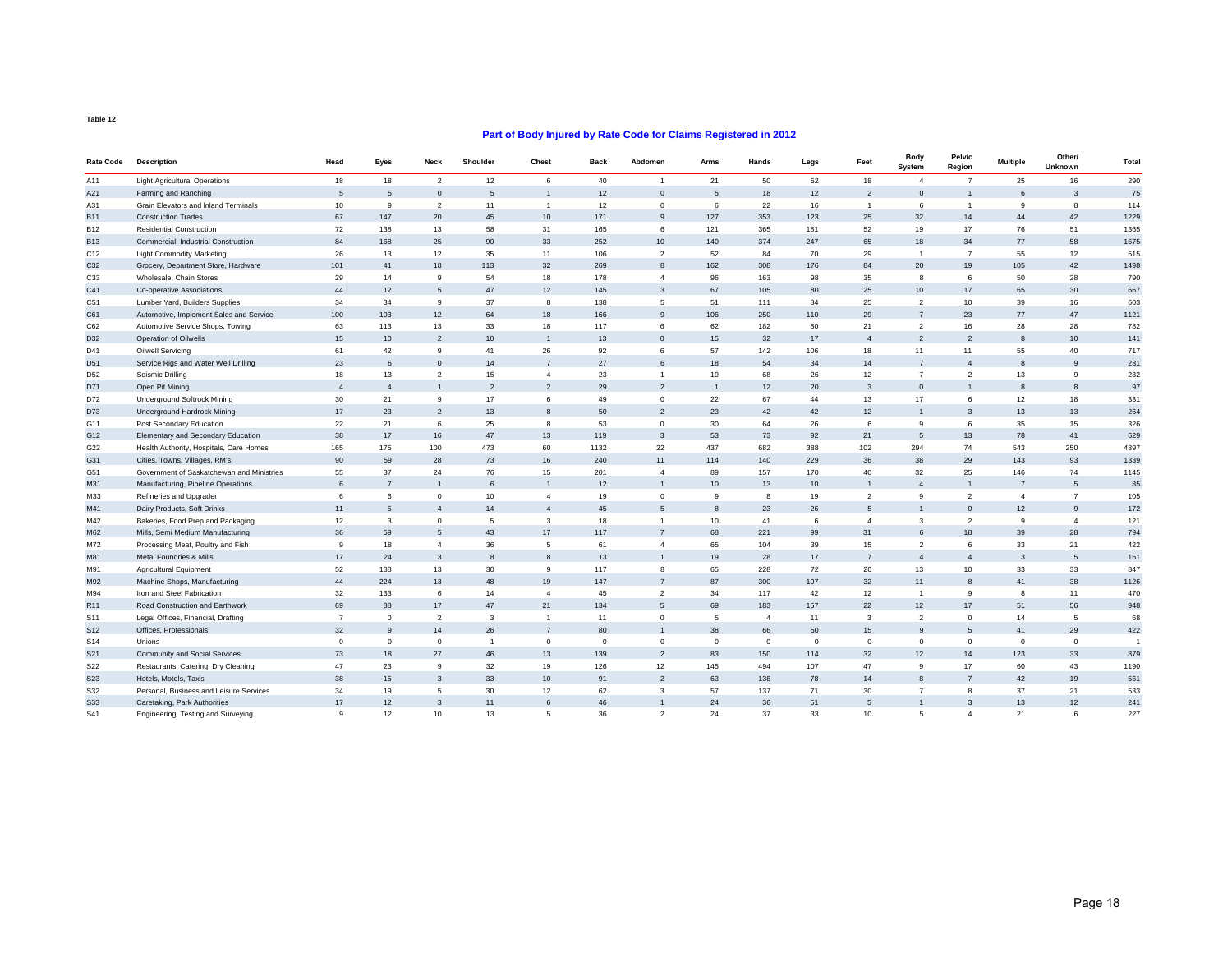#### **Part of Body Injured by Rate Code for Claims Registered in 2012**

| <b>Rate Code</b> | <b>Description</b>                      | Head  | Eyes  | <b>Neck</b> | Shoulder        | Chest    | <b>Back</b> | Abdomen | Arms  | Hands | Legs  | Feet  | Body<br>System | Pelvic<br>Region | <b>Multiple</b> | Other/<br><b>Unknown</b> | Total  |
|------------------|-----------------------------------------|-------|-------|-------------|-----------------|----------|-------------|---------|-------|-------|-------|-------|----------------|------------------|-----------------|--------------------------|--------|
| T42              | Transportation, Courier, Commercial Bus | 93    | 62    | 34          | 121             | 46       | 411         |         | 149   | 179   | 325   | 61    |                | 25               | 175             | 80                       | 1777   |
| <b>T51</b>       | Operation of Railways                   | 15    | 11    |             |                 | $\Omega$ | 20          |         |       |       | 22    |       | 12             |                  |                 |                          | 121    |
| T61              | Commercial Air Transportation           |       |       |             | 10              |          | 27          |         | 12    | 10    | 23    |       |                |                  | 13              |                          | 125    |
| U11              | Telecommunications                      |       |       |             | 10 <sup>1</sup> |          | 24          |         | 15    |       | 16    |       |                |                  | 15              |                          | 116    |
| U31              | <b>Electric Systems</b>                 | 19    |       |             |                 |          | 29          |         |       | 25    | 19    |       |                |                  | 12              | 16                       | 168    |
| Self Insured     |                                         | 25    |       | 11          | 47              |          | 102         |         | 36    | 54    | 145   | 15    | 24             | 18               | 85              | 83                       | 664    |
| Unassigned       |                                         | 130   | 43    |             |                 |          | 39          |         | 44    | 96    |       |       |                |                  | 27              | 184                      | 671    |
| Total            |                                         | 2,036 | 2,201 | 535         | 2,080           | 600      | 5,770       | 200     | 3,056 | 6,627 | 4.224 | 1,103 | 740            | 544              | 2,639           | 1,733                    | 34,088 |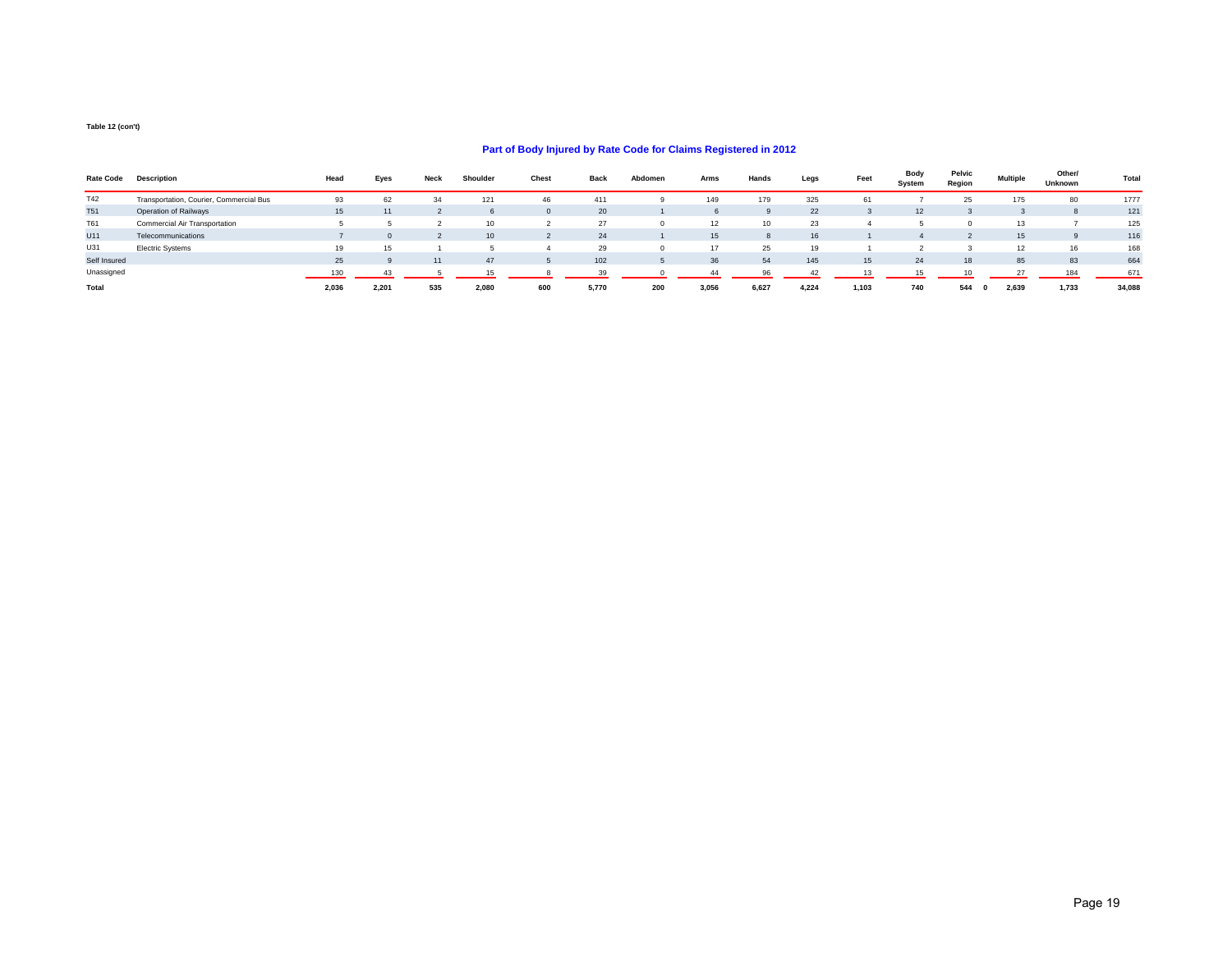| <b>Occupation</b>                                                                      | <b>Time Loss</b> | Loss           | Fatality     | <b>Total</b>   |
|----------------------------------------------------------------------------------------|------------------|----------------|--------------|----------------|
| Administrative & Regulatory Occupations                                                | 18               | 62             | 0            | 80             |
| Administrative Services Managers                                                       | 6                | 14             | $\mathbf 0$  | 20             |
| <b>Administrative Support Clerks</b>                                                   | 24               | 47             | 0            | 71             |
| Agriculture and Horticulture Workers                                                   | 91               | 85             | 2            | 178            |
| Announcers and Other Performers                                                        | 0                | $\overline{2}$ | 0            | 2              |
| Architects, Urban Planners & Land Surveyors                                            | 4                | 15             | 0            | 19             |
| Assisting Occupations in Support of Health Services                                    | 883              | 877            | 0            | 1,760          |
| Athletes, Coaches, Referees and Related Occupations                                    | 33               | 31             | 0            | 64             |
| Auditors, Accountants & Investment                                                     | 9                | 8              | 0            | 17             |
| <b>Automotive Service Technicians</b>                                                  | 251              | 438            | 0            | 689            |
| <b>Butchers and Bakers</b>                                                             | 68               | 111            | 0            | 179            |
| <b>Carpenters and Cabinetmakers</b>                                                    | 233              | 468            | 1            | 702            |
| Cashiers                                                                               | 129              | 159            | 0            | 288            |
| Central Control and Process Operators in Manufacturing and<br>Processing               | 10               | 32             | $\mathbf 0$  | 42             |
| <b>Chefs and Cooks</b>                                                                 | 209              | 361            | 1            | 571            |
| Childcare and Home Support Workers                                                     | 129              | 162            | $\pmb{0}$    | 291            |
| Civil, Mechanical, Electrical, & Chemical Engineers                                    | 4                | 12             | 0            | 16             |
| Cleaners                                                                               | 649              | 879            | $\mathbf{1}$ | 1,529          |
| <b>Clerical Supervisors</b>                                                            | 21               | 28             | 0            | 49             |
| Clericial Occupations, General Office Skills                                           | 103              | 133            | $\pmb{0}$    | 236            |
| College and Other Vocational Instructors                                               | 6                | 16             | 0            | 22             |
| <b>Computer &amp; Information Systems Professionals</b>                                | 8                | 18             | 0            | 26             |
| Contractors and Supervisors, Trades and Related Workers                                | 62               | 182            | 1            | 245            |
| Contractors, Operators and Supervisors in Agriculture, Horticulture<br>and Aquaculture | 72               | 80             | $\pmb{0}$    | 152            |
| Crane Operators, Drillers and Blasters                                                 | 9                | 38             | 0            | 47             |
| <b>Creative and Performing Artists</b>                                                 | 1                | 6              | $\pmb{0}$    | $\overline{7}$ |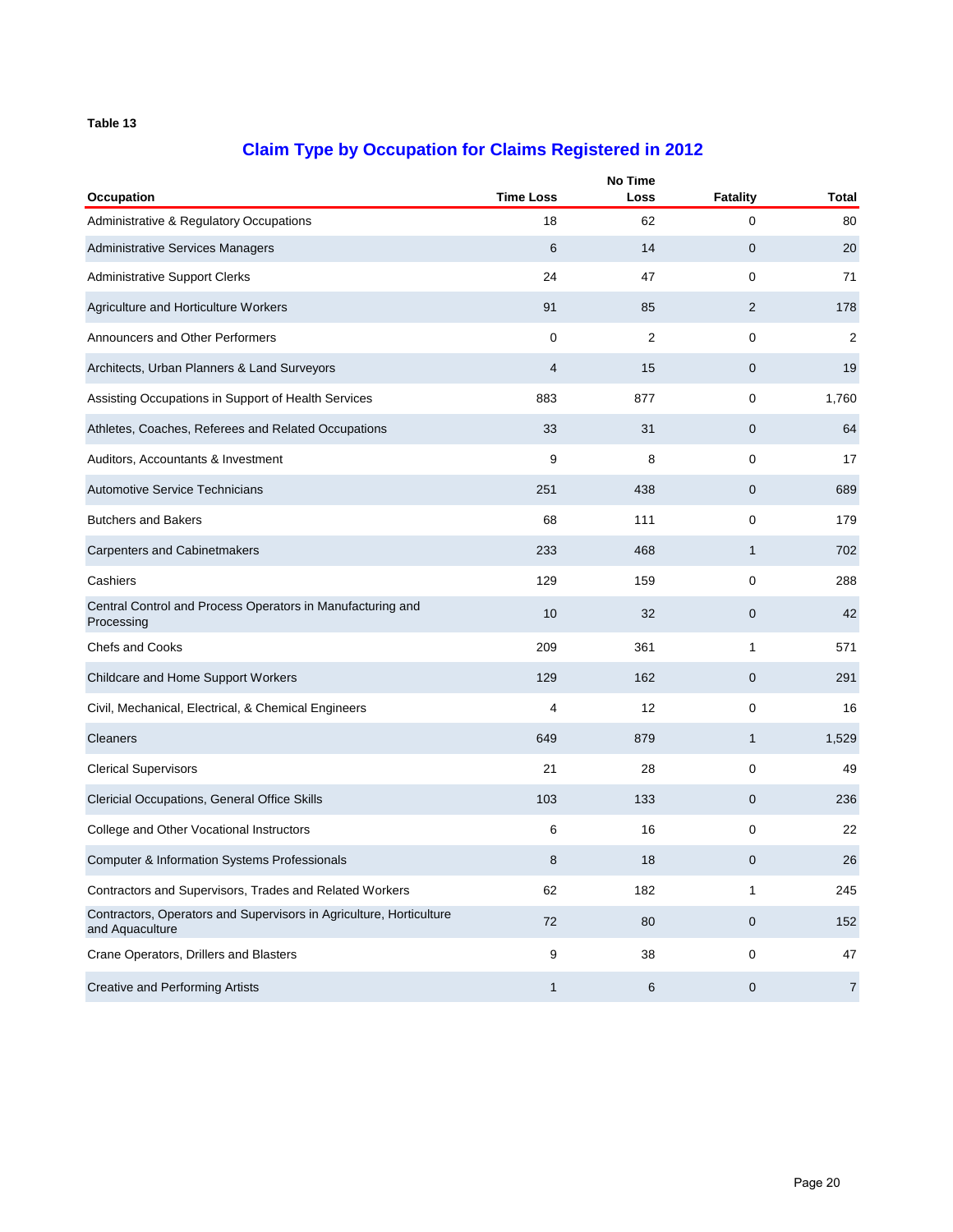| Occupation                                                                                        | <b>Time Loss</b> | <b>No Time</b><br>Loss | <b>Fatality</b> | Total |
|---------------------------------------------------------------------------------------------------|------------------|------------------------|-----------------|-------|
| <b>Creative Designers and Craftspersons</b>                                                       | 1                | 5                      | 0               | 6     |
| Electrical Trades and Telecommunication Occupations                                               | 181              | 517                    | 2               | 700   |
| Facility Operation & Maintenance Managers                                                         | 13               | 39                     | 0               | 52    |
| Finance & Insurance Administrative Occupations                                                    | 18               | 29                     | 0               | 47    |
| Finance & Insurance Clerks                                                                        | 20               | 42                     | 0               | 62    |
| Food Counter Attendants, Kitchen Helpers and Related<br>Occupations                               | 243              | 329                    | 0               | 572   |
| <b>Heavy Equipment Operators</b>                                                                  | 161              | 305                    | 0               | 466   |
| Human Resources & Business Service                                                                | 8                | 21                     | 0               | 29    |
| Insurance and Real Estate Sales Occupations and Buyers                                            | 32               | 51                     | 0               | 83    |
| Labourers in Processing, Manufacturing and Utilities                                              | 490              | 932                    | $\mathbf{1}$    | 1423  |
| Legislators and Senior Management                                                                 | 5                | 13                     | 0               | 18    |
| Librarians, Archivists, Conservators and Curators                                                 | 2                | 6                      | 0               | 8     |
| Library, Correspondence & Related Information                                                     | 58               | 93                     | 0               | 151   |
| Life Science Professionals                                                                        | 8                | 10                     | 0               | 18    |
| Logging and Forestry Workers                                                                      | 35               | 19                     | 0               | 54    |
| <b>Logging Machinery Operators</b>                                                                | 1                | $\mathbf 0$            | 0               | 1     |
| Longshore Workers and Material Handlers                                                           | 486              | 535                    | 0               | 1021  |
| Machine Operators and Related Workers in Chemical, Plastic and<br><b>Rubber Processing</b>        | 31               | 31                     | 0               | 62    |
| Machine Operators and Related Workers in Fabric, Fur and Leather<br><b>Products Manufacturing</b> | 4                | 5                      | 0               | 9     |
| Machine Operators and Related Workers in Food, Beverage and<br><b>Tobacco Processing</b>          | 84               | 153                    | 0               | 237   |
| Machine Operators and Related Workers in Metal and Mineral<br><b>Products Processing</b>          | 13               | 45                     | 0               | 58    |
| Machine Operators and Related Workers in Pulp and Paper<br>Production and Wood Processing         | 6                | 25                     | $\pmb{0}$       | 31    |
| Machine Operators and Related Workers in Textile Processing                                       | 1                | 0                      | 0               | 1     |
| Machinery and Transportation Equipment Mechanics (Except Motor<br>Vehicle)                        | 226              | 620                    | 0               | 846   |
| Machining, Metalworking, Woodworking and Related Machine<br>Operators                             | 28               | 63                     | 0               | 91    |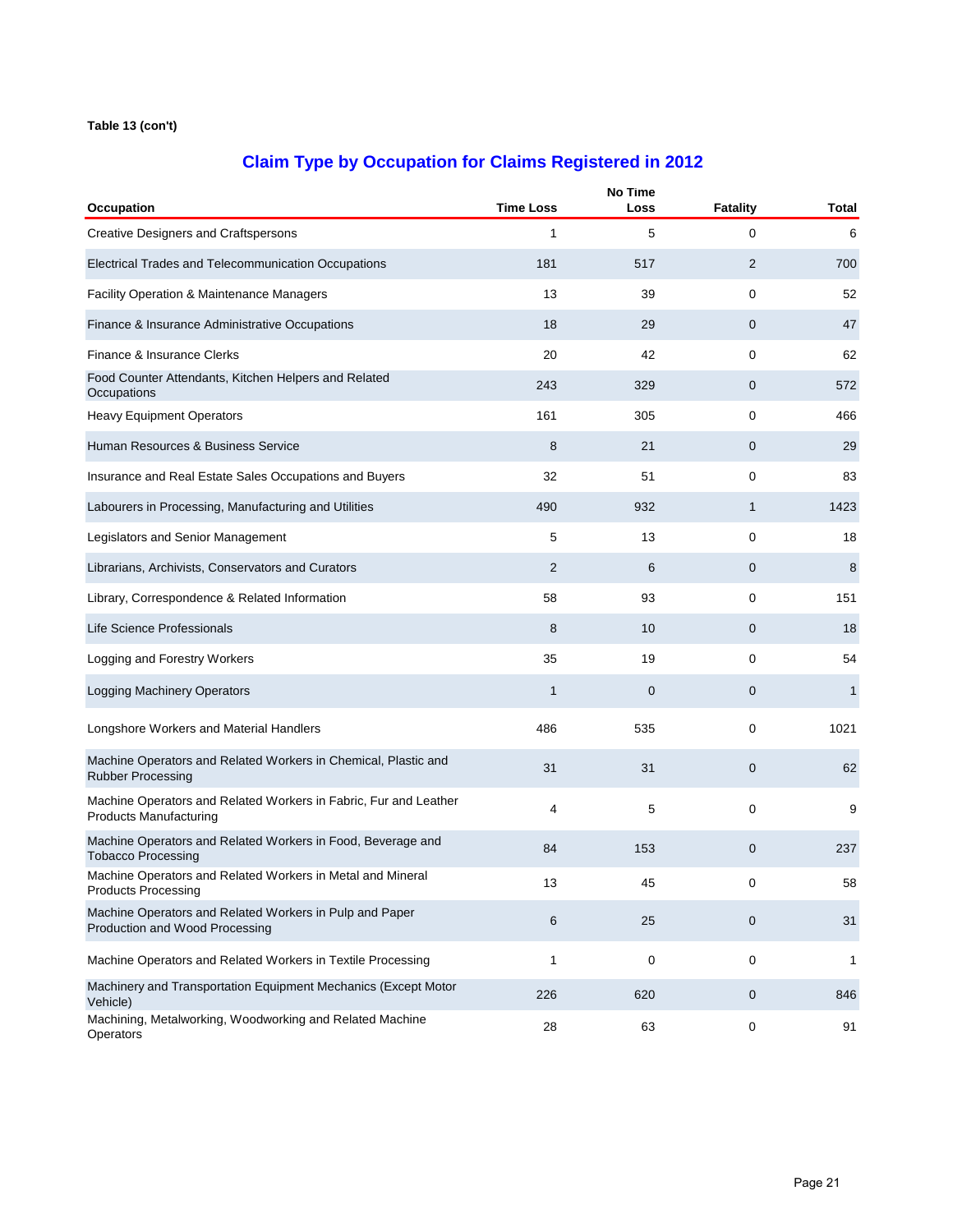| Occupation                                                                       | <b>Time Loss</b> | Loss           | <b>Fatality</b> | <b>Total</b>   |
|----------------------------------------------------------------------------------|------------------|----------------|-----------------|----------------|
| Machinists and Related Occupations                                               | 39               | 60             | 0               | 99             |
| Mail & Message Distribution Occupations                                          | 126              | 119            | $\overline{0}$  | 245            |
| Managers in Art, Culture, Recreation & Sport                                     | 5                | $\overline{4}$ | 0               | 9              |
| Managers in Communication (except broadcasting)                                  | $\mathbf 0$      | $\overline{4}$ | 0               | $\overline{4}$ |
| Managers in Construction & Transportation                                        | 15               | 45             | 0               | 60             |
| Managers in Engineering, Architecture, Science and Information<br><b>Systems</b> | $\mathbf{1}$     | 12             | 0               | 13             |
| Managers in Financial & Business Services                                        | 8                | 14             | 0               | 22             |
| Managers in Food Service & Accomodation                                          | 24               | 62             | 0               | 86             |
| Managers in Health, Education, Social and Community Services                     | 25               | 37             | 0               | 62             |
| Managers in Manufacturing & Utilities                                            | 6                | 18             | 0               | 24             |
| Managers in Other Services                                                       | 11               | 19             | $\mathbf{1}$    | 31             |
| Managers in Primary Production (except agriculture)                              | $\mathbf{1}$     | 11             | 0               | 12             |
| Managers in Protective Service                                                   | 3                | $\overline{4}$ | 0               | $\overline{7}$ |
| Managers in Public Administration                                                | 6                | 15             | 0               | 21             |
| Managers in Retail Trade                                                         | 89               | 191            | 0               | 280            |
| Masonry and Plastering Trades                                                    | 85               | 107            | 0               | 192            |
| Mathematicians, Statisticians & Actuaries                                        | $\mathbf 0$      | 1              | 0               | 1              |
| Mechanical, Electrical and Electronics Assemblers                                | 60               | 109            | 0               | 169            |
| Medical Technologists and Technicians (Except Dental Health)                     | 52               | 171            | 0               | 223            |
| Metal Forming, Shaping and Erecting Trades                                       | 415              | 1067           | $\mathbf{1}$    | 1483           |
| Mine Service Workers and Operators in Oil and Gas Drilling                       | 30               | 189            | 0               | 219            |
| Motor Vehicle and Transit Drivers                                                | 945              | 915            | 10              | 1870           |
| Nurse Supervisors and Registered Nurses                                          | 304              | 588            | 1               | 893            |
| Occupations in Food & Beverage Service                                           | 93               | 187            | $\mathbf 0$     | 280            |
| Occupations in Travel & Accommodation                                            | 12               | 32             | 0               | 44             |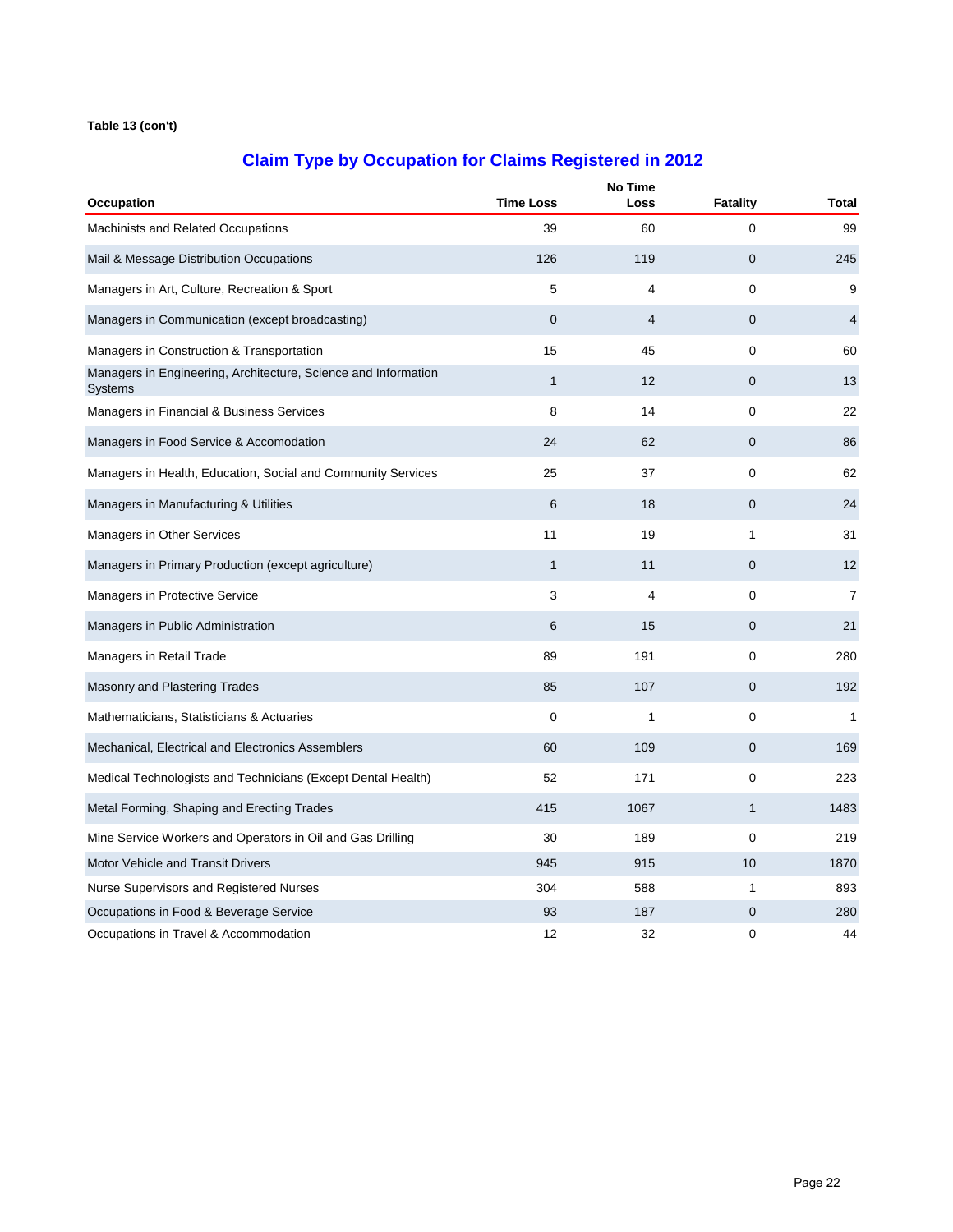| Occupation                                                                                                                                          | <b>Time Loss</b> | <b>No Time</b><br>Loss | <b>Fatality</b> | <b>Total</b> |
|-----------------------------------------------------------------------------------------------------------------------------------------------------|------------------|------------------------|-----------------|--------------|
| Occupations not stated                                                                                                                              | 349              | 3,753                  | 6               | 4,108        |
| <b>Office Equipment Operators</b>                                                                                                                   | 2                | 8                      | 0               | 10           |
| Optometrists, Chiropractors and Other Health Diagnosing and                                                                                         |                  |                        |                 |              |
| <b>Treating Professionals</b>                                                                                                                       | $\overline{2}$   | 1                      | 0               | 3            |
| Other Assembly and Related Occupations                                                                                                              | 101              | 182                    | 0               | 283          |
| <b>Other Construction Trades</b>                                                                                                                    | 122              | 201                    | 3               | 326          |
| <b>Other Elemental Service Occupations</b>                                                                                                          | 99               | 68                     | 0               | 167          |
| <b>Other Engineers</b>                                                                                                                              | $\overline{2}$   | $\overline{7}$         | 0               | 9            |
| Other Installers, Repairers and Servicers                                                                                                           | 129              | 243                    | 0               | 372          |
| <b>Other Mechanics</b>                                                                                                                              | 21               | 21                     | 0               | 42           |
| Other Occupations in Personal Service                                                                                                               | 18               | 41                     | 0               | 59           |
| Other Occupations in Protective Service                                                                                                             | 98               | 148                    | 0               | 246          |
| Other Occupations in Travel, Accommodation, Amusement and<br>Recreation                                                                             | 16               | 22                     | 0               | 38           |
| Other Sales and Related Occupations                                                                                                                 | 205              | 323                    | 0               | 528          |
| Other Technical Inspectors and Regulatory Officers                                                                                                  | 10               | 33                     | 0               | 43           |
| Other Technical Occupations in Health Care (Except Dental)                                                                                          | 190              | 295                    | 0               | 485          |
| Other Transport Equipment Operators and Related Workers                                                                                             | 25               | 39                     | 0               | 64           |
| Paralegals, Social Services Workers and Occupations in Education<br>and Religion, n.e.c.                                                            | 210              | 270                    | 0               | 480          |
| Pharmacists, Dietitians and Nutritionists                                                                                                           | 9                | 16                     | 0               | 25           |
| Photographers, Graphic Arts Technicians and Technical and Co-<br>ordinating Occupations in Motion Pictures, Broadcasting and the<br>Performing Arts | 5                | 14                     | 0               | 19           |
| <b>Physical Science Professionals</b>                                                                                                               | 3                | 15                     | 0               | 18           |
| Physicians, Dentists and Veterinarians                                                                                                              | 3                | 45                     | 0               | 48           |
| Plumbers, Pipefitters and Gas Fitters                                                                                                               | 137              | 369                    | $\mathbf{1}$    | 507          |
| Police Officers and Firefighters                                                                                                                    | 76               | 231                    | 2               | 309          |
| Policy and Program Officers, Researchers and Consultants                                                                                            | 27               | 63                     | 0               | 90           |
| <b>Primary Production Labourers</b>                                                                                                                 | 118              | 560                    | 1               | 679          |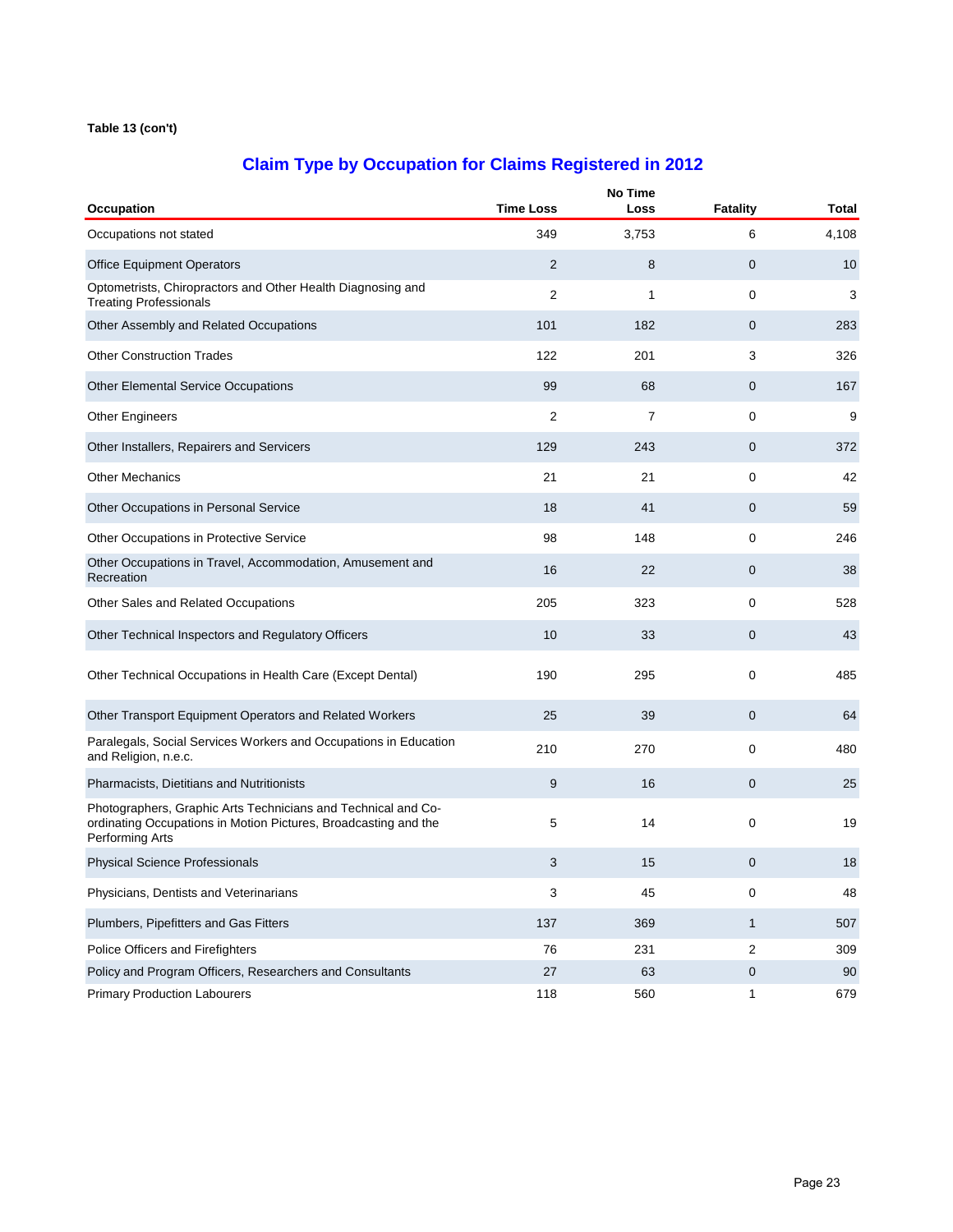| Occupation                                                                                      | <b>Time Loss</b> | <b>No Time</b><br>Loss | <b>Fatality</b> | <b>Total</b>   |
|-------------------------------------------------------------------------------------------------|------------------|------------------------|-----------------|----------------|
| Printing Machine Operators and Related Occupations                                              | 10               | 11                     | $\mathbf 0$     | 21             |
| Printing Press Operators, Commercial Divers and Other Trades and<br>Related Occupations, n.e.c. | 6                | 20                     | 0               | 26             |
| Psychologists, Social Workers, Counsellors, Clergy and Probation<br><b>Officers</b>             | 45               | 60                     | $\mathbf{1}$    | 106            |
| Public Works and Other Labourers, n.e.c.                                                        | 80               | 102                    | 0               | 182            |
| Recording, Scheduling & Distributing                                                            | 150              | 254                    | 1               | 405            |
| Retail Salespersons & Sales Clerks                                                              | 360              | 571                    | $\mathbf 0$     | 931            |
| Sales and Service Supervisors                                                                   | 51               | 88                     | 0               | 139            |
| Sales Representatives, Wholesale Trade                                                          | 15               | 25                     | $\overline{0}$  | 40             |
| Sales, Marketing & Advertising Managers                                                         | $\overline{7}$   | 14                     | 0               | 21             |
| Secondary and Elementary School Teachers and Educational<br>Counsellors                         | 10               | 14                     | $\mathbf 0$     | 24             |
| Secretaries, Recorders & Transcriptionists                                                      | 12               | 11                     | 0               | 23             |
| Security Guards and Related Occupations                                                         | 73               | 137                    | $\mathbf 0$     | 210            |
| Stationary Engineers and Power Station and System Operators                                     | 15               | 19                     | 0               | 34             |
| Supervisors, Assembly and Fabrication                                                           | 5                | 11                     | 0               | 16             |
| Supervisors, Logging and Forestry                                                               | $\overline{c}$   | $\mathbf{1}$           | $\mathbf 0$     | 3              |
| Supervisors, Mining, Oil and Gas                                                                | $\overline{4}$   | 40                     | 0               | 44             |
| Supervisors, Processing Occupations                                                             | 8                | 18                     | 0               | 26             |
| Supervisors, Railway and Motor Transportation Occupations                                       | $\overline{2}$   | 5                      | 0               | $\overline{7}$ |
| Technical Occupations in Architecture, Drafting, Surveying and<br>Mapping                       | $\overline{2}$   | 9                      | 0               | 11             |
| Technical Occupations in Civil, Mechanical & Industrial Engineering                             | 10               | 20                     | 0               | 30             |
| Technical Occupations in Computer and Information Systems                                       | 8                | 10                     | 0               | 18             |
| <b>Technical Occupations in Dental Health Care</b>                                              | 5                | 5                      | $\mathbf 0$     | 10             |
| Technical Occupations in Electronics and Electrical Engineering                                 | 27               | 35                     | 1               | 63             |
| Technical Occupations in Libraries, Archives, Museums and Art<br>Galleries                      | 11               | 6                      | 0               | 17             |
| <b>Technical Occupations in Life Sciences</b>                                                   | 30               | 63                     | 0               | 93             |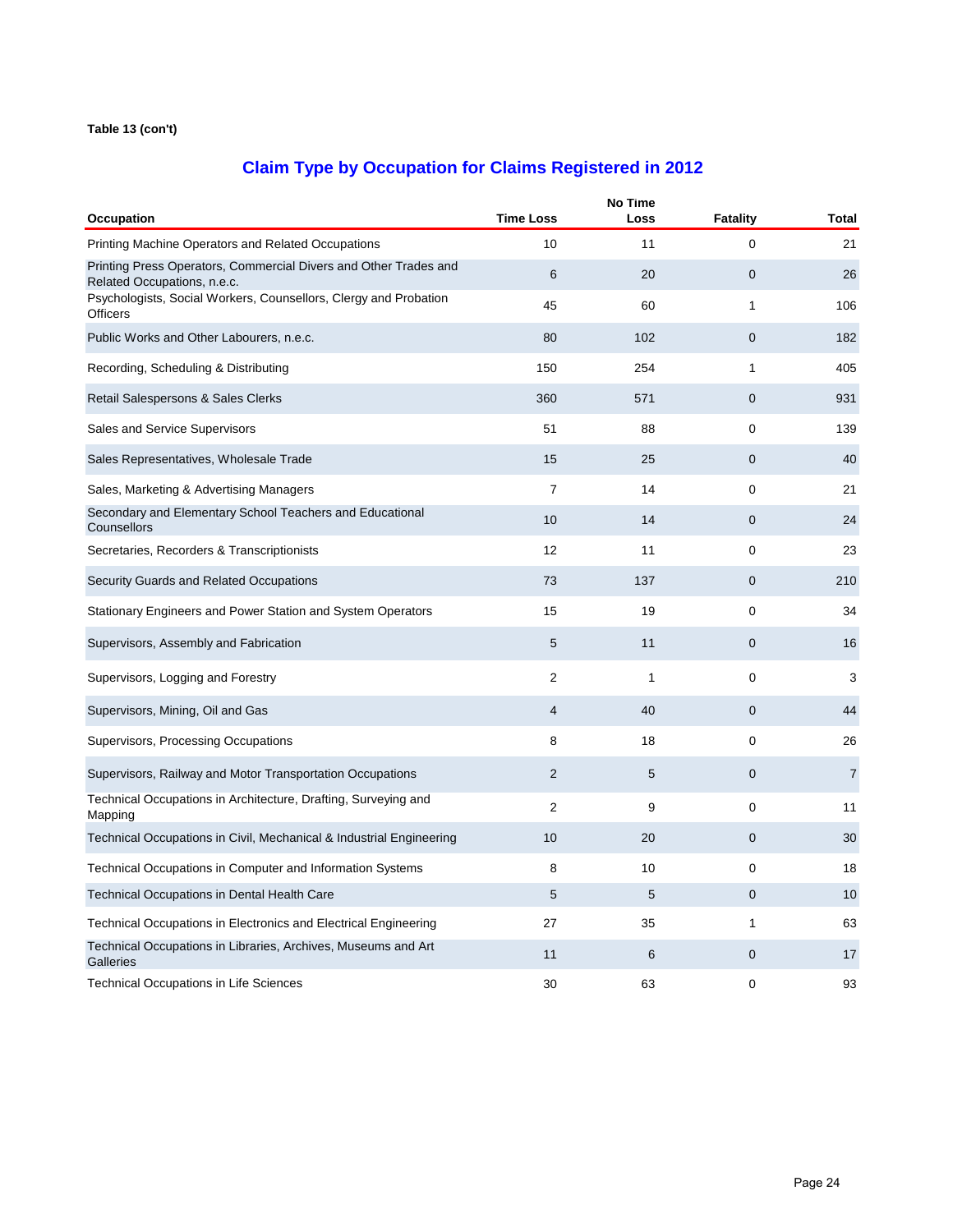|                                                                             | <b>Time Loss</b> | No Time |                 |              |
|-----------------------------------------------------------------------------|------------------|---------|-----------------|--------------|
| Occupation                                                                  |                  | Loss    | <b>Fatality</b> | <b>Total</b> |
| Technical Occupations in Personal Service                                   | 20               | 12      | 0               | 32           |
| <b>Technical Occupations in Physical Sciences</b>                           | 5                | 31      | $\mathbf 0$     | 36           |
| Technical Sales Specialists, Wholesale Trade                                | 3                | 3       | $\mathbf 0$     | 6            |
| Therapy and Assessment Professionals                                        | 25               | 29      | $\mathbf 0$     | 54           |
| Tour & Recreational Guides & Casino Occupations                             | 38               | 52      | $\mathbf 0$     | 90           |
| Trades Helpers and Labourers                                                | 330              | 812     | 4               | 1,146        |
| <b>Train Crew Operating Occupations</b>                                     | 29               | 25      | $\mathbf 0$     | 54           |
| <b>Transportation Officers and Controllers</b>                              | $\overline{4}$   | 8       | $\mathbf{0}$    | 12           |
| Underground Miners, Oil and Gas Drillers and Related Workers                | 36               | 211     | $\mathbf 0$     | 247          |
| University Professors and Assistants                                        | 1                | 9       | $\mathbf{0}$    | 10           |
| Upholsterers, Tailors, Shoe Repairers, Jewellers and Related<br>Occupations | 7                | 6       | $\mathbf 0$     | 13           |
| Writing, Translating and Public Relations Professionals                     | 5                | 11      | $\mathbf{0}$    | 16           |
| Not coded                                                                   | 98               | 1,118   | 1               | 1,217        |
| Total                                                                       | 11,068           | 22,977  | 43              | 34,088       |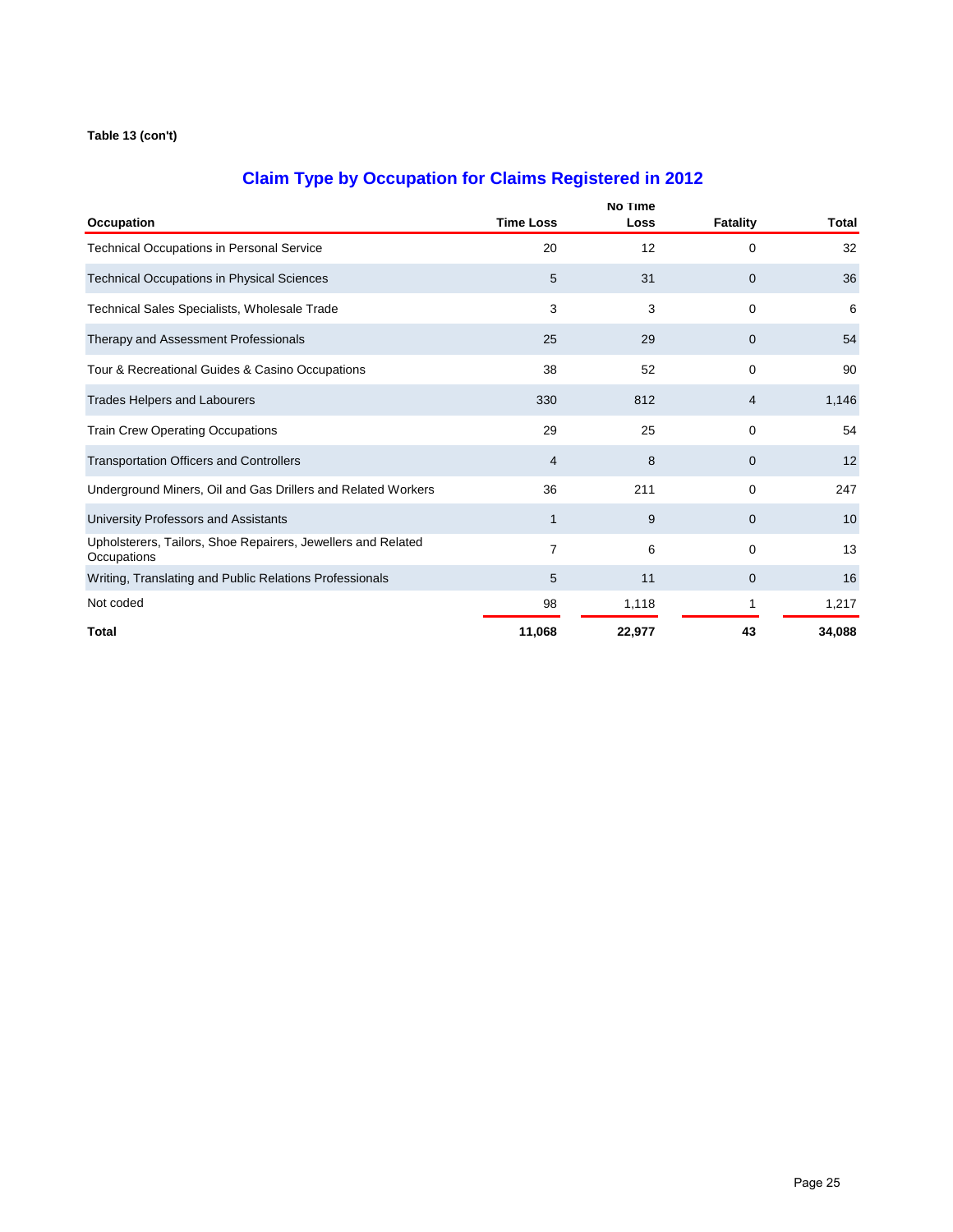| Occupation                                                                             | Head           | Eyes           | Neck           | Shoulder       | Chest          | <b>Back</b>    | Abdomen        | Arms           | Hands          | Legs           | Feet                     | <b>Body</b><br>System | Pelvic<br>Region <sup>®</sup> | <b>Multiple</b> | Other/<br><b>Unknown</b> | Total          |
|----------------------------------------------------------------------------------------|----------------|----------------|----------------|----------------|----------------|----------------|----------------|----------------|----------------|----------------|--------------------------|-----------------------|-------------------------------|-----------------|--------------------------|----------------|
| Administrative & Regulatory Occupations                                                | 3              | $\overline{1}$ | $\overline{2}$ | 5              | 5              | 11             | $\mathbf{0}$   | 3              | 13             | 13             | $\overline{4}$           | 3                     | $\overline{\phantom{a}}$      | 15              | $\overline{0}$           | 80             |
| <b>Administrative Services Managers</b>                                                | $\mathbf{1}$   | $\mathbf{0}$   | $\mathbf 0$    | $\mathbf 0$    | $\overline{1}$ | $\overline{2}$ | $\Omega$       | $\overline{1}$ | $\mathbf{3}$   | $\overline{2}$ |                          | $\overline{4}$        | -1                            | 3               | $\mathbf{1}$             | 20             |
| <b>Administrative Support Clerks</b>                                                   | 3              | $\overline{0}$ | 3              | $\overline{4}$ | $\mathbf 0$    | 10             | $\Omega$       | 8              | 6              | 13             | -1                       | 6                     | $\mathbf 0$                   | 17              | $\overline{0}$           | 71             |
| Agriculture and Horticulture Workers                                                   | 13             | 10             | $\overline{2}$ | 10             | $\overline{7}$ | 23             | $\mathbf{0}$   | 16             | 27             | 35             | 12                       | $\mathbf{1}$          | 5                             | 17              | $\overline{0}$           | 178            |
| Announcers and Other Performers                                                        | $^{\circ}$     | $\overline{0}$ | $^{\circ}$     | $\mathbf 0$    | $\mathbf 0$    |                | $\Omega$       | $\mathbf 0$    | $\mathbf 0$    | -1             | $\Omega$                 | $\mathbf 0$           | $\mathbf 0$                   | $\mathbf 0$     | $\overline{0}$           | $\overline{2}$ |
| Architects, Urban Planners & Land Surveyors                                            | $\mathbf{0}$   | $\overline{2}$ | $\overline{2}$ | $\overline{1}$ | $\mathbf 0$    | 5              | $\mathbf{0}$   | $\overline{1}$ | $\overline{4}$ | 3              | $\Omega$                 | $\mathbf 0$           | $\overline{0}$                | 1               | $\overline{0}$           | 19             |
| Assisting Occupations in Support of Health Services                                    | 51             | 38             | 45             | 220            | 25             | 465            | 11             | 174            | 151            | 121            | 46                       | 124                   | 33                            | 244             | 12                       | 1,760          |
| Athletes, Coaches, Referees and Related Occupations                                    | $\overline{7}$ | 6              | $\overline{1}$ | $\overline{4}$ | $\mathbf 0$    | 11             | $\mathbf{0}$   | $\overline{4}$ | $\overline{7}$ | 12             | $\overline{4}$           | $\overline{4}$        | $\overline{0}$                | $\overline{4}$  | $\overline{0}$           | 64             |
| Auditors, Accountants & Investment                                                     | $\overline{1}$ | $\overline{0}$ | $\mathfrak{p}$ | $\mathbf{0}$   | $\mathbf{0}$   | $\overline{4}$ | $\Omega$       | $\mathbf 0$    | $\overline{1}$ | 6              | $\Omega$                 | $\mathbf 0$           | $^{\circ}$                    | 3               | $\mathbf 0$              | 17             |
| Automotive Service Technicians                                                         | 79             | 113            | $\overline{7}$ | 41             | 8              | 91             | 6              | 57             | 176            | 56             | 14                       | $\mathbf{1}$          | 10                            | 28              | $\overline{2}$           | 689            |
| <b>Butchers and Bakers</b>                                                             | 6              | $\overline{2}$ | $\overline{1}$ | 8              | 3              | 31             |                | 23             | 71             | 10             | 8                        | 5                     | $\overline{2}$                | $\overline{7}$  | $\overline{1}$           | 179            |
| <b>Carpenters and Cabinetmakers</b>                                                    | 42             | 67             | 10             | 31             | 17             | 102            | 5              | 63             | 213            | 88             | 25                       | $\overline{2}$        | 9                             | 25              | $\overline{\mathbf{3}}$  | 702            |
| Cashiers                                                                               | 12             | 6              | 5              | 23             | $\overline{4}$ | 51             | $\mathbf{0}$   | 49             | 43             | 37             | 14                       | 5                     | $\overline{2}$                | 37              | $\mathbf 0$              | 288            |
| Central Control and Process Operators in Manufacturing and<br>Processing               | $\mathbf{1}$   | 3              | $\Omega$       | $\overline{2}$ | 3              | 10             | $\mathbf{0}$   | $\mathbf{0}$   | $\overline{7}$ | $\overline{7}$ | $\overline{\phantom{0}}$ | $\overline{2}$        | $\mathbf{1}$                  | $\overline{4}$  | $\overline{0}$           | 42             |
| Chefs and Cooks                                                                        | 28             | 13             | 3              | 24             | $\overline{4}$ | 52             | -5             | 72             | 273            | 45             | 13                       | 6                     | 10                            | 21              | $\overline{2}$           | 571            |
| Childcare and Home Support Workers                                                     | 18             | 9              | 8              | 18             | 6              | 67             | $\overline{2}$ | 29             | 24             | 40             | 11                       | 3                     | 6                             | 47              | $\overline{3}$           | 291            |
| Civil, Mechanical, Electrical, & Chemical Engineers                                    | $\overline{2}$ | $\mathbf 0$    | $\mathbf{3}$   | $\mathsf 0$    | $\mathsf 0$    | -1             | $\Omega$       | $\overline{2}$ | $\overline{2}$ | $\overline{4}$ | -1                       | $\mathbf 0$           | $\overline{0}$                | $\overline{1}$  | $\mathbf 0$              | 16             |
| Cleaners                                                                               | 100            | 89             | 11             | 128            | 24             | 309            | 5              | 168            | 252            | 188            | 53                       | 47                    | 31                            | 111             | 13                       | 1,529          |
| <b>Clerical Supervisors</b>                                                            | $\overline{2}$ | $\overline{1}$ | $\overline{2}$ | $\overline{2}$ |                | 10             | $\mathbf{0}$   | 9              | 5              | 8              | $\overline{2}$           | 3                     | -1                            | 3               | $\overline{0}$           | 49             |
| Clericial Occupations, General Office Skills                                           | 11             | $\overline{2}$ | $\overline{4}$ | 11             | 2              | 41             | $\overline{2}$ | 24             | 23             | 33             | 14                       | 13                    | 6                             | 49              | $\mathbf{1}$             | 236            |
| College and Other Vocational Instructors                                               | $\overline{4}$ | $\mathbf 0$    | $\mathbf 0$    | $\mathbf{1}$   | $\mathbf 0$    | $\overline{2}$ | $\Omega$       | $\mathbf{3}$   | 3              | $\overline{2}$ | $\Omega$                 | $\mathsf 0$           | $\overline{1}$                | 6               | $\mathbf 0$              | 22             |
| Computer & Information Systems Professionals                                           | $\mathbf{0}$   | $\overline{2}$ | $\mathbf{0}$   | $\overline{2}$ | $\mathbf{1}$   | 5              | $\Omega$       | 3              | $\mathbf{3}$   | 5              | $\overline{2}$           | $\mathbf{0}$          | $\mathbf 0$                   | 3               | $\overline{0}$           | 26             |
| Contractors and Supervisors, Trades and Related Workers                                | 23             | 20             | $\mathbf{3}$   | 12             | $\overline{7}$ | 32             | $\mathbf{0}$   | 18             | 59             | 41             | $\overline{7}$           | 5                     | $\overline{3}$                | 14              | $\overline{1}$           | 245            |
| Contractors, Operators and Supervisors in Agriculture, Horticulture and<br>Aquaculture | 15             | 6              | $\overline{2}$ | 6              | 3              | 26             | $\mathbf{0}$   | 8              | 37             | 23             | 5                        | $\overline{4}$        | 5                             | 11              | $\mathbf{1}$             | 152            |
| Crane Operators, Drillers and Blasters                                                 | 5              | $\overline{2}$ | $^{\circ}$     | $\mathbf{1}$   | $\mathbf{0}$   | 11             | $\Omega$       | $\overline{4}$ | $\overline{7}$ | 12             | -1                       | $\mathbf 0$           | $\overline{1}$                | 3               | $\mathbf 0$              | 47             |
| Creative and Performing Artists                                                        | $\overline{3}$ | $\mathbf{0}$   | $\overline{0}$ | $\mathbf{1}$   | $\mathbf 0$    | $\overline{2}$ | $\mathbf 0$    | $\mathbf{0}$   | $\mathbf 0$    | $\mathbf 0$    |                          | $\mathbf{0}$          | $\overline{0}$                | $\mathbf{0}$    | $\overline{0}$           | $\overline{7}$ |
| Creative Designers and Craftspersons                                                   | $\mathbf 0$    | $^{\circ}$     | $^{\circ}$     | $\mathbf 0$    | $\mathbf{0}$   |                | $\Omega$       | $\mathbf 0$    | $\overline{2}$ | 0              | -1                       | $^{\circ}$            | $^{\circ}$                    | $\overline{2}$  | $^{\circ}$               | 6              |
| Electrical Trades and Telecommunication Occupations                                    | 57             | 57             | 12             | 35             | 10             | 115            | -5             | 84             | 153            | 86             | 19                       | 22                    | 10                            | 32              | $\overline{3}$           | 700            |
| Facility Operation & Maintenance Managers                                              | 6              | $\overline{2}$ | $^{\circ}$     | $\overline{4}$ | 2              | 9              | $\mathbf{0}$   | 5              | 8              | $\overline{7}$ | $\overline{2}$           | $\mathbf 0$           | -1                            | 5               | 1                        | 52             |
| Finance & Insurance Administrative Occupations                                         | 1              | $\mathbf{0}$   | $\mathbf{0}$   | 3              | $\overline{2}$ | 9              | $\mathbf{0}$   | $\overline{2}$ | $\overline{7}$ | $\overline{7}$ | -5                       | 3                     | $\mathbf{1}$                  | $\overline{7}$  | $\mathbf 0$              | 47             |
| Finance & Insurance Clerks                                                             | $\overline{4}$ | $\mathbf{0}$   | $\overline{2}$ | 6              | $\mathbf{0}$   | $\overline{7}$ | $\mathbf{0}$   | $\overline{7}$ | 3              | 9              | 5                        | $\overline{4}$        | $\mathbf 0$                   | 15              | $\Omega$                 | 62             |
| Food Counter Attendants, Kitchen Helpers and Related Occupations                       | 24             | 12             | $\overline{9}$ | 35             | $\overline{4}$ | 79             | 5              | 86             | 164            | 58             | 16                       | 12                    | $\overline{7}$                | 57              | $\overline{4}$           | 572            |
| <b>Heavy Equipment Operators</b>                                                       | 41             | 28             | 14             | 30             | 12             | 91             | $\mathbf{3}$   | 33             | 78             | 66             | 13                       | 6                     | 14                            | 33              | $\Delta$                 | 466            |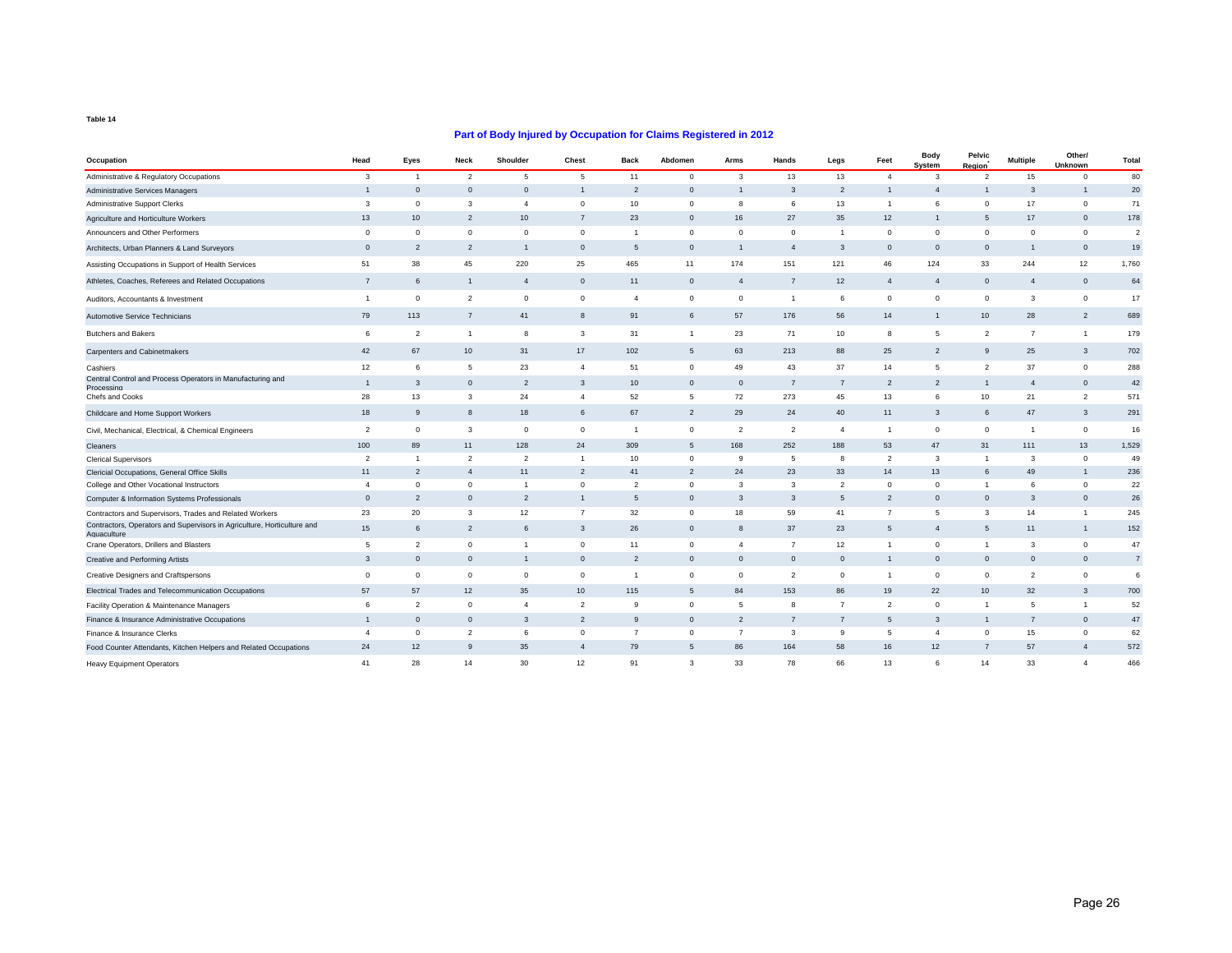| Occupation                                                                                        | Head            | Eyes           | Neck           | Shoulder       | Chest          | <b>Back</b>    | Abdomen        | Arms           | Hands           | Legs           | Feet           | <b>Body</b><br><b>System</b> | Pelvic<br>Region | <b>Multiple</b> | Other/<br>Unknown | Total          |
|---------------------------------------------------------------------------------------------------|-----------------|----------------|----------------|----------------|----------------|----------------|----------------|----------------|-----------------|----------------|----------------|------------------------------|------------------|-----------------|-------------------|----------------|
| Human Resources & Business Service                                                                | $\mathbf{1}$    | $\mathbf{1}$   | $\overline{1}$ | $\mathbf 0$    | $\mathsf 0$    | $\overline{3}$ | $\mathsf 0$    | $\mathbf{3}$   | $\overline{2}$  | 6              | $\overline{1}$ | $\overline{2}$               | $\mathbf 0$      | 9               | $\mathbf 0$       | 29             |
| Insurance and Real Estate Sales Occupations and Buyers                                            | 6               | 6              | $\mathbf 0$    | 8              | $\overline{4}$ | 18             | $\mathbf 0$    | 5              | 15              | 13             | $\Omega$       | $\overline{4}$               |                  | 3               | $\overline{0}$    | 83             |
| Labourers in Processing, Manufacturing and Utilities                                              | 80              | 114            | 16             | 85             | 21             | 205            | 14             | 137            | 385             | 183            | 57             | 16                           | 20               | 84              | 6                 | 1,423          |
| Legislators and Senior Management                                                                 | $\mathbf{1}$    | $\mathbf{0}$   | $\mathbf 0$    | $\overline{0}$ | $\mathbf 0$    | $\overline{4}$ | $\mathbf 0$    | $\overline{2}$ | $\overline{2}$  | $\overline{4}$ |                | $\mathbf 0$                  | $\overline{0}$   | $\overline{4}$  | $\overline{0}$    | 18             |
| Librarians, Archivists, Conservators and Curators                                                 | $\mathbf{1}$    | $\mathbf 0$    | $\mathbf{1}$   | $\overline{1}$ | $\mathbf 0$    | 3              | $\mathbf 0$    | $\overline{1}$ | $\mathbf 0$     | $\mathbf 0$    |                | 0                            | $\mathbf 0$      | $\mathbf 0$     | $\overline{0}$    | 8              |
| Library, Correspondence & Related Information                                                     | $\overline{7}$  | $\overline{4}$ | $\overline{2}$ | 10             | $\mathbf{3}$   | 31             | $\overline{1}$ | 17             | 17              | 20             | 8              | $\overline{2}$               | 3                | 26              | $\overline{0}$    | 151            |
| Life Science Professionals                                                                        | $\overline{2}$  | $\mathbf 0$    | $\mathbf 0$    | $\mathsf 0$    | $\mathbf 0$    | $\overline{4}$ | $\overline{1}$ | $\overline{1}$ | $\overline{2}$  | $\overline{4}$ |                | $\mathsf 0$                  | $\mathbf 0$      | 3               | $\mathbf 0$       | 18             |
| Logging and Forestry Workers                                                                      | $\mathbf{1}$    | $\mathbf{0}$   | $\mathbf{1}$   | $\overline{2}$ | $\overline{2}$ | 14             | $\Omega$       | $\overline{4}$ | 6               | 18             | $\mathbf{3}$   | $\mathbf 0$                  | $\mathbf{1}$     | $\overline{2}$  | $\overline{0}$    | 54             |
| Logging Machinery Operators                                                                       | $\mathbf 0$     | $\mathbf 0$    | $^{\circ}$     | $\mathbf 0$    | $\overline{1}$ | $\mathbf 0$    | $\mathbf{0}$   | $\mathbf 0$    | $\mathbf 0$     | $\mathbf 0$    | $\Omega$       | 0                            | $\mathbf 0$      | $\mathbf 0$     | $\overline{0}$    | $\overline{1}$ |
| Longshore Workers and Material Handlers                                                           | 45              | 32             | 20             | 78             | 23             | 253            | 5              | 87             | 157             | 169            | 47             | 5                            | 24               | 74              | $\overline{2}$    | 1,021          |
| Machine Operators and Related Workers in Chemical, Plastic and<br>Rubber Processing               | 3               | 5              | $\overline{1}$ | $\overline{4}$ | $\overline{1}$ | 16             | $\mathbf{0}$   | $\mathbf{3}$   | 10              | 11             | $\overline{2}$ | $\mathbf 0$                  |                  | 5               | $\mathbf 0$       | 62             |
| Machine Operators and Related Workers in Fabric, Fur and Leather<br><b>Products Manufacturing</b> | $\mathbf{0}$    | $\mathbf 0$    | $\mathbf 0$    | $\mathbf 0$    | $\mathbf 0$    | $\mathbf 0$    | $\mathbf{0}$   | $\mathbf{3}$   | $\overline{4}$  | $\mathbf 0$    | $\Omega$       | $\mathbf 0$                  | $\overline{0}$   | $\overline{2}$  | $\overline{0}$    | $\mathbf{q}$   |
| Machine Operators and Related Workers in Food, Beverage and<br><b>Tobacco Processing</b>          | 9               | 13             | 3              | 20             | 5              | 37             | $\overline{2}$ | 31             | 52              | 29             | $\overline{7}$ | 3                            | 5                | 20              | $\overline{1}$    | 237            |
| Machine Operators and Related Workers in Metal and Mineral Products<br>Processing                 | 6               | $\overline{4}$ | $\mathbf 0$    | $\mathbf{3}$   | $\overline{1}$ | 6              | $\mathbf{0}$   | 10             | 15              | 6              |                | $\mathbf{1}$                 | $\overline{1}$   | $\overline{4}$  | $\overline{0}$    | 58             |
| Machine Operators and Related Workers in Pulp and Paper Production<br>and Wood Processing         | $\overline{2}$  | $\overline{1}$ | $^{\circ}$     | $^{\circ}$     | $\overline{1}$ | $\overline{4}$ | $\mathbf 0$    | $\overline{4}$ | 11              | 6              |                | $\mathbf 0$                  | $\mathbf 0$      | 1               | $\overline{0}$    | 31             |
| Machine Operators and Related Workers in Textile Processing                                       | $\mathbf 0$     | $\mathbf{0}$   | $\mathbf 0$    | $\mathbf{0}$   | $\mathbf{0}$   | $\mathbf 0$    | $\mathbf 0$    | $\mathbf{0}$   | $\mathbf{0}$    | $\mathbf{0}$   | $\mathbf{0}$   | $\mathbf{0}$                 | $\mathbf 0$      | $\mathbf{1}$    | $\overline{0}$    | $\overline{1}$ |
| Machinery and Transportation Equipment Mechanics (Except Motor<br>Vehicle)                        | 87              | 95             | 17             | 40             | 9              | 119            | $\overline{7}$ | 76             | 207             | 100            | 22             | 9                            | 18               | 36              | $\overline{4}$    | 846            |
| Machining, Metalworking, Woodworking and Related Machine<br>Onerators                             | $\mathbf{3}$    | 8              | $\mathbf{0}$   | $\mathbf{3}$   | $\overline{1}$ | 12             | $\mathbf{0}$   | 10             | 42              | 8              |                | $\mathbf 0$                  | $\mathbf{1}$     | $\overline{2}$  | $\overline{0}$    | 91             |
| Machinists and Related Occupations                                                                | $\overline{4}$  | 6              | $\mathbf 0$    | $\mathbf{3}$   | $\overline{4}$ | 18             | $\mathbf{0}$   | 10             | 37              | 9              | $\overline{4}$ | $\mathsf 0$                  | $\overline{2}$   | $\overline{2}$  | $\mathbf 0$       | 99             |
| Mail & Message Distribution Occupations                                                           | 10 <sup>1</sup> | 3              | $\overline{4}$ | 25             | $\mathbf{3}$   | 51             | $\mathbf{1}$   | 6              | 18              | 72             | 10             | 3                            | 10               | 29              | $\overline{0}$    | 245            |
| Managers in Art, Culture, Recreation & Sport                                                      | $\mathbf{0}$    | $\mathbf 0$    | $\mathbf{0}$   | $\mathbf 0$    | $\mathbf{0}$   | $\overline{1}$ | $\mathbf{0}$   | $\mathbf 0$    | $\overline{2}$  | $\overline{2}$ | $\overline{1}$ | 0                            | $\mathbf{0}$     | 3               | $\mathbf 0$       | $\alpha$       |
| Managers in Communication (except broadcasting)                                                   | $\mathbf 0$     | $\mathbf{0}$   | $\mathbf 0$    | $\overline{0}$ | $\mathbf 0$    | $\mathbf 0$    | $\mathbf{0}$   | $\mathbf 0$    | $\mathbf{3}$    | $\mathbf 0$    | $\mathbf{0}$   | $\mathbf 0$                  | $\mathbf 0$      | $\mathbf{1}$    | $\overline{0}$    | $\overline{4}$ |
| Managers in Construction & Transportation                                                         | $\overline{2}$  | $\overline{4}$ | $^{\circ}$     | 3              | $\overline{1}$ | 12             | $\mathbf 0$    | 8              | 10              | 9              | 5              | 0                            | -1               | 3               | $\overline{2}$    | 60             |
| Managers in Engineering, Architecture, Science and Information<br>Systems                         | $\Omega$        | $\overline{1}$ | $\Omega$       | $\Omega$       | $\mathbf{0}$   | 3              | $\Omega$       | $\overline{4}$ | $\overline{2}$  | $\mathbf{0}$   | $\overline{2}$ | $\mathbf 0$                  | $\Omega$         | $\mathbf{1}$    | $\overline{0}$    | 13             |
| Managers in Financial & Business Services                                                         | 3               | $\mathbf 0$    | $\mathbf 0$    | $\mathbf{1}$   | $\mathbf 0$    | 5              | $\mathbf 0$    | $\overline{2}$ | $\mathbf{1}$    | $\overline{4}$ | $\mathbf{0}$   | 0                            | $\mathbf 0$      | 6               | $\overline{0}$    | 22             |
| Managers in Food Service & Accomodation                                                           | 3               | 3              | $\mathbf{1}$   | 3              | $\Omega$       | 14             | $\Omega$       | 6              | 33              | 11             | $\mathbf{3}$   | $\mathbf 0$                  | -1               | 8               | $\mathbf 0$       | 86             |
| Managers in Health, Education, Social and Community Services                                      | 5               | $\overline{2}$ | $\overline{1}$ | $\overline{2}$ | $\overline{2}$ | 14             | $\mathbf 0$    | $\mathbf{3}$   | $\overline{4}$  | 9              |                | 8                            | $\overline{2}$   | 9               | $\mathbf 0$       | 62             |
| Managers in Manufacturing & Utilities                                                             | 3               | $\mathbf{0}$   | $\overline{0}$ | $\overline{2}$ | $\mathbf{0}$   | $\overline{4}$ | $\Omega$       | $\overline{2}$ | $5\overline{5}$ | 3              |                | $\mathbf{1}$                 | $\mathbf 0$      | 3               | $\overline{0}$    | 24             |
| Managers in Other Services                                                                        | $\overline{2}$  | $\overline{2}$ | $\overline{1}$ | 5              | $\overline{1}$ | 6              | $\mathbf 0$    | $\overline{1}$ | $\overline{2}$  | 5              | 3              | $\mathbf{1}$                 | $^{\circ}$       | $\overline{2}$  | $\mathbf 0$       | 31             |
| Managers in Primary Production (except agriculture)                                               | $\mathbf{0}$    | $\Omega$       | $\mathbf{0}$   | $\mathbf{0}$   | $\mathbf{0}$   | 3              | $\Omega$       | $\overline{1}$ | $\overline{2}$  | $\overline{2}$ | $\mathbf{0}$   | $\overline{2}$               | $\mathbf 0$      | $\overline{2}$  | $\mathbf 0$       | 12             |
| Managers in Protective Service                                                                    | $\Omega$        | $\mathbf{0}$   | $\mathbf 0$    | $\overline{1}$ | $\mathbf 0$    | $\overline{1}$ | $\mathbf{0}$   | $\overline{1}$ | $\mathbf{1}$    | $\overline{1}$ | $\mathbf{0}$   | $\mathsf 0$                  | $\mathbf 0$      | $\overline{a}$  | $\mathbf{0}$      | $\overline{7}$ |
| Managers in Public Administration                                                                 | $\mathbf{1}$    | $\mathbf 0$    | $\overline{1}$ | $\mathbf{3}$   | $\mathbf 0$    | $\overline{2}$ | $\mathbf{0}$   | $\overline{2}$ | $\mathbf{1}$    | $\mathbf{3}$   |                | $\mathbf 0$                  | $\mathbf 0$      | $\overline{7}$  | $\overline{0}$    | 21             |
| Managers in Retail Trade                                                                          | 18              | $\overline{4}$ | 5              | 27             | 9              | 73             | $\overline{1}$ | 27             | 27              | 48             | 14             | $\mathbf{1}$                 | $\mathfrak{p}$   | 23              | $\overline{1}$    | 280            |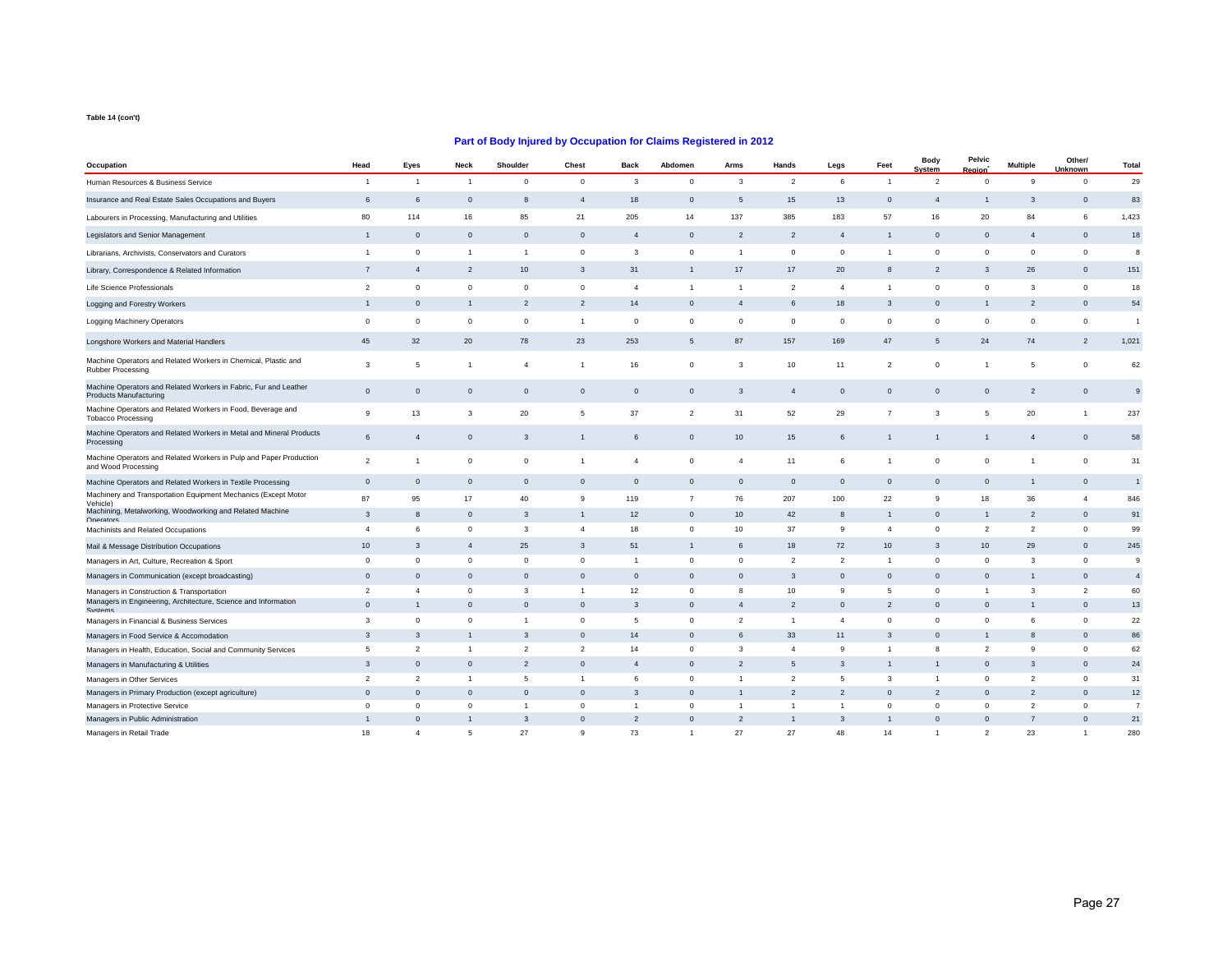| Occupation                                                                                                                                                 | Head           | Eyes           | Neck           | Shoulder         | Chest          | <b>Back</b>    | Abdomen        | Arms           | Hands          | Legs           | Feet                    | <b>Body</b><br>System | Pelvic<br>Region | <b>Multiple</b> | Other/<br>Unknown | Total        |
|------------------------------------------------------------------------------------------------------------------------------------------------------------|----------------|----------------|----------------|------------------|----------------|----------------|----------------|----------------|----------------|----------------|-------------------------|-----------------------|------------------|-----------------|-------------------|--------------|
| Masonry and Plastering Trades                                                                                                                              | 8              | 17             | 6              | 11               | 6              | 35             |                | 23             | 34             | 27             | 11                      | $\overline{2}$        | $\overline{1}$   | 10              | $\mathbf{0}$      | 192          |
| Mathematicians, Statisticians & Actuaries                                                                                                                  | $\mathbf{0}$   | $\mathbf{0}$   | $\mathbf{0}$   | $\mathbf{0}$     | $\overline{0}$ | $\mathbf{0}$   | $\mathbf 0$    | $\overline{1}$ | $\mathbf{0}$   | $\mathbf{0}$   | $\mathbf 0$             | $\mathbf{0}$          | $\mathbf{0}$     | $\mathbf{0}$    | $\mathbf{0}$      | $\mathbf{1}$ |
| Mechanical, Electrical and Electronics Assemblers                                                                                                          | 23             | 18             | $\overline{4}$ | 9                | $\mathbf{3}$   | 23             |                | 20             | 41             | 15             | 3                       | $\overline{2}$        |                  | $\overline{4}$  | $\overline{2}$    | 169          |
| Medical Technologists and Technicians (Except Dental Health)                                                                                               | 17             | 15             | $\overline{2}$ | 10 <sup>10</sup> | $\overline{0}$ | 33             | $\mathbf{1}$   | 20             | 71             | 15             | 3                       | 17                    | $\mathbf{1}$     | 17              | $\overline{1}$    | 223          |
| Metal Forming, Shaping and Erecting Trades                                                                                                                 | 83             | 385            | 14             | 51               | 19             | 186            | 11             | 103            | 369            | 129            | 50                      | 15                    | 20               | 40              | 8                 | 1,483        |
| Mine Service Workers and Operators in Oil and Gas Drilling                                                                                                 | 17             | 12             | $\mathbf{1}$   | 14               | 5              | 30             | $\overline{1}$ | 20             | 64             | 28             | 10                      | $\overline{2}$        | 3                | 12              | $\Omega$          | 219          |
| Motor Vehicle and Transit Drivers                                                                                                                          | 142            | 47             | 43             | 152              | 67             | 428            | 20             | 136            | 152            | 336            | 43                      | 15                    | 34               | 233             | 22                | 1,870        |
| Nurse Supervisors and Registered Nurses                                                                                                                    | 35             | 59             | 24             | 81               | $\overline{7}$ | 206            | 5              | 44             | 207            | 63             | 14                      | 52                    | $\overline{7}$   | 82              | $\overline{7}$    | 893          |
| Occupations in Food & Beverage Service                                                                                                                     | 11             | $\overline{4}$ | $\overline{1}$ | 8                | $\sqrt{5}$     | 37             | $\mathbf{3}$   | 40             | 90             | 37             | 12                      | 3                     | $\overline{7}$   | 22              | $\Omega$          | 280          |
| Occupations in Travel & Accommodation                                                                                                                      | $\overline{2}$ | $\mathbf{0}$   | $\mathbf{1}$   | 5                | $\overline{0}$ | 12             | $\Omega$       | 6              | $\overline{4}$ | $\overline{7}$ | $\mathbf{3}$            | $\mathbf{1}$          | $\mathbf{0}$     | 3               | $\mathbf{0}$      | 44           |
| Occupations not stated                                                                                                                                     | 240            | 386            | 53             | 168              | 74             | 485            | 22             | 360            | 967            | 466            | 135                     | 60                    | 52               | 230             | 410               | 4,108        |
| Office Equipment Operators                                                                                                                                 | $\Omega$       | $\mathbf{0}$   | $\mathbf{0}$   | $\mathbf{1}$     | $\overline{0}$ | $\mathfrak{p}$ | $\Omega$       | $\overline{1}$ | $\mathbf{0}$   | $\overline{2}$ |                         | $\mathbf{0}$          | $\overline{1}$   | $\mathfrak{p}$  | $\Omega$          | 10           |
| Optometrists, Chiropractors and Other Health Diagnosing and Treating<br>Professionals                                                                      | $\Omega$       | $\mathbf 0$    | $\mathbf 0$    | $\mathbf 0$      | $\mathbf 0$    | $\overline{1}$ | $\Omega$       | $\mathbf 0$    | $\mathbf{1}$   | $\mathbf{0}$   | $\Omega$                | $\mathbf 0$           | $\overline{1}$   | $\mathbf{0}$    | $\mathbf{0}$      | 3            |
| Other Assembly and Related Occupations                                                                                                                     | 14             | 34             | $\overline{4}$ | 12               | $\overline{7}$ | 54             | $\overline{2}$ | 34             | 48             | 34             | 9                       | 9                     | 6                | 14              | $\overline{2}$    | 283          |
| Other Construction Trades                                                                                                                                  | 11             | 17             | 6              | 21               | $\overline{7}$ | 54             | $\overline{1}$ | 30             | 81             | 44             | 17                      | $\overline{7}$        | 9                | 18              | 3                 | 326          |
| Other Elemental Service Occupations                                                                                                                        | 6              | $\mathcal{P}$  | $\mathbf{3}$   | 22               | $\overline{4}$ | 33             | $\Omega$       | 18             | 20             | 19             | 10                      | $\overline{7}$        | $\mathfrak{p}$   | 20              | $\overline{1}$    | 167          |
| <b>Other Engineers</b>                                                                                                                                     | $\Omega$       | $\overline{1}$ | $\Omega$       | $\mathbf 0$      | $\mathbf 0$    | $\overline{2}$ | $\mathbf{0}$   | $\mathsf 0$    | $\overline{1}$ | $\overline{4}$ | $\overline{0}$          | $\mathbf 0$           | $\mathbf{0}$     | $\overline{1}$  | $\mathbf 0$       | $_{9}$       |
| Other Installers, Repairers and Servicers                                                                                                                  | 31             | 31             | $\overline{4}$ | 19               | 11             | 71             | $\overline{2}$ | 38             | 81             | 39             | 12                      | $\mathbf{1}$          | $\overline{7}$   | 25              | $\Omega$          | 372          |
| Other Mechanics                                                                                                                                            | $\mathbf{1}$   | $\overline{2}$ | $\overline{1}$ | $\overline{4}$   | $\mathbf{1}$   | 6              | $\mathbf 0$    | 8              | $\overline{7}$ | $\overline{7}$ |                         | $\mathbf 0$           | 2                | $\overline{2}$  | $^{\circ}$        | 42           |
| Other Occupations in Personal Service                                                                                                                      | 8              | $\overline{1}$ | $\mathbf{0}$   | $\overline{2}$   | $\overline{2}$ | 3              | $\mathbf{0}$   | 13             | 21             | 5              | 1                       | $\mathbf{0}$          | $\mathbf{0}$     | 3               | $\mathbf{0}$      | 59           |
| Other Occupations in Protective Service                                                                                                                    | 12             | $\overline{2}$ | 3              | 19               | 6              | 38             | 3              | 20             | 36             | 46             | $\overline{\mathbf{4}}$ | 15                    | 6                | 33              | 3                 | 246          |
| Other Occupations in Travel, Accommodation, Amusement and<br>Recreation                                                                                    | $\mathbf{1}$   | $\overline{2}$ | $\mathbf{0}$   | $\overline{3}$   | $\overline{0}$ | 5              | $\mathbf 0$    | $\overline{4}$ | $\overline{4}$ | 11             | $\overline{2}$          | $\overline{2}$        | $\mathbf{0}$     | 3               | $\overline{1}$    | 38           |
| Other Sales and Related Occupations                                                                                                                        | 25             | 8              | $\overline{7}$ | 32               | 10             | 120            | 4              | 61             | 112            | 68             | 28                      | 9                     | 8                | 35              | $\overline{1}$    | 528          |
| Other Technical Inspectors and Regulatory Officers                                                                                                         | $\overline{2}$ | $\mathbf{0}$   | $\mathbf{1}$   | $\mathbf{0}$     | $\overline{2}$ | $\overline{9}$ | $\mathbf{0}$   | $\overline{4}$ | $\overline{2}$ | 10             | 3                       | $\overline{1}$        | $\overline{2}$   | $\overline{7}$  | $\mathbf 0$       | 43           |
| Other Technical Occupations in Health Care (Except Dental)                                                                                                 | 13             | 23             | 12             | 46               | 8              | 145            | $\overline{2}$ | 27             | 84             | 46             | $\overline{\mathbf{4}}$ | 18                    | $\overline{1}$   | 54              | $\overline{2}$    | 485          |
| Other Transport Equipment Operators and Related Workers                                                                                                    | 6              | $\overline{2}$ | $\mathbf{0}$   | 5                | $\mathbf{1}$   | 15             | $\mathbf{0}$   | 3              | 8              | 16             |                         | $\mathbf{1}$          | $\mathbf{0}$     | 6               | $\mathbf{0}$      | 64           |
| Paralegals, Social Services Workers and Occupations in Education and<br>Religion, n.e.c.                                                                   | 38             | 8              | 22             | 32               | 5              | 88             |                | 43             | 48             | 80             | 20                      | 16                    | 5                | 68              | 6                 | 480          |
| Pharmacists, Dietitians and Nutritionists                                                                                                                  | $\overline{2}$ | 3              | $\mathbf 0$    | $\mathbf{1}$     | $\overline{0}$ | 3              | $\mathbf 0$    | $\overline{1}$ | 8              | $\overline{4}$ | $\mathbf 0$             | $\mathbf 0$           | $\mathbf 0$      | $\overline{1}$  | $\overline{2}$    | 25           |
| Photographers, Graphic Arts Technicians and Technical and Co-<br>ordinating Occupations in Motion Pictures, Broadcasting and the<br><b>Parforming Arte</b> | 3              | $^{\circ}$     | $\mathbf 0$    | $\mathbf 0$      | 1              | $\overline{4}$ | $\Omega$       | $\mathbf 0$    | $\overline{7}$ | $\overline{2}$ | $\Omega$                | $\mathbf{1}$          | $\Omega$         |                 | $\Omega$          | 19           |
| <b>Physical Science Professionals</b>                                                                                                                      | 3              | $\overline{1}$ | $\mathbf 0$    | $\mathbf{1}$     | $\mathbf{1}$   | 5              | 0              | $\mathbf 0$    | $\overline{2}$ | 3              | 1                       | $\mathbf 0$           | $\mathbf 0$      | $\mathbf{1}$    | $\mathbf{0}$      | 18           |
| Physicians, Dentists and Veterinarians                                                                                                                     | $\overline{2}$ | 5              | $\overline{1}$ | $\mathbf{1}$     | $^{\circ}$     | -1             | $^{\circ}$     | $\overline{4}$ | 30             | $\overline{1}$ | $^{\circ}$              | $\overline{c}$        | $\mathbf 0$      | $^{\circ}$      | $\overline{1}$    | 48           |
| Plumbers, Pipefitters and Gas Fitters                                                                                                                      | 35             | 56             | 9              | 26               | 6              | 77             | 5              | 43             | 125            | 75             | 6                       | 16                    | $\overline{7}$   | 20              | $\mathbf{1}$      | 507          |
| Police Officers and Firefighters                                                                                                                           | 23             | $\overline{7}$ | $\overline{4}$ | 12               | $\overline{4}$ | 56             | $\mathcal{P}$  | 27             | 42             | 63             | $\Lambda$               | 15                    | 11               | 36              | 3                 | 309          |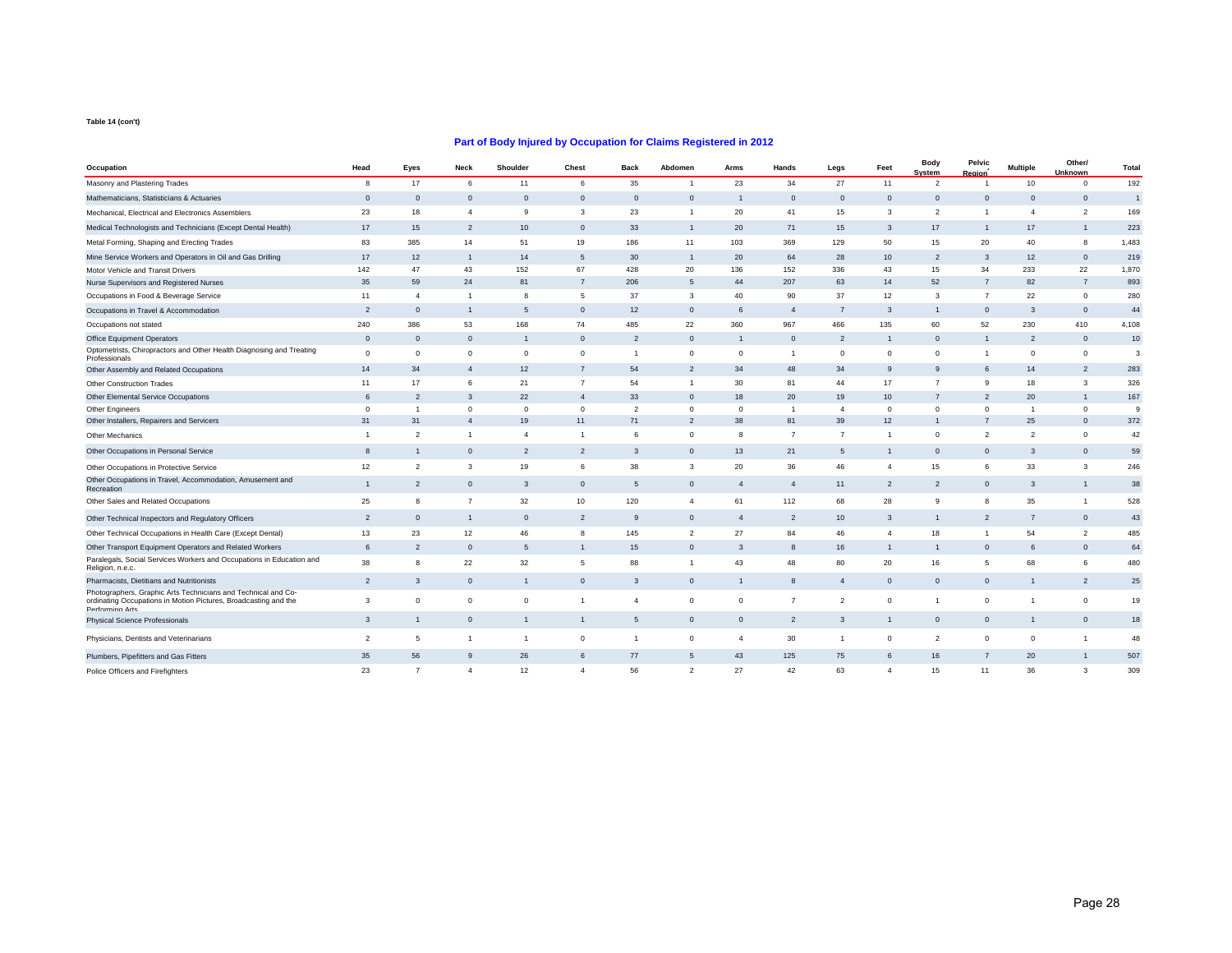| Occupation                                                                                                                                                          | Head           | Eyes           | Neck                     | Shoulder       | <b>Chest</b>             | Back           | Abdomen        | Arms                     | Hands           | Legs           | Feet           | Body<br><b>System</b> | Pelvic<br>Region         | <b>Multiple</b> | Other/<br>Unknown | <b>Total</b>   |
|---------------------------------------------------------------------------------------------------------------------------------------------------------------------|----------------|----------------|--------------------------|----------------|--------------------------|----------------|----------------|--------------------------|-----------------|----------------|----------------|-----------------------|--------------------------|-----------------|-------------------|----------------|
| Policy and Program Officers, Researchers and Consultants                                                                                                            | 6              | $\mathbf{3}$   | $\mathbf 0$              | $\overline{7}$ | $\overline{2}$           | 16             | $\mathbf 0$    | 6                        | 14              | 13             | $\mathbf{3}$   | 5                     | $\overline{2}$           | 13              | $\mathbf 0$       | 90             |
| <b>Primary Production Labourers</b>                                                                                                                                 | 58             | 46             | 6                        | 40             | 18                       | 94             | 10             | 56                       | 146             | 105            | 29             | 17                    | 11                       | 38              | 5                 | 679            |
| Printing Machine Operators and Related Occupations                                                                                                                  | -1             | $\overline{2}$ | $\mathbf 0$              | $\mathbf 0$    | $\mathbf 0$              | 3              | $\mathbf 0$    | $\mathbf 0$              | 9               | $\overline{2}$ | -1             | $\mathbf{1}$          | $\mathbf 0$              | -1              | $\overline{1}$    | 21             |
| Printing Press Operators, Commercial Divers and Other Trades and<br>Related Occupations, n.e.c.<br>Psychologists, Social Workers, Counsellors, Clergy and Probation | $\overline{2}$ | 2              | $\sqrt{ }$               | $\Omega$       |                          |                |                | 3                        | $\overline{4}$  | $\mathcal{P}$  |                | $\Omega$              |                          |                 | $\mathbf 0$       | 26             |
| Officers                                                                                                                                                            | $\overline{4}$ | $\overline{1}$ | 3                        | $\overline{7}$ | $\overline{1}$           | 18             | $\mathbf 0$    | 11                       | 14              | 19             | $\mathbf{A}$   | $\overline{4}$        | $\overline{2}$           | 16              | $\overline{2}$    | 106            |
| Public Works and Other Labourers, n.e.c.                                                                                                                            | 17             | 9              | 3                        | 14             | $\overline{\phantom{a}}$ | 39             | $\overline{2}$ | 14                       | 15              | 37             | $\overline{2}$ | 5                     | $\overline{4}$           | 15              | $\overline{4}$    | 182            |
| Recording, Scheduling & Distributing                                                                                                                                | 24             | 5              | $\overline{7}$           | 36             | 9                        | 113            | 3              | 46                       | 62              | 46             | 21             | $\overline{2}$        | 8                        | 23              | $\mathbf{0}$      | 405            |
| Retail Salespersons & Sales Clerks                                                                                                                                  | 65             | 22             | 11                       | 78             | 14                       | 164            | $\mathcal{P}$  | 112                      | 180             | 101            | 54             | 10                    | 14                       | 98              | 6                 | 931            |
| Sales and Service Supervisors                                                                                                                                       | 10             | $\overline{2}$ | $\overline{2}$           | 8              | $\overline{4}$           | 30             | $\overline{1}$ | 14                       | 32              | 19             | $\overline{4}$ | $\mathbf 0$           | $\mathbf{1}$             | 11              | $\mathbf{1}$      | 139            |
| Sales Representatives, Wholesale Trade                                                                                                                              | $\overline{4}$ |                | 6                        | 5              |                          |                | $\Omega$       |                          | $\overline{2}$  |                |                | $\overline{0}$        |                          | 5               | $\Omega$          | 40             |
| Sales, Marketing & Advertising Managers                                                                                                                             | 3              | $\mathbf 0$    | $^{\circ}$               | $\mathbf{1}$   | $\overline{2}$           | $\overline{4}$ | $\overline{1}$ | $\mathbf 0$              | $\mathbf 0$     | 3              |                | $\mathbf{1}$          | $\mathbf 0$              | 5               | $\mathbf{0}$      | 21             |
| Secondary and Elementary School Teachers and Educational<br>Counsellors                                                                                             | 3              |                |                          |                | $\mathbf{0}$             | $\overline{4}$ | $\Omega$       | $\overline{2}$           | $\overline{2}$  | $\overline{2}$ |                | $\overline{2}$        | $\overline{0}$           | 5               | $\overline{0}$    | 24             |
| Secretaries, Recorders & Transcriptionists                                                                                                                          | $\mathbf 0$    | $\mathbf 0$    | $\mathbf 0$              | $\mathbf{1}$   | $\overline{2}$           | 5              | $\mathbf{0}$   | -5                       | $\mathbf{0}$    | $\overline{4}$ | $\mathbf{0}$   | $\mathbf{1}$          | $\mathbf 0$              | 5               | $\overline{0}$    | 23             |
| Security Guards and Related Occupations                                                                                                                             | 13             |                |                          | 11             |                          | 30             | $\Omega$       | 32                       | 17              | 32             |                | 3                     | 5                        | 44              |                   | 210            |
| Stationary Engineers and Power Station and System Operators                                                                                                         | $\overline{7}$ | $\overline{1}$ | $\mathbf 0$              | $\mathbf{1}$   | $^{\circ}$               | $\overline{7}$ | $\mathbf 0$    | 5                        | $\overline{4}$  | 3              | $^{\circ}$     | 0                     | $\overline{1}$           | 3               | $\overline{2}$    | 34             |
| Supervisors, Assembly and Fabrication                                                                                                                               | $\overline{2}$ | $\overline{2}$ |                          |                |                          |                |                | $\mathbf{0}$             | $\mathbf{3}$    | $\overline{2}$ |                | $\mathbf{1}$          | $\mathbf 0$              | $\mathbf{0}$    | $\overline{0}$    | 16             |
| Supervisors, Logging and Forestry                                                                                                                                   | 0              | $\mathbf 0$    | $\mathbf 0$              | $\mathsf 0$    | $\mathbf 0$              | $\overline{1}$ | $\mathsf 0$    | $\mathsf 0$              | $\mathbf 0$     | $\overline{1}$ | $\mathbf{0}$   | $\mathsf 0$           | $\mathbf 0$              | 1               | $\mathbf 0$       | 3              |
| Supervisors, Mining, Oil and Gas                                                                                                                                    | $\epsilon$     | $\Delta$       | $\Omega$                 |                |                          | 2              |                | $\overline{\phantom{0}}$ | 5               | 12             |                |                       | $\overline{\phantom{a}}$ |                 | $\Omega$          | 44             |
| Supervisors, Processing Occupations                                                                                                                                 | 3              | $\overline{2}$ | $\mathbf 0$              | $^{\circ}$     | $^{\circ}$               | 5              | $\mathbf 0$    | $\overline{2}$           | 6               | 5              |                | $\overline{2}$        | $\Omega$                 | $\Omega$        | $\mathbf 0$       | 26             |
| Supervisors, Railway and Motor Transportation Occupations                                                                                                           |                |                | $\overline{0}$           | $\mathbf 0$    | $\mathbf 0$              | $\mathbf 0$    | $\mathbf 0$    |                          | $\mathbf 0$     | $\overline{2}$ |                | $\overline{0}$        | O                        | $\overline{2}$  | $\mathbf 0$       | $\overline{7}$ |
| Technical Occupations in Architecture, Drafting, Surveying and Mapping                                                                                              | 0              | $\mathbf 0$    | $\overline{1}$           | $\mathbf{1}$   | $^{\circ}$               | $\overline{1}$ | $\mathbf 0$    | $\overline{2}$           | $\overline{4}$  | $\overline{2}$ | $^{\circ}$     | $\mathbf 0$           | $^{\circ}$               | $\mathbf 0$     | $\mathbf 0$       | 11             |
| Technical Occupations in Civil, Mechanical & Industrial Engineering                                                                                                 | $\overline{2}$ |                |                          | $\mathfrak{p}$ | $\mathbf 0$              | Δ              | $\Omega$       | 3                        | 3               |                |                | $\overline{2}$        | $\Omega$                 | 3               | $\mathbf 0$       | 30             |
| Technical Occupations in Computer and Information Systems                                                                                                           | $\overline{c}$ | 0              | $\overline{1}$           | $\overline{2}$ | $^{\circ}$               | $\overline{7}$ | $\mathbf 0$    | $\overline{2}$           | $\mathbf{1}$    | $\mathbf 0$    | $\mathbf 0$    | 0                     | $\mathbf 0$              | $\overline{2}$  | $\overline{1}$    | 18             |
| Technical Occupations in Dental Health Care                                                                                                                         | $\mathbf{0}$   |                | $\Omega$                 | $\Omega$       | $\Omega$                 | $\mathfrak{p}$ |                | $\overline{2}$           | $\overline{4}$  |                |                | $\overline{0}$        | O                        |                 | $\mathbf 0$       | 10             |
| Technical Occupations in Electronics and Electrical Engineering                                                                                                     | $\mathbf{1}$   | $\overline{5}$ | 3                        | $\overline{2}$ | $\overline{1}$           | 15             | $\overline{2}$ | $\overline{7}$           | 9               | 9              |                | 0                     | $\mathbf 0$              | $\overline{7}$  | $\overline{1}$    | 63             |
| Technical Occupations in Libraries, Archives, Museums and Art<br>Galleries                                                                                          | $\overline{2}$ | $\mathbf{0}$   | $\mathbf 0$              | 3              | $\overline{0}$           | $\overline{4}$ | $\mathbf{0}$   | $\mathbf{0}$             | $5\overline{5}$ | $\mathbf{0}$   | $\Omega$       | $\mathbf 0$           |                          | $\overline{2}$  | $\overline{0}$    | 17             |
| Technical Occupations in Life Sciences                                                                                                                              | 6              | 5              | $\overline{2}$           | $\overline{2}$ | $\overline{1}$           | 12             | $\mathbf 0$    | $\overline{2}$           | 18              | 19             | $\overline{2}$ | $\overline{a}$        | 3                        | 14              | 5                 | 93             |
| Technical Occupations in Personal Service                                                                                                                           |                | $\Omega$       | $\overline{\phantom{0}}$ |                | $\Omega$                 |                | $\Omega$       | $\mathbf{3}$             | $\mathbf{9}$    | $\overline{4}$ |                | $\Omega$              |                          | 3               | $\overline{0}$    | 32             |
| Technical Occupations in Physical Sciences                                                                                                                          | 3              | $\overline{1}$ | $\overline{1}$           | $^{\circ}$     | $^{\circ}$               | $\overline{4}$ | $\mathbf 0$    | 8                        | $\overline{7}$  | 6              |                | 3                     | 1                        | 1               | $\mathbf 0$       | 36             |
| Technical Sales Specialists, Wholesale Trade                                                                                                                        |                | $\sqrt{ }$     |                          | $\mathbf 0$    | $\Omega$                 |                |                |                          | $\mathbf 0$     | $\Omega$       |                | $\overline{0}$        |                          |                 |                   |                |
| Therapy and Assessment Professionals                                                                                                                                | $\Omega$       |                | $\mathbf 0$              | $\overline{7}$ | $^{\circ}$               | 21             | $\Omega$       | $\overline{7}$           | $\overline{2}$  | 3              |                | 3                     | $^{\circ}$               | 9               | $\overline{0}$    | 54             |
| Tour & Recreational Guides & Casino Occupations                                                                                                                     | 6              |                |                          |                | $\overline{2}$           | 10             |                | $\overline{7}$           | 21              | 16             |                | 3                     |                          |                 |                   | 90             |
| Trades Helpers and Labourers                                                                                                                                        | 69             | 103            | 18                       | 50             | 17                       | 179            | 6              | 95                       | 278             | 173            | 44             | 19                    | 24                       | 65              | 6                 | 1146           |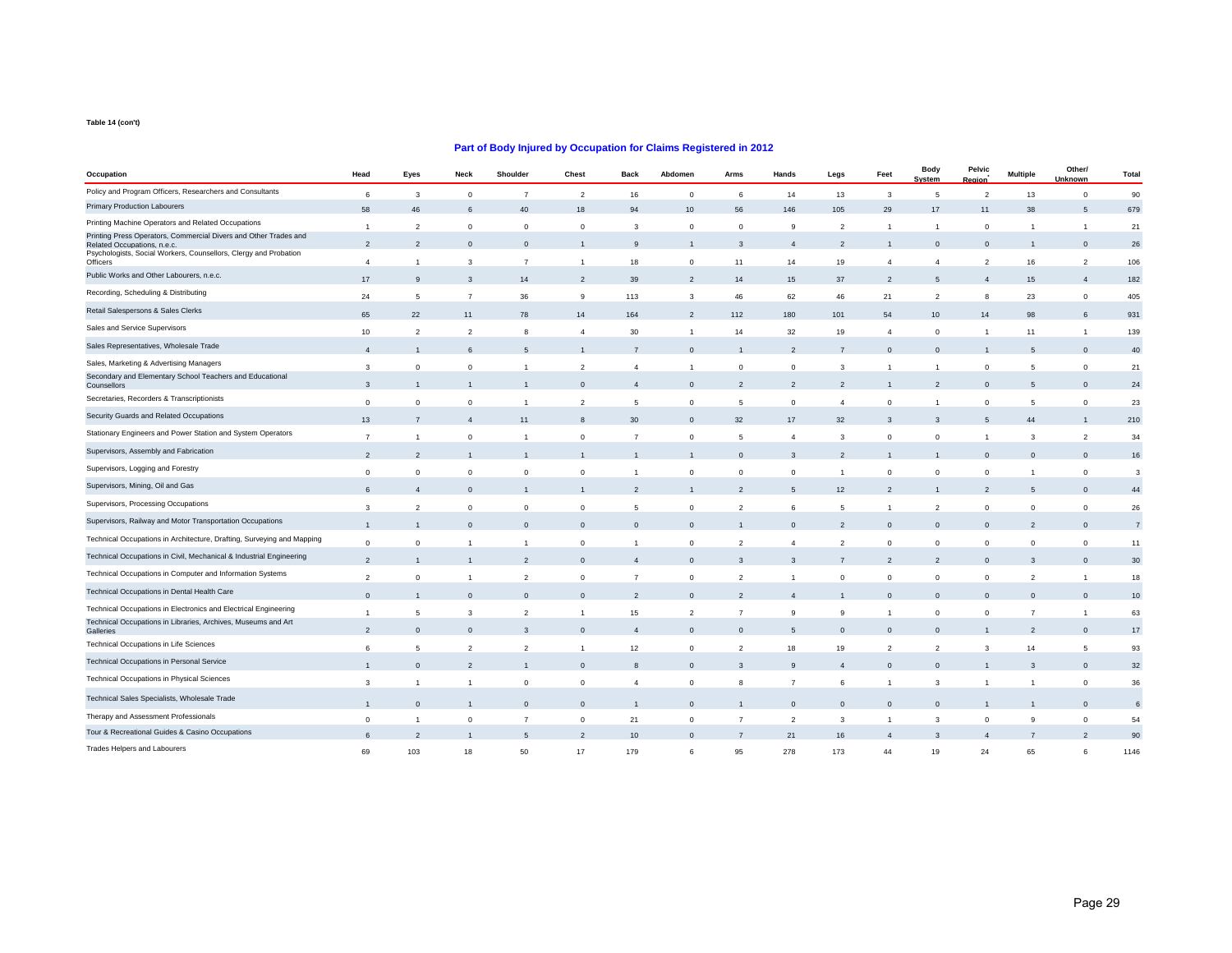#### **Part of Body Injured by Occupation for Claims Registered in 2012**

| Occupation                                                                  | Head     | Eyes  | Neck     | Shoulder | Chest    | <b>Back</b> | Abdomen | Arms  | Hands    | Legs  | Feet  | Body<br><b>System</b> | Pelvic<br><b>Region</b> | <b>Multiple</b> | Other/<br><b>Unknown</b> | Total  |
|-----------------------------------------------------------------------------|----------|-------|----------|----------|----------|-------------|---------|-------|----------|-------|-------|-----------------------|-------------------------|-----------------|--------------------------|--------|
| Train Crew Operating Occupations                                            |          |       |          |          |          | 11          |         |       |          | 14    |       | 11                    |                         |                 |                          | 54     |
| <b>Transportation Officers and Controllers</b>                              | $\Omega$ |       | $\Omega$ | $\Omega$ | $\Omega$ |             |         |       | $\Omega$ |       |       |                       |                         |                 |                          | 12     |
| Underground Miners, Oil and Gas Drillers and Related Workers                | 24       | 13    |          | 15       | 8        | 36          |         | 17    | 57       | 41    |       |                       |                         |                 |                          | 247    |
| University Professors and Assistants                                        |          |       |          |          |          |             |         |       |          |       |       |                       |                         |                 |                          | 10     |
| Upholsterers, Tailors, Shoe Repairers, Jewellers and Related<br>Occupations |          |       | $\Omega$ |          |          |             |         |       |          |       |       |                       |                         |                 |                          | 13     |
| Writing, Translating and Public Relations Professionals                     |          |       |          |          |          |             |         |       |          |       |       |                       |                         |                 |                          | 16     |
| Not coded                                                                   |          |       |          |          |          |             |         |       |          |       |       |                       |                         |                 | 1151                     | 1217   |
| Total                                                                       | 2.036    | 2.201 | 535      | 2,080    | 600      | 5,770       | 200     | 3,056 | 6,627    | 4,224 | 1,103 | 740                   | 544                     | 2,639           | 1,733                    | 34,088 |

\*Prior to 2010, the Back category included pelvic region injuries.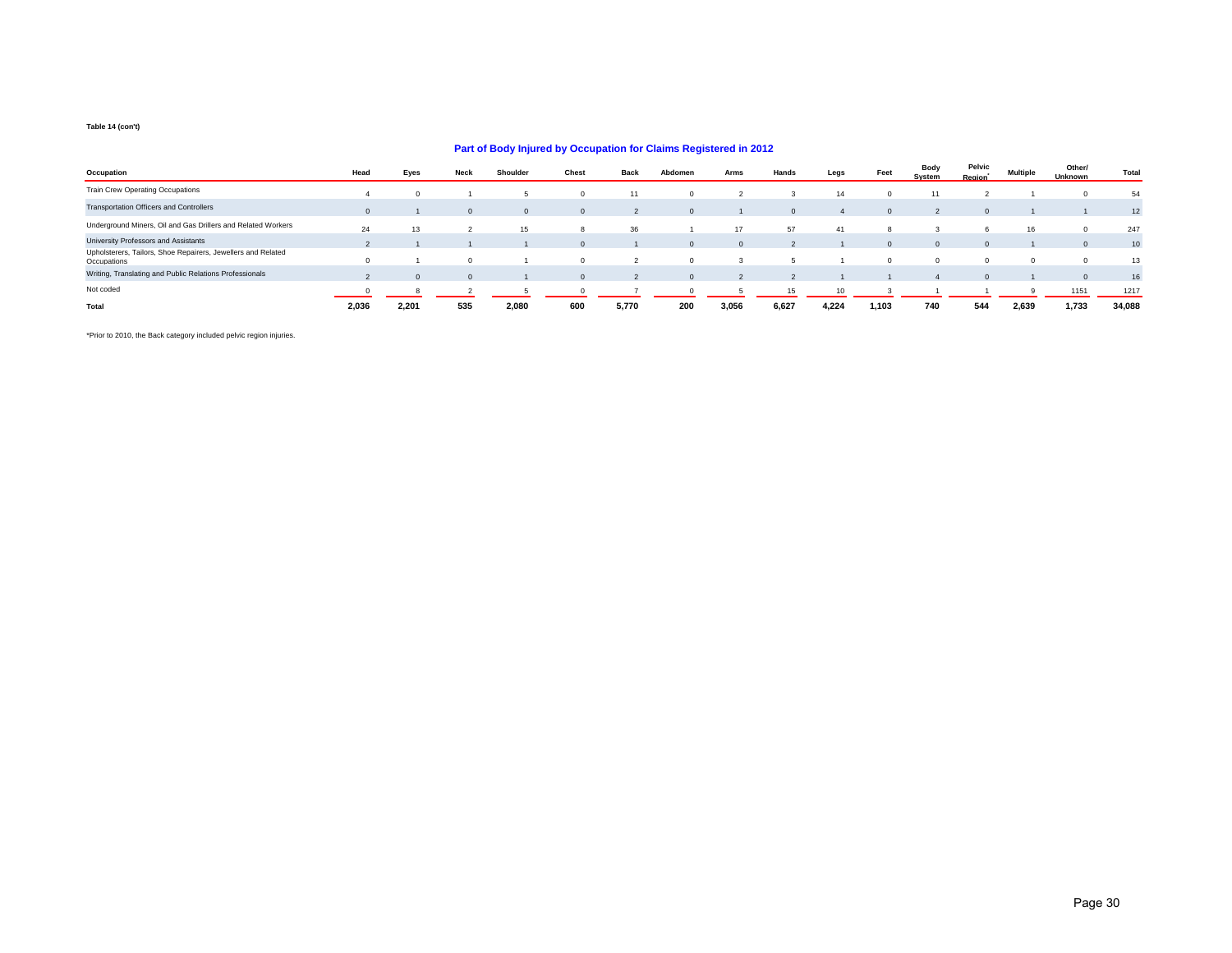| <b>Cause of Injury</b> |                                                              | Time<br>Loss            | <b>No Time</b><br>Loss | <b>Fatality</b> | Total                   |
|------------------------|--------------------------------------------------------------|-------------------------|------------------------|-----------------|-------------------------|
|                        | <b>Assaults &amp; Violent Acts</b>                           |                         |                        |                 |                         |
|                        | Assaults and violent acts by person(s), n.e.c.               | 97                      | 128                    | 0               | 225                     |
|                        | Assaults and violent acts by person(s), uns                  | 34                      | 40                     | 0               | 74                      |
|                        | Assaults and violent acts, uns                               | 0                       | 5                      | 0               | 5                       |
|                        | Assaults by animals, n.e.c.                                  | 37                      | 70                     | 0               | 107                     |
|                        | Assaults by animals, uns                                     | 1                       | 6                      | 0               | 7                       |
|                        | Assaults, Violent Acts or Harrassment, n.e.c.                | $\overline{7}$          | 17                     | 0               | 24                      |
| <b>Biting</b>          |                                                              | 4                       | 55                     | 0               | 59                      |
|                        | Exposure to Work or Job Related Stress, n.e.c.               | 0                       | $\mathbf{1}$           | 0               | 1                       |
|                        | Exposure to work or job-related stress, unspecified          | $\mathbf{1}$            | 0                      | 0               | 1                       |
|                        | <b>Heavy Work Loads</b>                                      | $\overline{0}$          | $\mathbf{1}$           | 0               | $\mathbf{1}$            |
|                        | Hitting, kicking, beating                                    | 105                     | 156                    | 0               | 261                     |
|                        | Nonvenomous bites                                            | 6                       | 95                     | 0               | 101                     |
|                        | Self-inflicted injury, n.e.c.                                | 1                       | 2                      | 0               | 3                       |
|                        | Self-inflicted injury, uns                                   | $\mathbf{1}$            | 0                      | 0               | $\mathbf{1}$            |
|                        | Sexual Assault                                               | 0                       | 1                      | 0               | 1                       |
|                        | Sexual Assault, Verbal Sexual Assault or Harrassment, n.e.c. | $\mathbf{1}$            | 0                      | 0               | $\mathbf{1}$            |
|                        | Sexual harassment                                            | 1                       | 0                      | 0               | 1                       |
|                        | Squeezing, pinching, scratching, twisting                    | 27                      | 61                     | 0               | 88                      |
|                        | Stabbing                                                     | 0                       | 1                      | 0               | $\mathbf{1}$            |
|                        | Threats or verbal assaults                                   | 3                       | 3                      | 0               | 6                       |
|                        | <b>Work Related Conflict</b>                                 | $\overline{\mathbf{c}}$ | 0                      | $\pmb{0}$       | $\overline{\mathbf{c}}$ |
|                        | <b>Assaults &amp; Violent Acts Total</b>                     | 328                     | 642                    | 0               | 970                     |
|                        |                                                              |                         |                        |                 |                         |
|                        | <b>Bodily Reaction &amp; Exertion</b>                        |                         |                        |                 |                         |
|                        | Bending, climbing, crawling, reaching, twisting              | 1,049                   | 1,155                  | 0               | 2,204                   |
|                        | Bodily conditions, n.e.c.                                    | $\mathbf{1}$            | 0                      | 4               | 5                       |
|                        | Bodily reaction & exertion, uns                              | 47                      | 56                     | 0               | 103                     |
|                        | Bodily reaction, n.e.c.                                      | 187                     | 225                    | 0               | 412                     |
|                        | Bodily reaction, uns                                         | 31                      | 57                     | 0               | 88                      |
|                        | Bodily reactions & exertion, n.e.c.                          | 436                     | 460                    | 0               | 896                     |
|                        | Overexertion in carrying, turning or welding objects         | 141                     | 191                    | 0               | 332                     |
|                        | Overexertion in lifting                                      | 1,535                   | 1,453                  | 0               | 2,988                   |
|                        | Overexertion in lifting (object) nd turning (body)           | 93                      | 82                     | 0               | 175                     |
|                        | Overexertion in Lifting and Turning (Object)                 | 13                      | 8                      | 0               | 21                      |
|                        | Overexertion in pulling or pushing objects                   | 427                     | 452                    | 0               | 879                     |
|                        | Overexertion in throwing objects                             | 23                      | 19                     | 0               | 42                      |
|                        | Overexertion, n.e.c.                                         | 387                     | 344                    | 0               | 731                     |
|                        | Overexertion, uns                                            | 69                      | 117                    | 0               | 186                     |
|                        | Repetitive motion, n.e.c.                                    | 73                      | 77                     | 0               | 150                     |
|                        | Repetitive motion, uns                                       | 25                      | 41                     | 0               | 66                      |
|                        | Repetitive placing/grasping/moving objects, except tools     | 91                      | 71                     | 0               | 162                     |
|                        | Repetitive use of tools                                      | 25                      | 17                     | 0               | 42                      |
|                        | Running--without other incident                              | $\,6\,$                 | 16                     | $\mathsf 0$     | 22                      |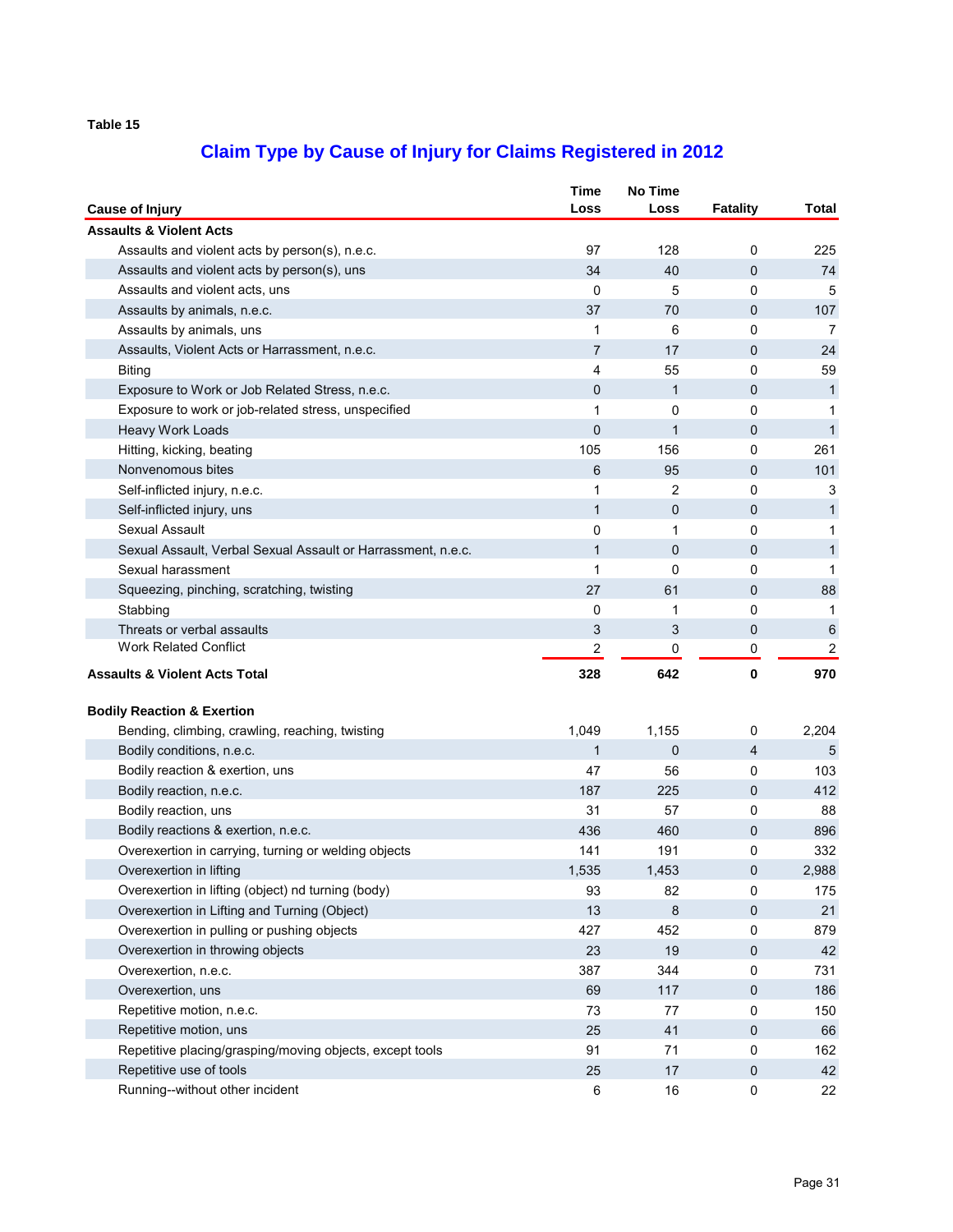|                                                          | <b>Time</b>  | <b>No Time</b> |                 |                |
|----------------------------------------------------------|--------------|----------------|-----------------|----------------|
| <b>Cause of Injury</b>                                   | Loss         | Loss           | <b>Fatality</b> | Total          |
| Sitting                                                  | 2            | 2              | 0               | 4              |
| Slip, trip, loss of balance--without fall                | 79           | 116            | 0               | 195            |
| Slip, trip, loss of balance--without fall, uns           | 30           | 69             | 0               | 99             |
| Slipping on something--without fall                      | 301          | 409            | 0               | 710            |
| Standing                                                 | 3            | 6              | 0               | 9              |
| Static posture with application of force to an object    | $\mathbf{1}$ | 2              | 0               | $\mathfrak{Z}$ |
| Static posture without application of force to an object | 2            | 4              | 0               | 6              |
| Stepping in a hole--without fall                         | 30           | 28             | 0               | 58             |
| Sudden reaction when surprised, , startled               | 1            | 1              | 0               | 2              |
| Tripping over something--without fall                    | 59           | 70             | 0               | 129            |
| Typing or keyentry                                       | 19           | 16             | 0               | 35             |
| Walking--without other incident                          | 21           | 33             | 0               | 54             |
| <b>Bodily Reaction &amp; Exertion Total</b>              | 5,207        | 5,597          | 4               | 10,808         |
| <b>Contact with Objects &amp; Equipment</b>              |              |                |                 |                |
| Caught in/crushed in collapsing materials, n.e.c.        | 15           | 90             | 0               | 105            |
| Caught in or crushed in collapsing structure             | $\mathbf 0$  | $\mathbf{1}$   | 0               | $\mathbf{1}$   |
| Caught in running equipment or machinery                 | 54           | 82             | 0               | 136            |
| Caught in/compressed by equip./obj., n.e.c.              | 321          | 791            | 0               | 1,112          |
| Caught in/crushed in collapsing materials, n.e.c.        | 1            | 3              | 0               | 4              |
| Caught in/crushed in collapsing materials, uns           | $\mathbf 0$  | $\mathbf{1}$   | 0               | $\mathbf{1}$   |
| Compressed/pinched by rolling, sliding/shifting obj.     | 19           | 71             | 0               | 90             |
| Contact with obj. & equipment, uns                       | 72           | 820            | 0               | 892            |
| Contact with objects and equipment, n.e.c.               | 27           | 111            | 0               | 138            |
| Excavation or trenching cave-in                          | 0            | 1              | 0               | $\mathbf{1}$   |
| Rubbed or abraded by foreign matter in eye               | 1            | 19             | 0               | 20             |
| Rubbed or abraded by friction or pressure, n.e.c.        | 3            | 3              | 0               | $\,6\,$        |
| Rubbed or abraded by friction or pressure, uns           | 0            | 1              | 0               | 1              |
| Rubbed or abraded by kneeling on surface                 | 13           | 25             | 0               | 38             |
| Rubbed or abraded by objects being handled               | 1            | 2              | 0               | 3              |
| Rubbed, or jarred by other machine/equip. vibration      | $\mathbf{1}$ | 1              | 0               | $\overline{2}$ |
| Rubbed, or jarred by vehicle/mobile equip. vibration     | 4            | 3              | 0               | 7              |
| Rubbed, abraded, or jarred by vibration, n.e.c.          | 1            | 1              | 0               | $\sqrt{2}$     |
| Stepped on object                                        | 29           | 63             | U               | 92             |
| Struck against moving object                             | 39           | 73             | 0               | 112            |
| Struck against object, n.e.c.                            | 127          | 543            | 0               | 670            |
| Struck against object, uns                               | 27           | 125            | 0               | 152            |
| Struck against stationary object                         | 293          | 937            | 0               | 1,230          |
| Struck by discharged object or substance                 | 52           | 177            | 0               | 229            |
| Struck by dislodged flying object, particle              | 85           | 445            | 0               | 530            |
| Struck by falling object                                 | 540          | 1,147          | $\mathbf{1}$    | 1,688          |
| Struck by flying object, n.e.c.                          | 23           | 81             | 0               | 104            |
| Struck by flying object, uns                             | 18           | 74             | 0               | 92             |
| Struck by object, n.e.c.                                 | 312          | 1,143          | 0               | 1,455          |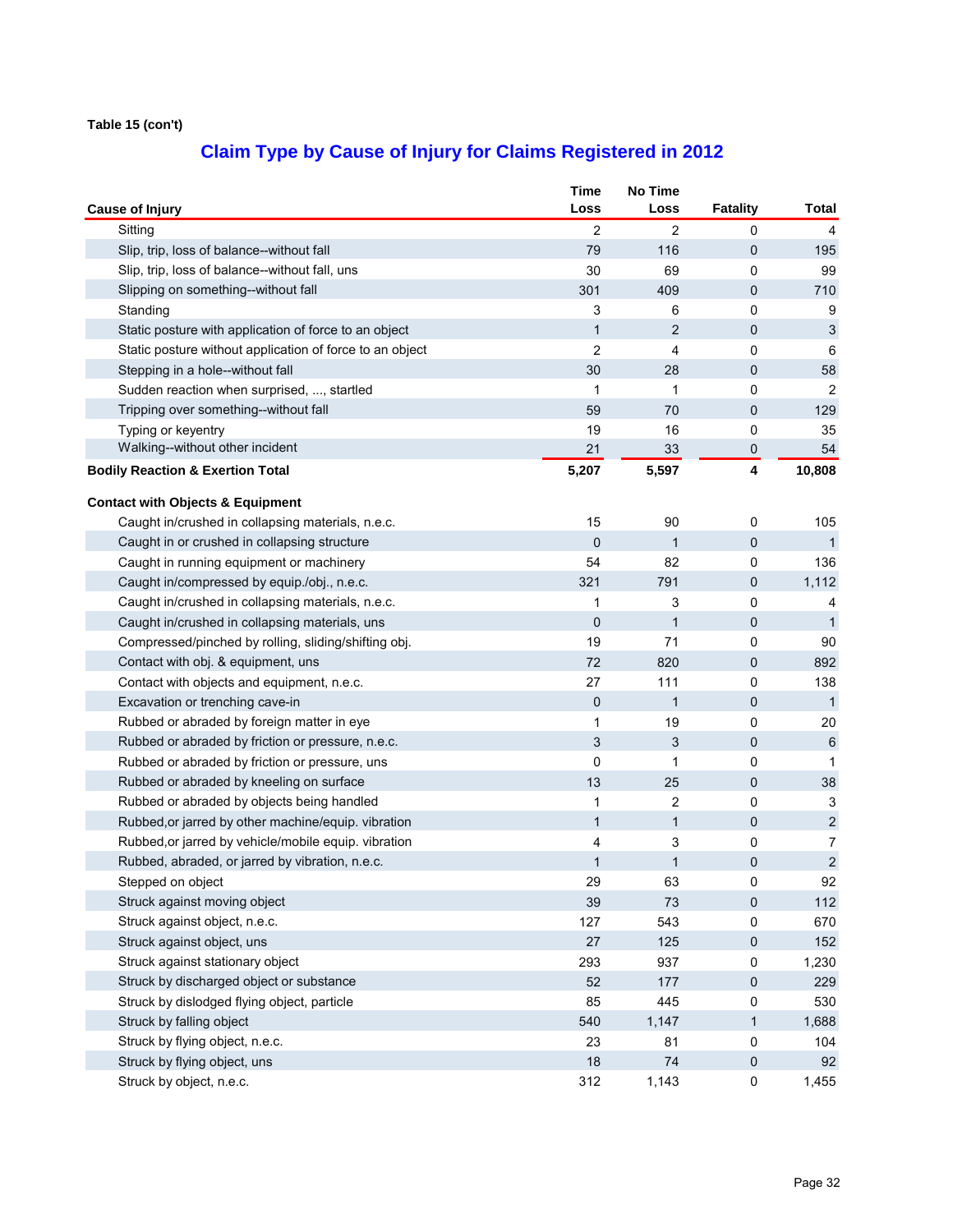|                                                                   | <b>Time</b>  | No Time        |                 |                |
|-------------------------------------------------------------------|--------------|----------------|-----------------|----------------|
| <b>Cause of Injury</b>                                            | Loss         | Loss           | <b>Fatality</b> | Total          |
| Struck by object, uns                                             | 18           | 142            | 0               | 160            |
| Struck by or slammed in swinging door or gate                     | 63           | 135            | 0               | 198            |
| Struck by rolling/sliding/falling obj. on floor/ground level      | 43           | 59             | 0               | 102            |
| Struck by slipping handheld object                                | 207          | 1,027          | 0               | 1,234          |
| Struck by swinging or slipping object, n.e.c.                     | 42           | 147            | 0               | 189            |
| Struck by swinging or slipping object, uns                        | 5            | 9              | 0               | 14             |
| Struck/Pierced by needle (not transmitting disease)               | 9            | 340            | 0               | 349            |
| <b>Contact with Objects &amp; Equipment Total</b>                 | 2,465        | 8,693          | 1               | 11,159         |
| <b>Exposure to Harmful Substances or Environments</b>             |              |                |                 |                |
| Bee, wasp, hornet sting                                           | 8            | 27             | 0               | 35             |
| Contact with electric current of machine/tool/light fixture       | 3            | 19             | 0               | 22             |
| Contact with electric current, n.e.c.                             | 1            | 8              | 1               | 10             |
| Contact with electric current, uns                                | 3            | $\overline{7}$ | 0               | 10             |
| Contact with hot objects or substances                            | 131          | 401            | 0               | 532            |
| Contact with overhead power lines                                 | $\mathbf{1}$ | 2              | 0               | 3              |
| Contact with skin or other exposed tissue                         | 129          | 837            | 0               | 966            |
| Contact with temperature extremes, uns                            | 0            | 3              | 0               | 3              |
| Contact with wiring, transformers, or other electrical components | 11           | 28             | 0               | 39             |
| Expos. to harmful subs./environments, n.e.c.                      | 3            | 105            | 0               | 108            |
| Expos. to harmfull subs./enviroments, uns                         | 0            | 4              | 0               | 4              |
| Expos. to traumatic/stressful event, n.e.c.                       | 25           | 8              | 0               | 33             |
| Exposure to caustic, noxious, or allergenic subs. Uns             | 4            | 88             | 0               | 92             |
| Exposure to caustic, noxious, or allerginic subs., n.e.c.         | 21           | 87             | 1               | 109            |
| Exposure to environmental cold                                    | 8            | 20             | 0               | 28             |
| Exposure to environmental heat                                    | 10           | 32             | 0               | 42             |
| Exposure to noise in single incident                              | 0            | 9              | 0               | 9              |
| Exposure to noise over time                                       | 4            | 206            | 0               | 210            |
| Exposure to noise, uns                                            | 0            | 1              | 0               | 1              |
| Exposure to nose, n.e.c.                                          | $\mathbf 0$  | 2              | 0               | $\overline{c}$ |
| Exposure to radiation, n.e.c.                                     | 0            | 1              | 0               | 1              |
| Exposure to radiation, uns                                        | 0            | $\mathbf{1}$   | 0               | $\mathbf{1}$   |
| Exposure to welding light                                         | 26           | 64             | 0               | 90             |
| Ingestion of substance                                            | $\pmb{0}$    | 12             | 0               | 12             |
| Inhalation in enclosed, restricted, or confined space             | 9            | 27             | 1               | 37             |
| Inhalation in open or nonconfined space                           | 24           | 54             | 1               | 79             |
| Inhalation of substance, n.e.c.                                   | 5            | 22             | 0               | 27             |
| Inhalation of substance, uns                                      | 45           | 145            | 2               | 192            |
| Injections, stings, venomous bites, n.e.c.                        | 0            | 3              | 0               | 3              |
| Injections, stings, venomous bites, uns                           | 0            | 4              | 0               | $\overline{4}$ |
| Needle sticks                                                     | 0            | 1              | 0               | 1              |
| Other stings or venomous bites                                    | 0            | 6              | 0               | 6              |
| Pressure changes in airplane, other aircraft                      | 0            | 1              | 0               | 1              |
| Pressure changes underwater                                       | 1            | 3              | 0               | $\overline{4}$ |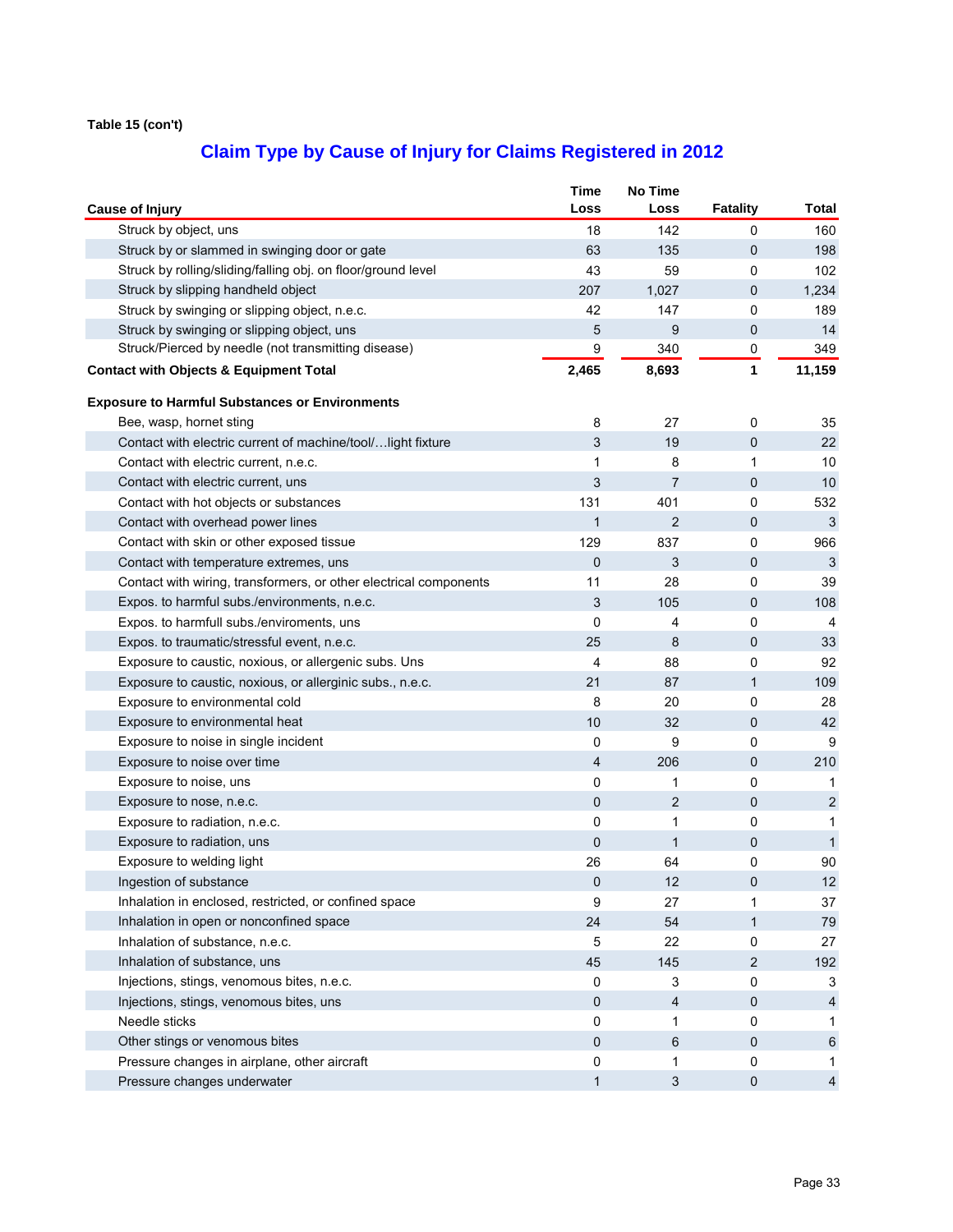|                                                             | <b>Time</b><br>Loss | No Time<br>Loss | <b>Fatality</b> | <b>Total</b>    |
|-------------------------------------------------------------|---------------------|-----------------|-----------------|-----------------|
| <b>Cause of Injury</b><br>Struck by lightning               |                     | 1               |                 | 3               |
|                                                             | 2                   |                 | 0               |                 |
| <b>Exposure to Harmful Substances or Environments Total</b> | 474                 | 2,239           | 6               | 2,719           |
| <b>Falls</b>                                                |                     |                 |                 |                 |
| Fall down stairs or steps                                   | 138                 | 120             | 0               | 258             |
| Fall from building girders/oth structural steel             | $\overline{0}$      | $\mathbf{1}$    | $\mathbf 0$     | $\mathbf{1}$    |
| Fall from floor, dock, or ground level, n.e.c.              | 3                   | 3               | 0               | 6               |
| Fall from floor, dock, or ground level, uns                 | $\mathbf{1}$        | $\mathbf{1}$    | $\mathbf 0$     | 2               |
| Fall from ground level to lower level                       | 5                   | 9               | 0               | 14              |
| Fall from ladder                                            | 140                 | 108             | 1               | 249             |
| Fall from loading dock                                      | 1                   | 4               | 0               | 5               |
| Fall from nonmoving vehicle                                 | 118                 | 97              | 0               | 215             |
| Fall from piled or stacked material                         | 3                   | 4               | 0               | $\overline{7}$  |
| Fall from roof edge                                         | 9                   | 5               | $\overline{0}$  | 14              |
| Fall from roof, n.e.c.                                      | 5                   | 2               | 0               | 7               |
| Fall from roof, uns                                         | 6                   | $\mathbf{1}$    | $\overline{0}$  | $\overline{7}$  |
| Fall from scaffold, staging, platform                       | 31                  | 15              | 0               | 46              |
| Fall on same level, n.e.c.                                  | 136                 | 216             | $\mathbf 0$     | 352             |
| Fall on same level, uns                                     | 31                  | 63              | 0               | 94              |
| Fall onto or against objects                                | 278                 | 440             | $\overline{2}$  | 720             |
| Fall through existing floor opening                         | 5                   | 5               | 0               | 10              |
| Fall through existing roof opening                          | $\overline{0}$      | $\mathbf{1}$    | $\overline{0}$  | $\mathbf{1}$    |
| Fall through floor surface                                  | 3                   | 3               | 0               | 6               |
| Fall through roof surface                                   | $\mathbf{1}$        | $\mathbf{0}$    | 0               | $\mathbf{1}$    |
| Fall to floor, walkway, or other surface                    | 869                 | 1,065           | 1               | 1,935           |
| Fall to lower level, n.e.c.                                 | 86                  | 102             | $\overline{0}$  | 188             |
| Fall to lower level, uns                                    | 10                  | 17              | 0               | 27              |
| Fall, n.e.c. (Includes: Jumps on Same Level)                | 3                   | 3               | $\overline{0}$  | $6\phantom{1}6$ |
| Fall, uns                                                   | 30                  | 134             | 1               | 165             |
| Jump from nonmoving vehicle                                 | 13                  | 21              | $\overline{0}$  | 34              |
| Jump from scaffold, platform, loading dock                  | 6                   | 5               | 0               | 11              |
| Jump from structure, structural element, n.e.c.             | $\overline{2}$      | 5               | $\overline{0}$  | $\overline{7}$  |
| Jump to lower level, n.e.c.                                 | 13                  | 12              | 0               | 25              |
| Jump to lower level, uns                                    | 0                   | $\mathbf 2$     | 0               | $\sqrt{2}$      |
| <b>Falls Total</b>                                          | 1,946               | 2,464           | 5               | 4,415           |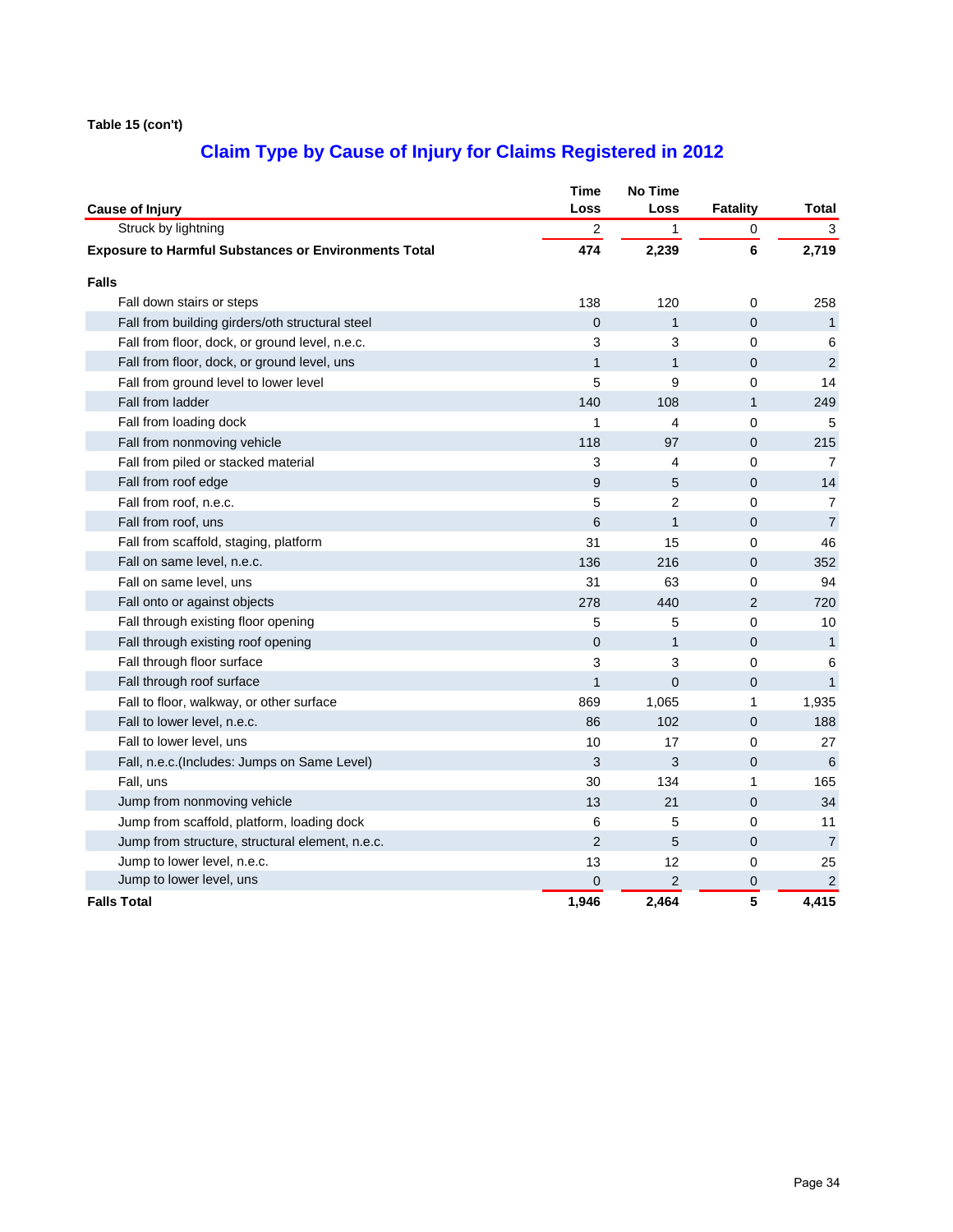| <b>Cause of Injury</b>                                   | Time<br>Loss   | <b>No Time</b><br>Loss | <b>Fatality</b> | Total          |
|----------------------------------------------------------|----------------|------------------------|-----------------|----------------|
| <b>Fires &amp; Explosions</b>                            |                |                        |                 |                |
| Explosion of battery                                     | 0              | 1                      | 0               | 1              |
| Explosion of pressure vessel or piping                   | 8              | 9                      | 0               | 17             |
| Explosion, n.e.c.                                        | 1              | 9                      | 0               | 10             |
| Explosion, uns                                           | $\mathbf{1}$   | 0                      | 0               | $\mathbf{1}$   |
| Fire in residence, building, or other structure          | $\overline{2}$ | 8                      | 0               | 10             |
| Fire or explosion, n.e.c.                                | 1              | 2                      | 0               | $\sqrt{3}$     |
| Fire or explosion, uns                                   | 0              | 1                      | 0               | 1              |
| Fire, n.e.c.                                             | 3              | 3                      | 0               | $\,6\,$        |
| Fire, uns                                                | 1              | 2                      | 0               | 3              |
| Fire in residence, building, or other structure          | $\mathbf 1$    | 0                      | 0               | $\mathbf{1}$   |
| Fire or explosion, n.e.c.                                | 1              | 2                      | 0               | 3              |
| <b>Fires &amp; Explosions Total</b>                      | 19             | 37                     | 0               | 56             |
| <b>Transportation Accidents</b>                          |                |                        |                 |                |
| Aircraft accident, uns                                   | 0              | 1                      | 0               | $\mathbf{1}$   |
| Collision between railway vehicle and other vehicle      | 3              | $\mathbf{1}$           | $\mathbf{1}$    | 5              |
| Collision between vehicles or mobile equip.              | 17             | 11                     | 0               | 28             |
| Collision between vehicles, mobile equipment, n.e.c.     | 29             | 17                     | 0               | 46             |
| Collision between vehicles, mobile equipment, uns        | 11             | 7                      | 1               | 19             |
| Explosion, fire, n.e.c.                                  | $\mathbf{0}$   | 1                      | 0               | $\mathbf{1}$   |
| Fall from moving vehicle, mobile equipment-nonhighway    | 4              | 8                      | 0               | 12             |
| Fall in, on, or from railway vehicle in motion, n.e.c.   | $\mathbf{1}$   | 0                      | 0               | $\mathbf{1}$   |
| Fell from and struck by vehicle, mobile equipment        | 0              | 1                      | 0               | $\mathbf{1}$   |
| Highway accident, n.e.c.                                 | 6              | 16                     | 0               | 22             |
| Highway accident, uns                                    | 6              | 8                      | 0               | 14             |
| Jack-knifed or overturned--no collision                  | 55             | 45                     | 2               | 102            |
| Loss of controll-nonhighway accident                     | 1              | 2                      | 0               | 3              |
| Moving and standing vehicle, mobile equip .-- in roadway | 8              | 15                     | 0               | 23             |
| Moving in intersection                                   | 24             | 36                     | 0               | 60             |
| Moving in opposite directions, oncoming                  | 16             | 9                      | 3               | 28             |
| Moving in same direction                                 | 47             | 60                     | 1               | 108            |
| Moving/standing vehicle/mobile equipment--side of road   | 2              | $\overline{2}$         | 0               | $\overline{4}$ |
| Noncollision accident, n.e.c.                            | 26             | 38                     | 0               | 64             |
| Noncollision accident, n.e.c.-nonhighway accident        | 12             | 13                     | 0               | 25             |
| Nonhighway accident, n.e.c.                              | 3              | 4                      | 0               | 7              |
| Nonhighway accident, uns                                 | 0              | 5                      | 0               | 5              |
| Overturned-nonhighway accident                           | 9              | 7                      | 0               | 16             |
| Pedest. struck by veh., mobile equip. in parking lot     | 12             | 5                      | 0               | 17             |
| Pedestrian struck by veh., mobile equip. in roadway      | 4              | 3                      | 1               | 8              |
| Pedestrian struck by vehicle, mobile equip., uns         | $\overline{4}$ | 10                     | 0               | 14             |
| Pedestrian struck by vehicle, mobile equipment, n.e.c.   | 12             | 8                      | 1               | 21             |
| Railway accident, n.e.c.                                 | $\mathfrak{S}$ | $\mathbf 0$            | 0               | 3              |
| Ran off highway--no collision                            | 8              | 13                     | 0               | 21             |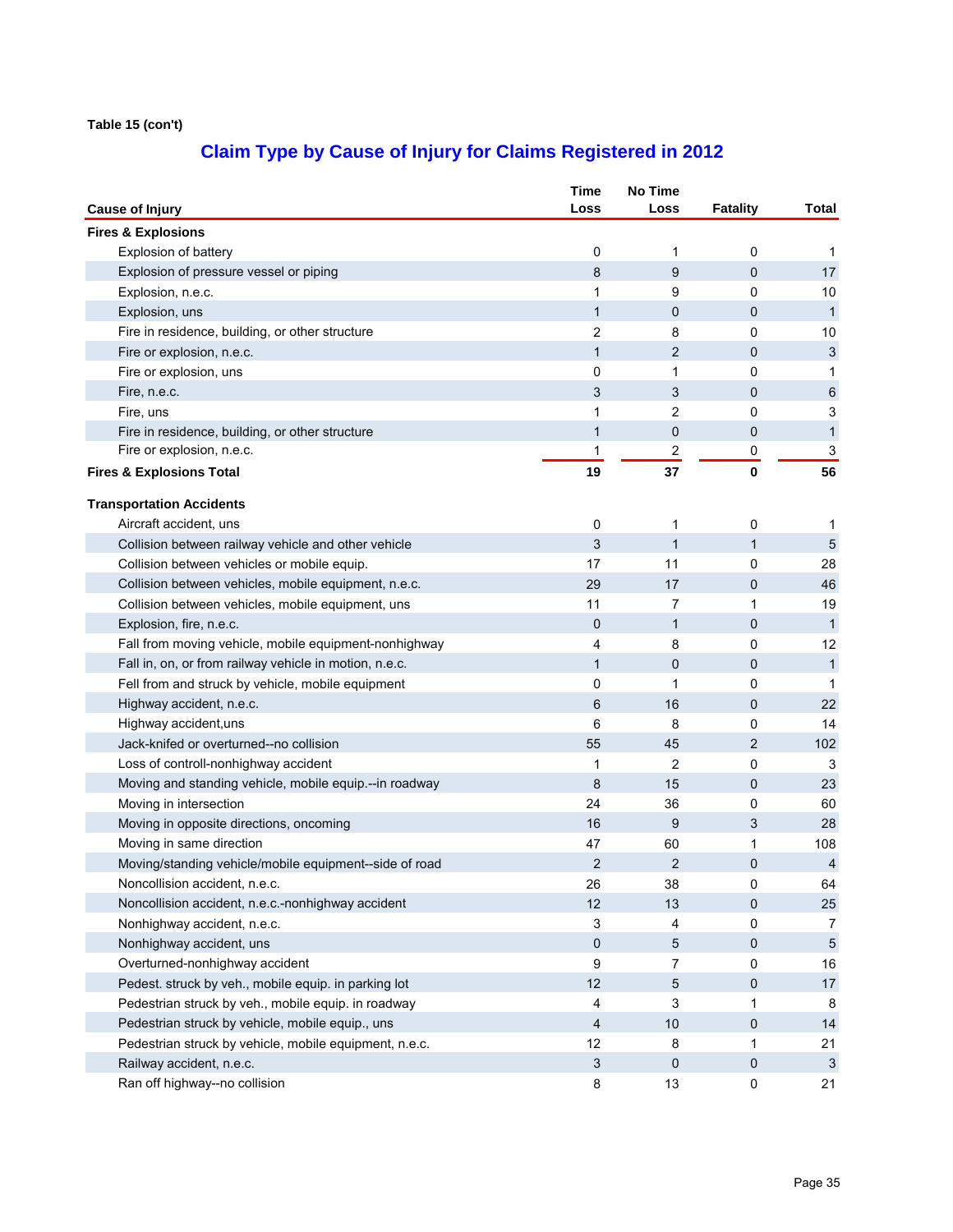|                                                        | <b>Time</b>  | <b>No Time</b> |                 |                |
|--------------------------------------------------------|--------------|----------------|-----------------|----------------|
| <b>Cause of Injury</b>                                 | Loss         | Loss           | <b>Fatality</b> | Total          |
| Re-entrant collision                                   | 2            | 5              | 0               | 7              |
| Struck by shifting load                                | $\mathbf{0}$ | 0              | 1               |                |
| Sudden start of stop, n.e.c.-nonhighway accident       | 8            | 5              | 0               | 13             |
| Sudden start or stop, n.e.c.                           | 13           | 25             | $\Omega$        | 38             |
| Transportation accident, n.e.c.                        | 2            | 2              | 0               | 4              |
| Transportation accident, uns                           | 19           | 42             | 1               | 62             |
| Vehicle struck stationary obj., equip. on side of road | 2            | 5              | 1               | 8              |
| Vehicle struck stationary obj./equip. in roadway       | 3            | 4              | $\Omega$        | $\overline{7}$ |
| Vehicle, mobile equip. struck stationary object        | 2            | 3              | 0               | 5              |
| Water vehicle accident, uns                            | 0            |                | 0               |                |
| <b>Transportation Accidents Total</b>                  | 374          | 438            | 13              | 825            |
| Other Events or Exposures, uns.                        |              |                |                 |                |
| Other events or exposures, n.e.c.                      |              | 2              | 0               | 3              |
| Other events or exposures, uns                         | $\mathbf{0}$ | 1              | 0               |                |
| Unknown                                                | 254          | 2,864          | 14              | 3,132          |
| Other Events or Exposures, uns. Total                  | 255          | 2,867          | 14              | 3,136          |
| Total                                                  | 11,068       | 22,977         | 43              | 34,088         |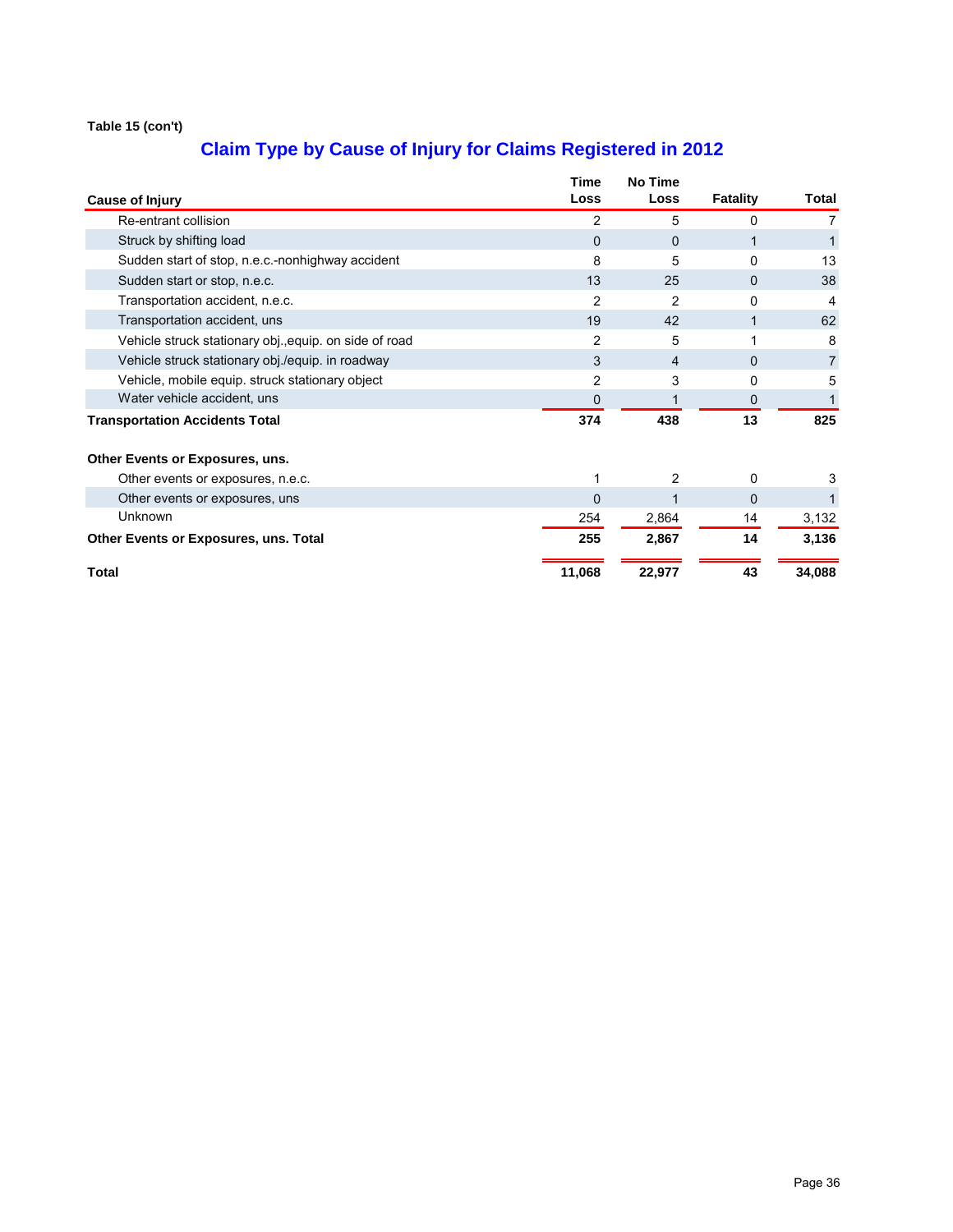### **Cause of Injury by Rate Code for Claims Registered in 2012**

|                 | Rate Code Description                     | <b>Assaults &amp; Violent</b><br>Acts | <b>Bodily Reaction &amp;</b><br><b>Exertion</b> | Contact with Objects &<br>Equipment | <b>Exposure to Harmful</b><br><b>Substances or</b><br><b>Environments</b> | Falls          | <b>Fires &amp; Explosions</b> | Transportation<br><b>Accidents</b> | Other Events or<br><b>Exposures</b> | Total          |
|-----------------|-------------------------------------------|---------------------------------------|-------------------------------------------------|-------------------------------------|---------------------------------------------------------------------------|----------------|-------------------------------|------------------------------------|-------------------------------------|----------------|
| A11             | <b>Light Agricultural Operations</b>      | 38                                    | 62                                              | 114                                 | 14                                                                        | 31             | $\overline{1}$                | $\overline{4}$                     | 26                                  | 290            |
| A21             | Farming and Ranching                      | $\overline{1}$                        | 13                                              | 32                                  | 2                                                                         | 13             | $\mathbf{0}$                  | $\overline{3}$                     | 11                                  | 75             |
| A31             | Grain Elevators and Inland Terminals      | $\mathsf 0$                           | 27                                              | 44                                  | 14                                                                        | 16             | $\mathbf 0$                   | $\overline{2}$                     | 11                                  | 114            |
| <b>B11</b>      | <b>Construction Trades</b>                | $\overline{2}$                        | 320                                             | 548                                 | 125                                                                       | 116            | $\overline{3}$                | 14                                 | 101                                 | 1,229          |
| <b>B12</b>      | <b>Residential Construction</b>           | $\overline{2}$                        | 304                                             | 595                                 | 86                                                                        | 216            | $\mathsf 0$                   | 13                                 | 149                                 | 1,365          |
| <b>B13</b>      | Commercial, Industrial Construction       | $\Omega$                              | 471                                             | 705                                 | 103                                                                       | 203            | $\overline{1}$                | 19                                 | 173                                 | 1,675          |
| C <sub>12</sub> | <b>Light Commodity Marketing</b>          | $\overline{7}$                        | 205                                             | 160                                 | 17                                                                        | 84             | $\mathbf{0}$                  | $\overline{5}$                     | 37                                  | 515            |
| C32             | Grocery, Department Store, Hardware       | 22                                    | 546                                             | 548                                 | 50                                                                        | 185            | $\mathbf{0}$                  | 30                                 | 117                                 | 1,498          |
| C33             | Wholesale, Chain Stores                   | $\overline{7}$                        | 316                                             | 286                                 | 22                                                                        | 96             | $\mathsf 0$                   | 8                                  | 55                                  | 790            |
| C41             | Co-operative Associations                 | $\overline{4}$                        | 253                                             | 197                                 | 36                                                                        | 125            | $\mathbf{0}$                  | 10                                 | 42                                  | 667            |
| C <sub>51</sub> | Lumber Yard, Builders Supplies            | $\overline{2}$                        | 226                                             | 243                                 | 19                                                                        | 79             | $\mathsf{O}\xspace$           | 6                                  | 28                                  | 603            |
| C61             | Automotive, Implement Sales and Service   | $\mathbf{3}$                          | 302                                             | 438                                 | 66                                                                        | 175            | $\overline{3}$                | 28                                 | 106                                 | 1,121          |
| C62             | Automotive Service Shops, Towing          | $\overline{a}$                        | 217                                             | 381                                 | 49                                                                        | 52             | 6                             | 13                                 | 62                                  | 782            |
| D32             | Operation of Oilwells                     | $\overline{1}$                        | 26                                              | 41                                  | 19                                                                        | 20             | $\overline{2}$                | 15                                 | 17                                  | 141            |
| D41             | <b>Oilwell Servicing</b>                  | $\mathbf{0}$                          | 172                                             | 248                                 | 56                                                                        | 92             | $\overline{3}$                | 60                                 | 86                                  | 717            |
| D <sub>51</sub> | Service Rigs and Water Well Drilling      | $\overline{4}$                        | 59                                              | 108                                 | 11                                                                        | 22             | $\mathbf{0}$                  | $\overline{3}$                     | 24                                  | 231            |
| D <sub>52</sub> | Seismic Drilling                          | $\mathbf{0}$                          | 39                                              | 121                                 | 23                                                                        | 25             | $\mathsf 0$                   | 3                                  | 21                                  | 232            |
| D71             | Open Pit Mining                           | $\mathbf{0}$                          | 45                                              | 19                                  | $\overline{7}$                                                            | $\overline{7}$ | $\mathsf{O}\xspace$           | 8                                  | 11                                  | 97             |
| D72             | <b>Underground Softrock Mining</b>        | $\mathbf{1}$                          | 93                                              | 138                                 | 45                                                                        | 13             | $\overline{2}$                | 15                                 | 24                                  | 331            |
| D73             | <b>Underground Hardrock Mining</b>        | $\Omega$                              | 83                                              | 77                                  | 22                                                                        | 40             | $\overline{2}$                | $\mathbf{8}$                       | 32                                  | 264            |
| G11             | Post Secondary Education                  | 9                                     | 102                                             | 89                                  | 38                                                                        | 55             | $\mathbf 0$                   | 5                                  | 28                                  | 326            |
| G12             | Elementary and Secondary Education        | 65                                    | 243                                             | 117                                 | 18                                                                        | 126            | $\mathbf{0}$                  | 16                                 | 44                                  | 629            |
| G22             | Health Authority, Hospitals, Care Homes   | 380                                   | 2,092                                           | 884                                 | 634                                                                       | 515            | $\overline{4}$                | 67                                 | 321                                 | 4,897          |
| G31             | Cities, Towns, Villages, RM's             | 66                                    | 470                                             | 291                                 | 94                                                                        | 213            | $\overline{5}$                | 92                                 | 108                                 | 1,339          |
| G51             | Government of Saskatchewan and Ministries | 73                                    | 423                                             | 263                                 | 76                                                                        | 182            | 3                             | 33                                 | 92                                  | 1,145          |
| M31             | Manufacturing, Pipeline Operations        | $\mathbf{0}$                          | 29                                              | 19                                  | 19                                                                        | 8              | $\mathbf{0}$                  | $\mathbf{3}$                       | $\overline{7}$                      | 85             |
| M33             | Refineries and Upgrader                   | $\mathbf{0}$                          | 42                                              | 21                                  | 18                                                                        | 14             | $\mathsf 0$                   | $\overline{2}$                     | 8                                   | 105            |
| M41             | Dairy Products, Soft Drinks               | $\mathbf{0}$                          | 84                                              | 44                                  | 10                                                                        | 20             | $\mathsf{O}\xspace$           | $\mathbf{A}$                       | 10                                  | 172            |
| M42             | Bakeries, Food Prep and Packaging         | $\mathbf{0}$                          | 34                                              | 57                                  | 10                                                                        | 10             | $\overline{1}$                | $\mathbf{3}$                       | $\,6\,$                             | 121            |
| M62             | Mills, Semi Medium Manufacturing          | $\overline{4}$                        | 212                                             | 388                                 | 32                                                                        | 95             | $\overline{1}$                | 6                                  | 56                                  | 794            |
| M72             | Processing Meat, Poultry and Fish         | $\mathbf{3}$                          | 150                                             | 158                                 | 25                                                                        | 40             | $\mathsf{O}\xspace$           | $\overline{2}$                     | 44                                  | 422            |
| M81             | Metal Foundries & Mills                   | $\overline{1}$                        | 39                                              | 77                                  | 18                                                                        | $\mathbf{8}$   | $\overline{2}$                | 3                                  | 13                                  | 161            |
| M91             | <b>Agricultural Equipment</b>             | $\mathsf 0$                           | 211                                             | 441                                 | 79                                                                        | 46             | 3                             | 5                                  | 62                                  | 847            |
| M92             | Machine Shops, Manufacturing              | $\overline{2}$                        | 270                                             | 580                                 | 100                                                                       | 73             | $\overline{1}$                | 11                                 | 89                                  | 1,126          |
| M94             | Iron and Steel Fabrication                | $\mathbf{0}$                          | 97                                              | 242                                 | 53                                                                        | 35             | $\mathbf 0$                   | $\mathbf 0$                        | 43                                  | 470            |
| R <sub>11</sub> | Road Construction and Earthwork           | $\overline{3}$                        | 230                                             | 363                                 | 71                                                                        | 105            | $\mathbf{3}$                  | 62                                 | 111                                 | 948            |
| S <sub>11</sub> | Legal Offices, Financial, Drafting        | $\mathbf{0}$                          | 22                                              | 11                                  | $\mathbf{3}$                                                              | 21             | $\mathsf 0$                   | 3                                  | 8                                   | 68             |
| S <sub>12</sub> | Offices, Professionals                    | $\overline{4}$                        | 158                                             | 102                                 | 21                                                                        | 81             | $\mathsf{O}\xspace$           | 18                                 | 38                                  | 422            |
| S14             | Unions                                    | $\mathbf{0}$                          | $\Omega$                                        | $\mathbf 0$                         | $\circ$                                                                   | $\overline{1}$ | $\mathbf{0}$                  | $\Omega$                           | $\mathbf 0$                         | $\overline{1}$ |
| S21             | Community and Social Services             | 144                                   | 240                                             | 193                                 | 32                                                                        | 173            | $\overline{1}$                | 32                                 | 64                                  | 879            |
| S22             | Restaurants, Catering, Dry Cleaning       | 12                                    | 231                                             | 460                                 | 175                                                                       | 149            | $\mathbf{1}$                  | 9                                  | 153                                 | 1,190          |
| S <sub>23</sub> | Hotels, Motels, Taxis                     | 12                                    | 174                                             | 176                                 | 52                                                                        | 98             | $\overline{1}$                | $\mathbf{0}$                       | 48                                  | 561            |
| S32             | Personal, Business and Leisure Services   | 32                                    | 143                                             | 186                                 | 31                                                                        | 76             | $\overline{2}$                | 10                                 | 53                                  | 533            |
| S33             | Caretaking, Park Authorities              | $\overline{1}$                        | 88                                              | 71                                  | 10                                                                        | 37             | $\overline{1}$                | $\overline{5}$                     | 28                                  | 241            |
| S41             | Engineering, Testing and Surveying        | 1                                     | 76                                              | 66                                  | 18                                                                        | 30             | $\mathsf 0$                   | 19                                 | 17                                  | 227            |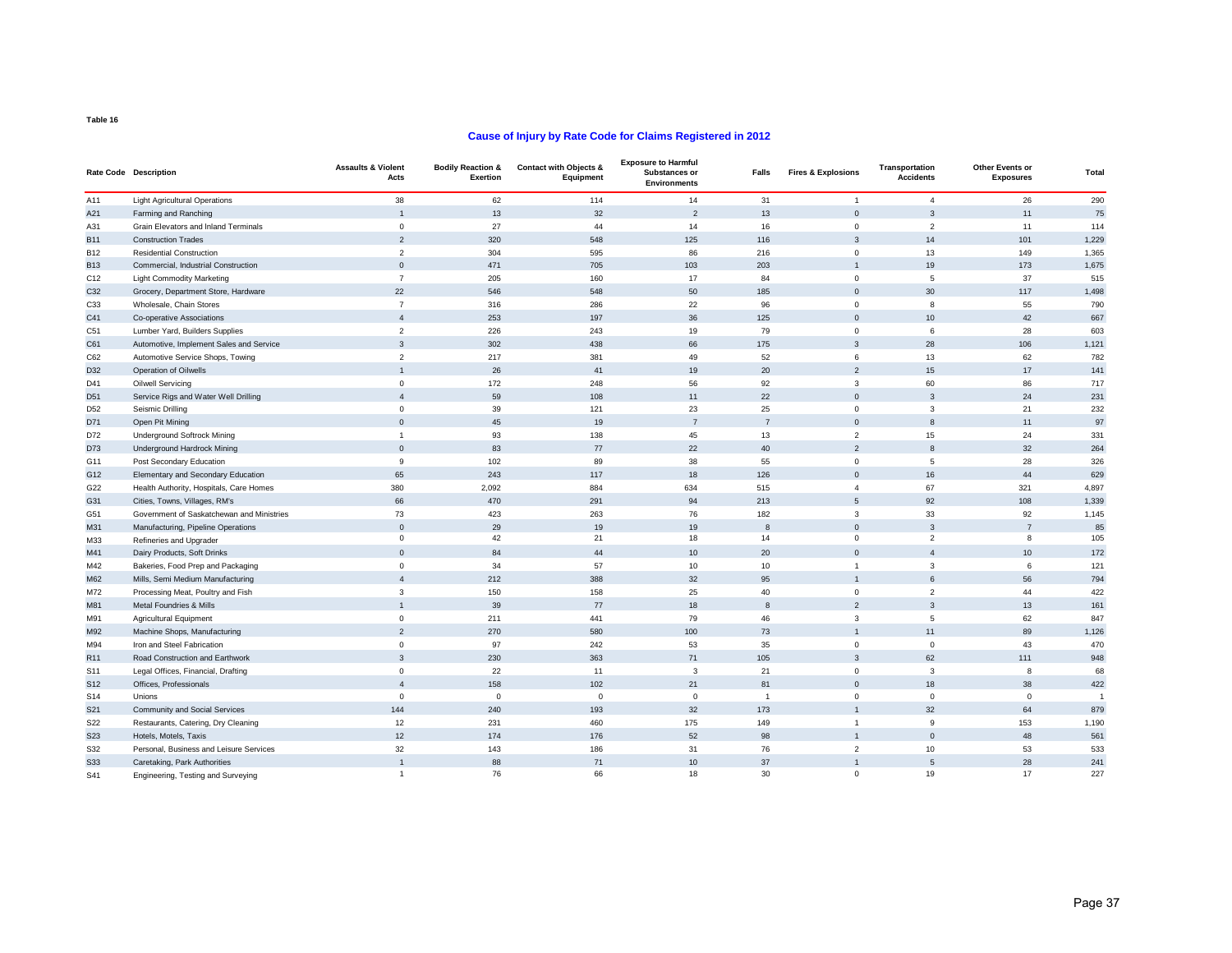### **Cause of Injury by Rate Code for Claims Registered in 2012**

|              | <b>Rate Code Description</b>            | <b>Assaults &amp; Violent</b><br>Acts | <b>Bodily Reaction &amp;</b><br>Exertion | <b>Contact with Objects &amp;</b><br>Equipment | <b>Exposure to Harmful</b><br><b>Substances or</b><br><b>Environments</b> | Falls | <b>Fires &amp; Explosions</b> | Transportation<br><b>Accidents</b> | <b>Other Events or</b><br><b>Exposures</b> | Total  |
|--------------|-----------------------------------------|---------------------------------------|------------------------------------------|------------------------------------------------|---------------------------------------------------------------------------|-------|-------------------------------|------------------------------------|--------------------------------------------|--------|
| T42          | Transportation, Courier, Commercial Bus | 14                                    | 663                                      | 489                                            | 45                                                                        | 329   |                               | 108                                | 128                                        | 1,777  |
| <b>T51</b>   | Operation of Railways                   |                                       | 38                                       | 33                                             | 22                                                                        | 8     | $\Omega$                      |                                    | 13                                         | 121    |
| T61          | Commercial Air Transportation           |                                       | 57                                       | 29                                             | 11                                                                        | 15    | $\Omega$                      |                                    |                                            | 125    |
| U11          | Telecommunications                      |                                       | 48                                       | 18                                             |                                                                           | 28    | $\mathbf{0}$                  |                                    | 11                                         | 116    |
| U31          | <b>Electric Systems</b>                 |                                       | 52                                       | 38                                             | 26                                                                        | 22    |                               |                                    | 22                                         | 168    |
| Self Insured |                                         | 29                                    | 241                                      | 93                                             | 38                                                                        | 156   | -3                            | 16                                 | 88                                         | 664    |
| Unassigned   |                                         |                                       | 70                                       | 117                                            | 149                                                                       |       |                               |                                    | 281                                        | 671    |
| Total        |                                         | 970                                   | 10.808                                   | 11.159                                         | 2.719                                                                     | 4.415 | 56                            | 825                                | 3.136                                      | 34.088 |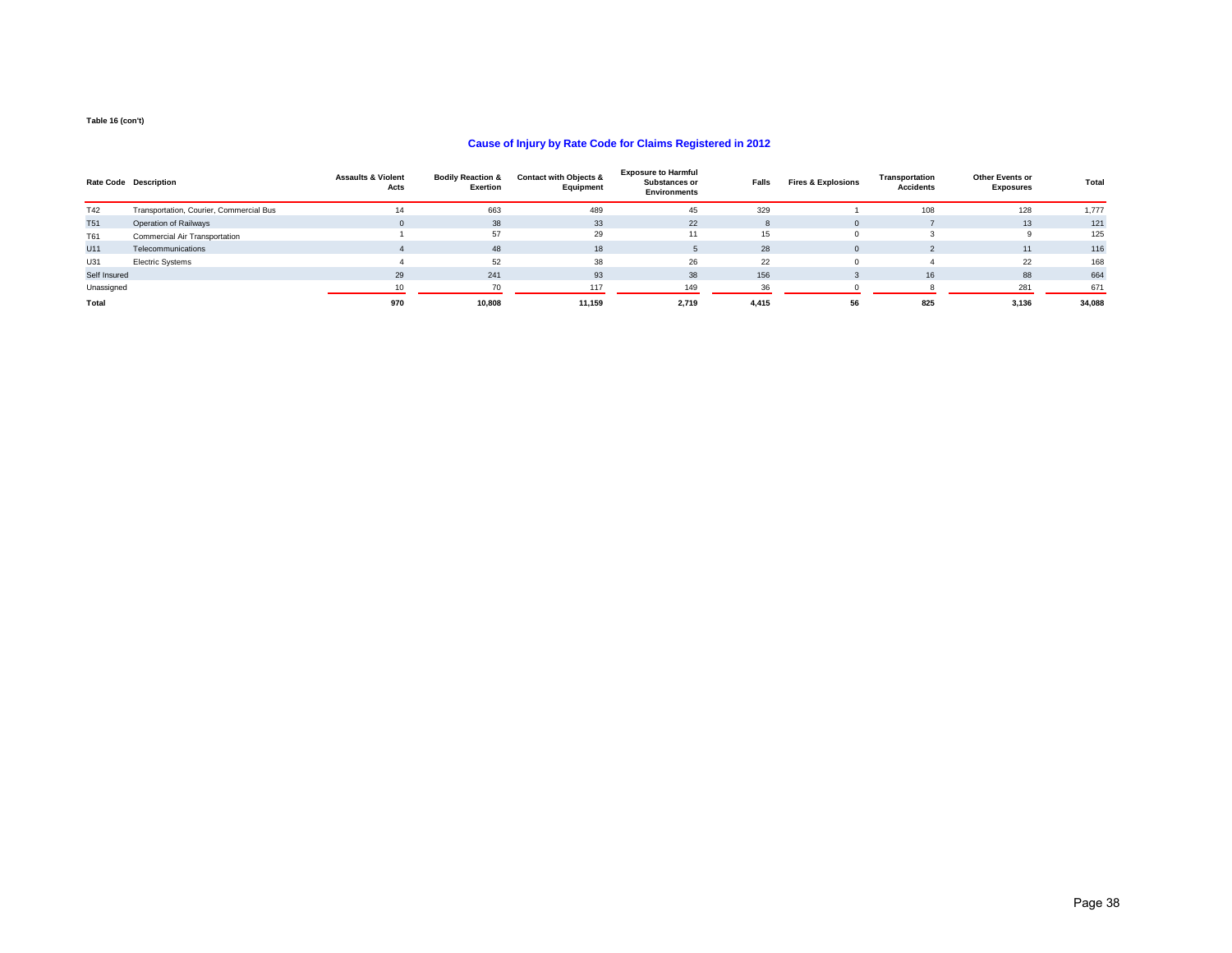| Occupation                                                                             | <b>Assaults &amp; Violent</b><br>Acts | <b>Bodily Reaction &amp;</b><br>Exertion | <b>Contact with Objects &amp;</b><br>Equipment | <b>Exposure to Harmful</b><br><b>Substances or</b><br><b>Environments</b> | Falls                    | <b>Fires &amp; Explosions</b> | Transportation<br><b>Accidents</b> | <b>Other Events or</b><br><b>Exposures</b> | Total          |
|----------------------------------------------------------------------------------------|---------------------------------------|------------------------------------------|------------------------------------------------|---------------------------------------------------------------------------|--------------------------|-------------------------------|------------------------------------|--------------------------------------------|----------------|
| Administrative & Regulatory Occupations                                                | 3                                     | 32                                       | 13                                             | $\overline{4}$                                                            | 22                       | $\mathsf 0$                   | $\mathbf{3}$                       | $\overline{3}$                             | 80             |
| Administrative Services Managers                                                       | $\mathbf 0$                           | $\overline{4}$                           | $\overline{4}$                                 | 5                                                                         | 5                        | $\mathbf 0$                   |                                    |                                            | 20             |
| Administrative Support Clerks                                                          | $\mathbf 0$                           | 34                                       | 9                                              | $\overline{7}$                                                            | 20                       | $\mathbf 0$                   | $\mathbf 0$                        | $\overline{1}$                             | 71             |
| Agriculture and Horticulture Workers                                                   | 21                                    | 37                                       | 68                                             | $\overline{4}$                                                            | 32                       | $\overline{2}$                | 3                                  | 11                                         | 178            |
| Announcers and Other Performers                                                        | $\mathsf 0$                           | $\overline{2}$                           | $\mathbf 0$                                    | $\mathsf 0$                                                               | $\mathbf 0$              | $\mathbf 0$                   | $\mathsf 0$                        | $\mathbf 0$                                | $\overline{2}$ |
| Architects, Urban Planners & Land Surveyors                                            | $\Omega$                              | 6                                        | 5                                              | -1                                                                        | $\overline{\phantom{a}}$ | $\Omega$                      | $-5$                               | $\Omega$                                   | 19             |
| Assisting Occupations in Support of Health Services                                    | 232                                   | 898                                      | 221                                            | 186                                                                       | 161                      | $\overline{1}$                | 32                                 | 29                                         | 1,760          |
| Athletes, Coaches, Referees and Related Occupations                                    | $\sqrt{5}$                            | 18                                       | 20                                             | 11                                                                        | 10                       | $\Omega$                      | $\Omega$                           | $\Omega$                                   | 64             |
| Auditors, Accountants & Investment                                                     | $\mathbf{0}$                          | 2                                        | $\overline{2}$                                 | $\mathbf 0$                                                               | 8                        | $\mathbf{0}$                  | $\overline{4}$                     | $\overline{1}$                             | 17             |
| Automotive Service Technicians                                                         |                                       | 189                                      | 333                                            | 60                                                                        | 61                       | $\Omega$                      | 11                                 | 34                                         | 689            |
| <b>Butchers and Bakers</b>                                                             | $\mathbf{1}$                          | 58                                       | 82                                             | 16                                                                        | 16                       | $\mathbf 0$                   | $\mathbf 0$                        | 6                                          | 179            |
| <b>Carpenters and Cabinetmakers</b>                                                    | $\mathbf{0}$                          | 178                                      | 352                                            | 32                                                                        | 95                       | $\Omega$                      | 10 <sup>10</sup>                   | 35                                         | 702            |
| Cashiers                                                                               | 3                                     | 114                                      | 93                                             | 13                                                                        | 47                       | $\overline{1}$                | $\overline{2}$                     | 15                                         | 288            |
| Central Control and Process Operators in Manufacturing and Processing                  | $\Omega$                              | 14                                       | 12                                             | $\mathbf{8}$                                                              | 6                        | $\Omega$                      | $\mathcal{P}$                      | $\Omega$                                   | 42             |
| Chefs and Cooks                                                                        | $\overline{2}$                        | 103                                      | 251                                            | 107                                                                       | 61                       | $\overline{1}$                | $\overline{2}$                     | 44                                         | 571            |
| Childcare and Home Support Workers                                                     | 56                                    | 103                                      | 48                                             | $\overline{7}$                                                            | 65                       | $\Omega$                      | 6                                  | 6                                          | 291            |
| Civil, Mechanical, Electrical, & Chemical Engineers                                    | $\mathbf{0}$                          | 3                                        | $\overline{4}$                                 | $\overline{2}$                                                            | 5                        | $\mathbf{0}$                  | $\overline{1}$                     | $\overline{1}$                             | 16             |
| Cleaners                                                                               | $\mathsf{Q}$                          | 615                                      | 473                                            | 145                                                                       | 228                      | $\Delta$                      | $\mathbf{R}$                       | 47                                         | 1,529          |
| <b>Clerical Supervisors</b>                                                            | $\mathbf{0}$                          | 27                                       | 13                                             | $\overline{4}$                                                            | $\overline{4}$           | $\mathbf 0$                   | $\mathbf 0$                        | $\overline{1}$                             | 49             |
| Clericial Occupations, General Office Skills                                           | 6                                     | 95                                       | 37                                             | 18                                                                        | 72                       | $\Omega$                      | 5                                  | 3                                          | 236            |
| College and Other Vocational Instructors                                               | $\mathbf 0$                           | 5                                        | 6                                              | $\overline{2}$                                                            | 8                        | $\mathbf 0$                   | $\overline{1}$                     | $\mathbf 0$                                | 22             |
| Computer & Information Systems Professionals                                           | $\mathbf{0}$                          | 13                                       | 5                                              | $\mathbf 0$                                                               | $\overline{7}$           | $\mathbf{0}$                  |                                    | $\overline{0}$                             | 26             |
| Contractors and Supervisors, Trades and Related Workers                                | $\overline{2}$                        | 77                                       | 91                                             | 22                                                                        | 37                       | $\mathbf 0$                   | 10                                 | 6                                          | 245            |
| Contractors, Operators and Supervisors in Agriculture, Horticulture and<br>Aquaculture | 20                                    | 34                                       | 56                                             | 15                                                                        | 20                       | $\mathbf{0}$                  | $\mathcal{P}$                      | 5                                          | 152            |
| Crane Operators, Drillers and Blasters                                                 | $\mathsf 0$                           | 22                                       | 16                                             | $\overline{1}$                                                            | 6                        | $\mathbf 0$                   | $\overline{1}$                     | $\overline{1}$                             | 47             |
| Creative and Performing Artists                                                        | $\overline{1}$                        | 2                                        | $\mathbf{0}$                                   | $\overline{2}$                                                            | $\overline{2}$           | $\mathbf{0}$                  | $\Omega$                           | $\Omega$                                   | $\overline{7}$ |
| Creative Designers and Craftspersons                                                   | $\mathbf 0$                           | 2                                        | $\overline{2}$                                 | $\Omega$                                                                  | $\overline{1}$           | $\mathbf{0}$                  | $\mathbf 0$                        | $\overline{1}$                             | 6              |
| Electrical Trades and Telecommunication Occupations                                    | 6                                     | 217                                      | 275                                            | 79                                                                        | 88                       | $\Omega$                      | 17                                 | 18                                         | 700            |
| Facility Operation & Maintenance Managers                                              | $\mathbf 0$                           | 19                                       | 16                                             | $\overline{7}$                                                            | 9                        | $\mathbf 0$                   | $\mathbf 0$                        | $\overline{1}$                             | 52             |
| Finance & Insurance Administrative Occupations                                         | $\overline{2}$                        | 14                                       | 9                                              | 3                                                                         | 13                       | $\mathbf 0$                   | 3                                  | 3                                          | $47\,$         |
| Finance & Insurance Clerks                                                             | $\mathbf 0$                           | 24                                       | 10                                             | $\overline{4}$                                                            | 22                       | $\mathbf{0}$                  | $\overline{1}$                     | $\overline{1}$                             | 62             |
| Food Counter Attendants, Kitchen Helpers and Related Occupations                       | $5\overline{5}$                       | 155                                      | 185                                            | 103                                                                       | 95                       | $\Omega$                      |                                    | 28                                         | 572            |
| <b>Heavy Equipment Operators</b>                                                       | $\blacktriangleleft$                  | 152                                      | 151                                            | 37                                                                        | 60                       | 5                             | 45                                 | 15                                         | 466            |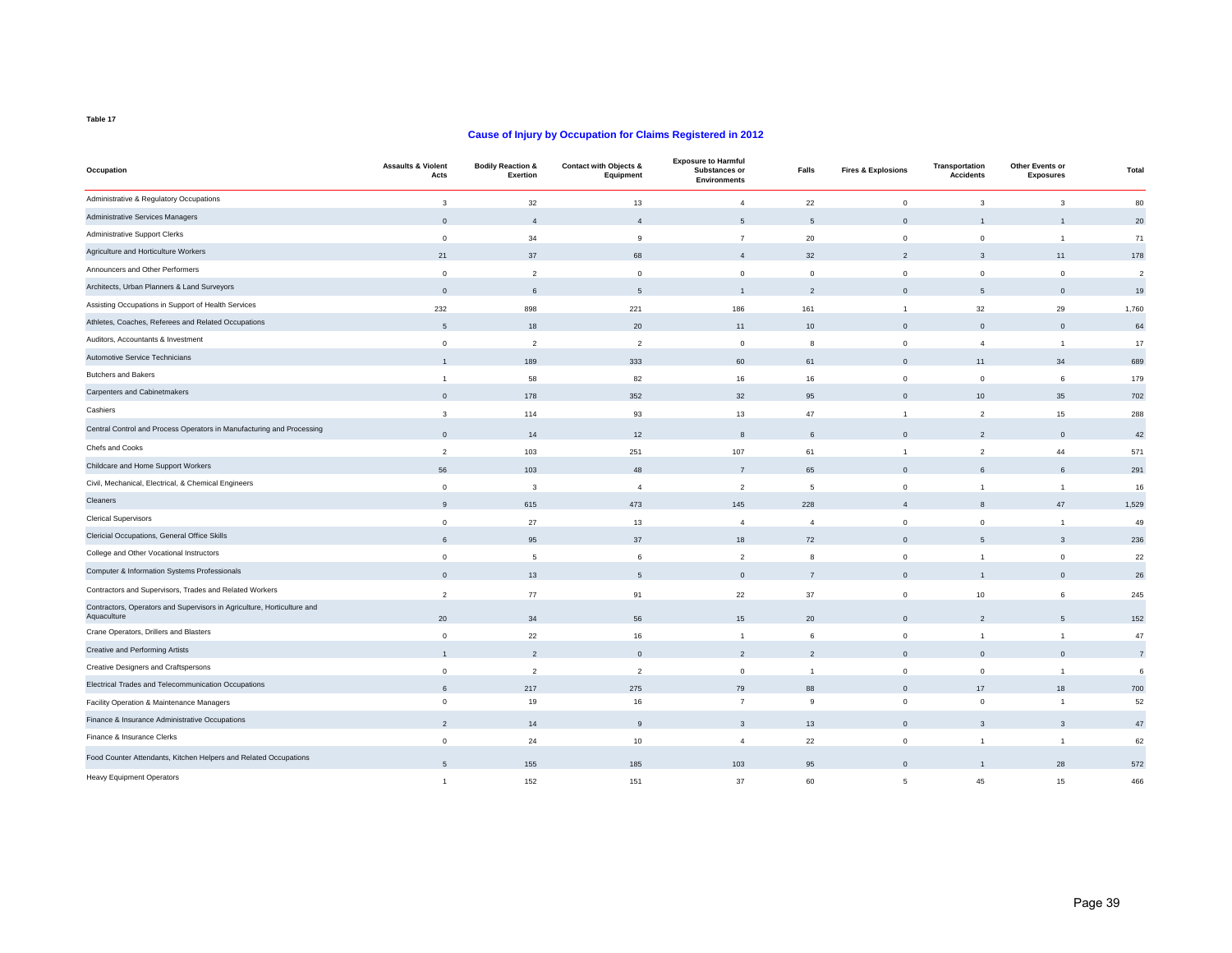| Occupation                                                                                 | <b>Assaults &amp; Violent</b><br>Acts | <b>Bodily Reaction &amp;</b><br>Exertion | <b>Contact with Objects &amp;</b><br>Equipment | <b>Exposure to Harmful</b><br>Substances or<br><b>Environments</b> | Falls          | <b>Fires &amp; Explosions</b> | Transportation<br><b>Accidents</b> | Other Events or<br><b>Exposures</b> | Total          |
|--------------------------------------------------------------------------------------------|---------------------------------------|------------------------------------------|------------------------------------------------|--------------------------------------------------------------------|----------------|-------------------------------|------------------------------------|-------------------------------------|----------------|
| Human Resources & Business Service                                                         | $\mathbf{0}$                          | 9                                        | 8                                              | $\overline{2}$                                                     | $\overline{7}$ | $\mathbf{0}$                  | $\overline{1}$                     | $\overline{2}$                      | 29             |
| Insurance and Real Estate Sales Occupations and Buyers                                     | $\Omega$                              | 32                                       | 26                                             | $\mathbf{a}$                                                       | 14             | $\Omega$                      |                                    | $\overline{\phantom{a}}$            | 83             |
| Labourers in Processing, Manufacturing and Utilities                                       | 6                                     | 432                                      | 672                                            | 88                                                                 | 153            | $\overline{1}$                | 15                                 | 56                                  | 1,423          |
| Legislators and Senior Management                                                          | $\Omega$                              | $\overline{7}$                           | $\overline{3}$                                 | $\mathsf 0$                                                        | $\overline{5}$ | $\Omega$                      | $\mathbf{1}$                       | $\overline{2}$                      | $18\,$         |
| Librarians, Archivists, Conservators and Curators                                          | $\mathbf{0}$                          | $\overline{4}$                           | $\overline{2}$                                 | $\mathbf 0$                                                        | $\overline{2}$ | $\Omega$                      | $\mathsf 0$                        | $\mathbf{0}$                        | 8              |
| Library, Correspondence & Related Information                                              | $\mathfrak{p}$                        | 66                                       | 35                                             | 8                                                                  | 31             | $\Omega$                      | $\Delta$                           | .5                                  | 151            |
| Life Science Professionals                                                                 | $\mathbf{1}$                          | $\overline{7}$                           | 5                                              | $\overline{2}$                                                     | 3              | $\Omega$                      | $\mathbf 0$                        | $\mathbf 0$                         | 18             |
| Logging and Forestry Workers                                                               | $\mathbf{0}$                          | 30                                       | 13                                             | $\overline{1}$                                                     | 8              | $\mathbf 0$                   | $\overline{1}$                     |                                     | 54             |
| Logging Machinery Operators                                                                | $\mathsf 0$                           | $\overline{1}$                           | $\mathsf 0$                                    | $\mathbf 0$                                                        | $\,0\,$        | $\mathbf 0$                   | $\mathsf 0$                        | $\mathsf 0$                         | $\overline{1}$ |
| Longshore Workers and Material Handlers                                                    | $\mathfrak{p}$                        | 429                                      | 382                                            | 25                                                                 | 136            | $\Omega$                      | 32                                 | 15                                  | 1,021          |
| Machine Operators and Related Workers in Chemical, Plastic and Rubber<br>Processing        | $\mathbf 0$                           | 23                                       | 17                                             | 3                                                                  | 15             | $\mathbf 0$                   | 3                                  | $\overline{1}$                      | 62             |
| Machine Operators and Related Workers in Fabric, Fur and Leather Products<br>Manufacturing | $\mathbf{0}$                          | $\overline{4}$                           | $\overline{4}$                                 | $\mathbf{0}$                                                       | $\Omega$       | $\Omega$                      | $\mathbf{0}$                       |                                     | 9              |
| Machine Operators and Related Workers in Food, Beverage and Tobacco<br>Processing          | $\mathbf 0$                           | 98                                       | 84                                             | 14                                                                 | 26             | $\mathcal{P}$                 | $\mathsf 0$                        | 13                                  | 237            |
| Machine Operators and Related Workers in Metal and Mineral Products<br>Processing          | $\mathbf 0$                           | 16                                       | 32                                             | $\overline{2}$                                                     | $\overline{7}$ | $\overline{0}$                | $\mathbf 0$                        | $\overline{1}$                      | 58             |
| Machine Operators and Related Workers in Pulp and Paper Production and<br>Wood Processing  | $\mathbf{0}$                          | 5                                        | 20                                             | $\overline{2}$                                                     | 3              | $\Omega$                      | $\mathbf 0$                        | $\overline{1}$                      | 31             |
| Machine Operators and Related Workers in Textile Processing                                | $\mathbf 0$                           | $\overline{0}$                           | $\overline{0}$                                 | $\mathbf{0}$                                                       |                | $\Omega$                      | $\mathbf{0}$                       | $\overline{0}$                      | $\overline{1}$ |
| Machinery and Transportation Equipment Mechanics (Except Motor Vehicle)                    | $\overline{2}$                        | 240                                      | 413                                            | 86                                                                 | 72             | 3                             | $\overline{7}$                     | 23                                  | 846            |
| Machining, Metalworking, Woodworking and Related Machine Operators                         | $\mathbf 0$                           | 25                                       | 56                                             | $\overline{4}$                                                     | 6              | $\mathbf 0$                   | $\mathbf{0}$                       | $\mathbf 0$                         | 91             |
| Machinists and Related Occupations                                                         | $\mathbf 0$                           | 35                                       | 56                                             | 5                                                                  | $\overline{2}$ | $\overline{1}$                | $\mathbf 0$                        | $\mathbf 0$                         | 99             |
| Mail & Message Distribution Occupations                                                    | 13                                    | 121                                      | 28                                             | 10                                                                 | 63             | $\Omega$                      | $\overline{2}$                     | 8                                   | 245            |
| Managers in Art, Culture, Recreation & Sport                                               | $\mathbf 0$                           | $\overline{2}$                           | 3                                              | $\mathbf{1}$                                                       | 3              | $\Omega$                      | $\mathsf 0$                        | $\mathbf 0$                         | 9              |
| Managers in Communication (except broadcasting)                                            | $\mathbf{0}$                          | $\overline{0}$                           | 3                                              | $\mathbf 0$                                                        |                | $\mathbf 0$                   | $\mathbf 0$                        | $\mathbf 0$                         | $\overline{4}$ |
| Managers in Construction & Transportation                                                  | $\mathbf{1}$                          | 21                                       | 19                                             | $\overline{2}$                                                     | 10             | $\Omega$                      | 3                                  | $\overline{4}$                      | 60             |
| Managers in Engineering, Architecture, Science and Information Systems                     | $\Omega$                              | $\mathbf{3}$                             | $\sqrt{5}$                                     | $\Omega$                                                           |                |                               |                                    |                                     | 13             |
| Managers in Financial & Business Services                                                  | $\mathbf 0$                           | 6                                        | 3                                              | $\overline{1}$                                                     | 10             | $\mathbf 0$                   | $\overline{1}$                     | $\overline{1}$                      | 22             |
| Managers in Food Service & Accomodation                                                    |                                       | 25                                       | 31                                             | $\overline{7}$                                                     | 15             | $\Omega$                      | $\Omega$                           |                                     | 86             |
| Managers in Health, Education, Social and Community Services                               | $\overline{2}$                        | 20                                       | 6                                              | $\overline{7}$                                                     | 25             | $\mathbf 0$                   | $\overline{2}$                     | $\mathbf 0$                         | 62             |
| Managers in Manufacturing & Utilities                                                      | $\Omega$                              | 10                                       | 9                                              | 3                                                                  | $\mathcal{P}$  | $\Omega$                      | $\Omega$                           | $\Omega$                            | 24             |
| Managers in Other Services                                                                 | $\overline{2}$                        | 12                                       | 5                                              | $\overline{2}$                                                     | $\overline{7}$ | $\mathbf 0$                   | $\mathsf 0$                        | 3                                   | 31             |
| Managers in Primary Production (except agriculture)                                        | $\Omega$                              | $\mathbf{A}$                             | 3                                              | $\overline{\phantom{0}}$                                           | $\mathcal{P}$  | $\Omega$                      |                                    | $\Omega$                            | $12$           |
| Managers in Protective Service                                                             | $\mathbf{1}$                          | $\overline{4}$                           | $\mathsf 0$                                    | $\mathbf 0$                                                        | $\overline{1}$ | $\overline{0}$                | $\mathsf 0$                        | $\overline{1}$                      | $\overline{7}$ |
| Managers in Public Administration                                                          | $\mathbf{0}$                          | $\overline{3}$                           | $\Delta$                                       | $\Omega$                                                           | $\mathsf{Q}$   | $\Omega$                      | $\overline{4}$                     | $\overline{1}$                      | 21             |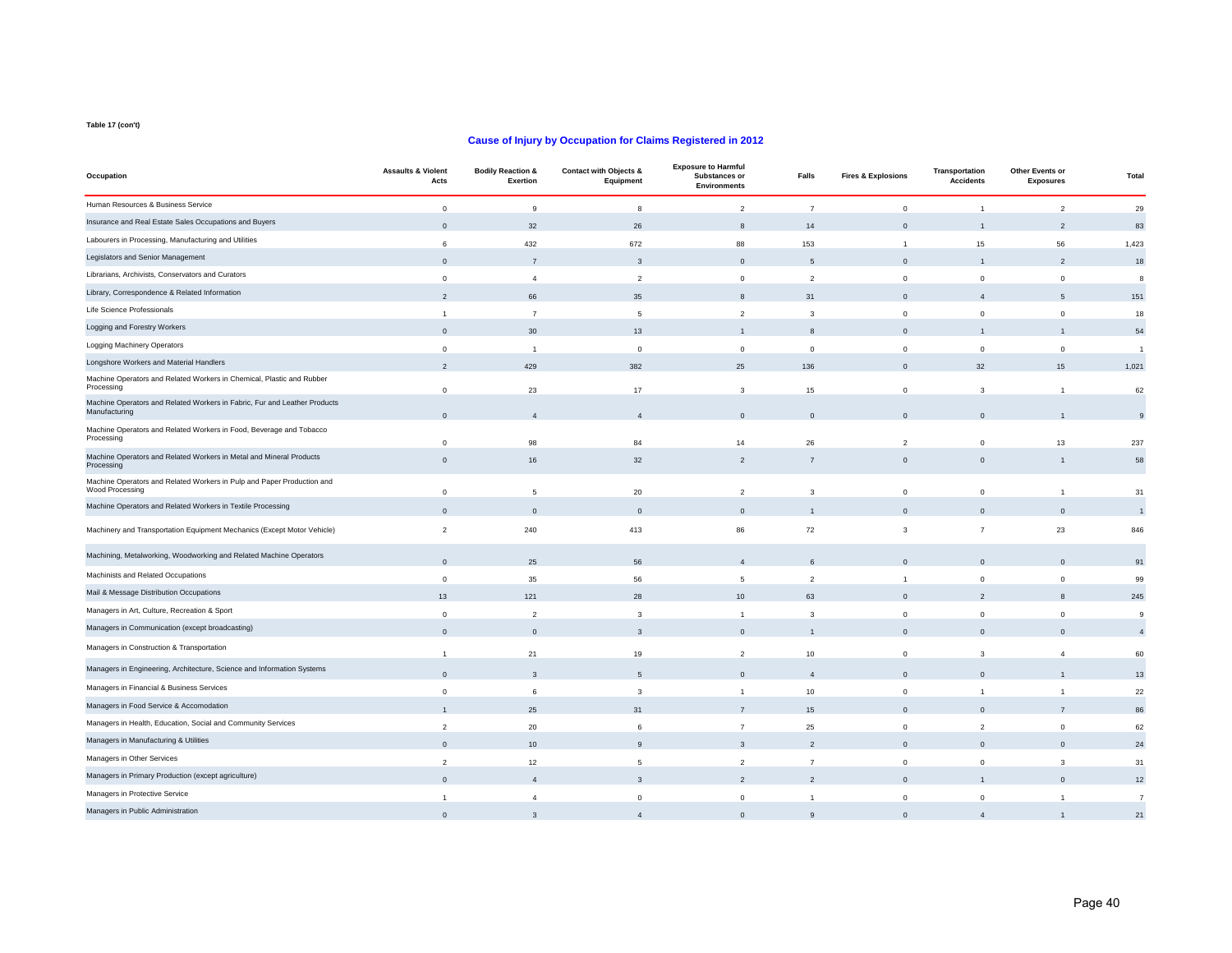| Occupation                                                                                                                                      | <b>Assaults &amp; Violent</b><br>Acts | <b>Bodily Reaction &amp;</b><br>Exertion | Contact with Objects &<br>Equipment | <b>Exposure to Harmful</b><br>Substances or<br><b>Environments</b> | Falls          | <b>Fires &amp; Explosions</b> | Transportation<br><b>Accidents</b> | Other Events or<br><b>Exposures</b> | Total                   |
|-------------------------------------------------------------------------------------------------------------------------------------------------|---------------------------------------|------------------------------------------|-------------------------------------|--------------------------------------------------------------------|----------------|-------------------------------|------------------------------------|-------------------------------------|-------------------------|
| Managers in Retail Trade                                                                                                                        | 3                                     | 139                                      | 82                                  | 6                                                                  | 38             | $\mathbf 0$                   | 8                                  | $\overline{4}$                      | 280                     |
| Masonry and Plastering Trades                                                                                                                   | $\mathbf{0}$                          | 62                                       | 66                                  | 12                                                                 | 37             | $\Omega$                      | $\overline{2}$                     | 13                                  | 192                     |
| Mathematicians, Statisticians & Actuaries                                                                                                       | $\mathbf 0$                           | $\overline{1}$                           | $\mathbf{0}$                        | $\mathbf 0$                                                        | $\overline{0}$ | $\Omega$                      | $\mathbf 0$                        | $\mathbf{0}$                        | $\overline{1}$          |
| Mechanical, Electrical and Electronics Assemblers                                                                                               |                                       | 49                                       | 96                                  | $\boldsymbol{8}$                                                   | $\mathbf{8}$   | $\overline{\phantom{0}}$      | $\mathfrak{p}$                     | $\mathbf{3}$                        | 169                     |
| Medical Technologists and Technicians (Except Dental Health)                                                                                    | 38                                    | 57                                       | 63                                  | 40                                                                 | 20             | $\mathbf 0$                   | $\mathbf{1}$                       | $\overline{4}$                      | 223                     |
| Metal Forming, Shaping and Erecting Trades                                                                                                      | $\mathbf{0}$                          | 327                                      | 805                                 | 199                                                                | 93             |                               | 6                                  | 52                                  | 1,483                   |
| Mine Service Workers and Operators in Oil and Gas Drilling                                                                                      | $\overline{1}$                        | 67                                       | 88                                  | 22                                                                 | 18             | $\mathfrak{p}$                | 9                                  | 12                                  | 219                     |
| Motor Vehicle and Transit Drivers                                                                                                               | 21                                    | 683                                      | 385                                 | 71                                                                 | 430            | $\overline{\Lambda}$          | 213                                | 63                                  | 1,870                   |
| Nurse Supervisors and Registered Nurses                                                                                                         | 64                                    | 338                                      | 228                                 | 151                                                                | 86             | $\mathbf 0$                   | 14                                 | 12                                  | 893                     |
| Occupations in Food & Beverage Service                                                                                                          |                                       | 68                                       | 99                                  | 42                                                                 | 46             | $\overline{\phantom{a}}$      |                                    | 17                                  | 280                     |
| Occupations in Travel & Accommodation                                                                                                           | $\mathbf{0}$                          | 25                                       | 8                                   | $\overline{2}$                                                     | 8              | $\mathbf 0$                   | $\mathbf 0$                        | $\overline{1}$                      | 44                      |
| Occupations not stated                                                                                                                          | 49                                    | 842                                      | 1,361                               | 334                                                                | 403            | 5                             | 69                                 | 1,045                               | 4,108                   |
| Office Equipment Operators                                                                                                                      | $\mathbf 0$                           | 3                                        | 3                                   | $\mathbf 0$                                                        | $\overline{4}$ | $\mathbf 0$                   | $\mathbf 0$                        | $\mathbf 0$                         | 10                      |
| Optometrists, Chiropractors and Other Health Diagnosing and Treating<br>Professionals                                                           | $\mathbf 0$                           | $\overline{2}$                           | $\mathbf{1}$                        | $\mathbf 0$                                                        | $\mathbf 0$    | $\Omega$                      | $\mathbf{0}$                       | $\Omega$                            | $\overline{\mathbf{3}}$ |
| Other Assembly and Related Occupations                                                                                                          | $\overline{1}$                        | 107                                      | 114                                 | 28                                                                 | 22             | $\mathbf 0$                   | 5                                  | 6                                   | 283                     |
| Other Construction Trades                                                                                                                       | $\mathbf{0}$                          | 106                                      | 127                                 | 17                                                                 | 54             | $\Omega$                      | $\mathfrak{p}$                     | 20                                  | 326                     |
| Other Elemental Service Occupations                                                                                                             | $\overline{1}$                        | 77                                       | 42                                  | 12                                                                 | 30             | $\Omega$                      | $\overline{2}$                     | $\mathbf{3}$                        | 167                     |
| Other Engineers                                                                                                                                 |                                       | $\overline{2}$                           | $\overline{4}$                      | $\mathbf 0$                                                        | $\overline{0}$ | $\overline{0}$                |                                    |                                     | 9                       |
| Other Installers, Repairers and Servicers                                                                                                       | $\overline{1}$                        | 128                                      | 166                                 | 22                                                                 | 35             | 6                             | 5                                  | 9                                   | 372                     |
| <b>Other Mechanics</b>                                                                                                                          | $\Omega$                              | 16                                       | 12                                  | 3                                                                  | $\overline{7}$ | $\overline{0}$                | $\mathfrak{p}$                     | $\mathfrak{p}$                      | 42                      |
| Other Occupations in Personal Service                                                                                                           | 31                                    | 10                                       | 11                                  | $\overline{2}$                                                     | 5              | $\Omega$                      | $\Omega$                           | $\mathbf{0}$                        | 59                      |
| Other Occupations in Protective Service                                                                                                         | 37                                    | 88                                       | 49                                  | 13                                                                 | 48             | $\overline{\phantom{0}}$      | $\Delta$                           | 5                                   | 246                     |
| Other Occupations in Travel, Accommodation, Amusement and Recreation                                                                            | $\mathbf 0$                           | 13                                       | 10                                  | 5                                                                  | 8              | $\Omega$                      | $\mathbf{1}$                       | $\overline{1}$                      | 38                      |
| Other Sales and Related Occupations                                                                                                             | $\mathbf{3}$                          | 217                                      | 194                                 | 23                                                                 | 72             | $\Omega$                      | $\mathbf{R}$                       | 11                                  | 528                     |
| Other Technical Inspectors and Regulatory Officers                                                                                              | 3                                     | 13                                       | $\overline{7}$                      | $\overline{2}$                                                     | 13             | $\mathbf 0$                   | 5                                  | $\mathbf 0$                         | 43                      |
| Other Technical Occupations in Health Care (Except Dental)                                                                                      | 38                                    | 234                                      | 92                                  | 53                                                                 | 45             | $\Omega$                      | 11                                 | 12                                  | 485                     |
| Other Transport Equipment Operators and Related Workers                                                                                         | $\mathbf 0$                           | 34                                       | 19                                  | 5                                                                  | $\overline{4}$ | $\mathbf 0$                   | $\mathbf 0$                        | $\overline{2}$                      | 64                      |
| Paralegals, Social Services Workers and Occupations in Education and Religion,<br>n.e.c.                                                        | 98                                    | 153                                      | 81                                  | 26                                                                 | 87             |                               | 26                                 |                                     | 480                     |
| Pharmacists, Dietitians and Nutritionists                                                                                                       | $\,0\,$                               | $\overline{7}$                           | 8                                   | 3                                                                  | $\overline{4}$ | $\mathbf 0$                   | $\mathbf 0$                        | 3                                   | 25                      |
| Photographers, Graphic Arts Technicians and Technical and Co-ordinating<br>Occupations in Motion Pictures, Broadcasting and the Performing Arts |                                       |                                          |                                     |                                                                    |                |                               |                                    |                                     |                         |
| Physical Science Professionals                                                                                                                  | $\mathbf 0$                           | 6                                        | 6                                   | $\overline{2}$                                                     | 3              | $\mathbf 0$                   | $\mathbf 0$                        | $\overline{1}$                      | 18                      |
| Physicians, Dentists and Veterinarians                                                                                                          | 6                                     | $\overline{4}$                           | 28                                  |                                                                    | $\mathbf{0}$   | $\Omega$                      | $\overline{0}$                     | $\mathbf{3}$                        | 48                      |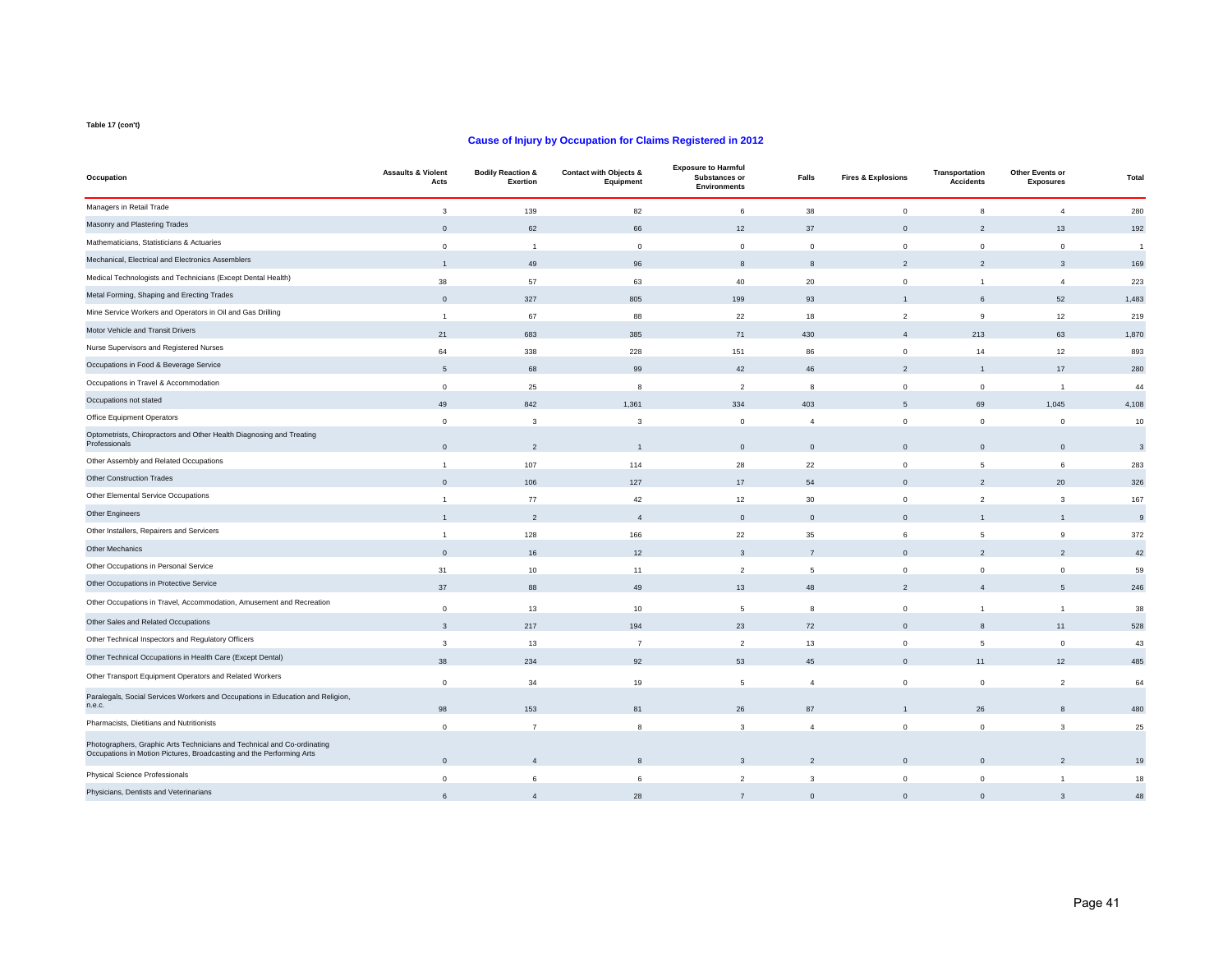| Occupation                                                                                      | <b>Assaults &amp; Violent</b><br>Acts | <b>Bodily Reaction &amp;</b><br>Exertion | <b>Contact with Objects &amp;</b><br>Equipment | <b>Exposure to Harmful</b><br>Substances or<br><b>Environments</b> | Falls                    | <b>Fires &amp; Explosions</b> | Transportation<br><b>Accidents</b> | Other Events or<br><b>Exposures</b> | Total          |
|-------------------------------------------------------------------------------------------------|---------------------------------------|------------------------------------------|------------------------------------------------|--------------------------------------------------------------------|--------------------------|-------------------------------|------------------------------------|-------------------------------------|----------------|
| Plumbers, Pipefitters and Gas Fitters                                                           | $\overline{1}$                        | 163                                      | 208                                            | 57                                                                 | 58                       | 3                             | 6                                  | 11                                  | 507            |
| Police Officers and Firefighters                                                                | 51                                    | 114                                      | 43                                             | 24                                                                 | 48                       | $\overline{\phantom{a}}$      | 17                                 | 10                                  | 309            |
| Policy and Program Officers, Researchers and Consultants                                        | $\overline{7}$                        | 28                                       | 23                                             | 6                                                                  | 23                       | $\mathbf 0$                   | $\mathbf{1}$                       | $\overline{2}$                      | 90             |
| <b>Primary Production Labourers</b>                                                             |                                       | 170                                      | 325                                            | 48                                                                 | 71                       |                               | 24                                 | 39                                  | 679            |
| Printing Machine Operators and Related Occupations                                              | $\mathsf 0$                           | 6                                        | 9                                              | $\overline{4}$                                                     | $\overline{2}$           | $\mathbf 0$                   | $\overline{0}$                     | $\mathbf 0$                         | 21             |
| Printing Press Operators, Commercial Divers and Other Trades and Related<br>Occupations, n.e.c. | $\Omega$                              | 13                                       | $\alpha$                                       | 3                                                                  |                          | $\sqrt{ }$                    | $\Omega$                           |                                     | 26             |
| Psychologists, Social Workers, Counsellors, Clergy and Probation Officers                       | 13                                    | 34                                       | 10                                             | 6                                                                  | 27                       | 1                             | 12                                 | $\mathbf{3}$                        | 106            |
| Public Works and Other Labourers, n.e.c.                                                        | $\overline{4}$                        | 82                                       | 52                                             | 10                                                                 | 23                       | $\Omega$                      | 10                                 |                                     | 182            |
| Recording, Scheduling & Distributing                                                            | $\overline{2}$                        | 189                                      | 139                                            | 6                                                                  | 52                       | $\Omega$                      | $\overline{7}$                     | 10                                  | 405            |
| Retail Salespersons & Sales Clerks                                                              | 13                                    | 350                                      | 342                                            | 31                                                                 | 143                      | $\Omega$                      | 12                                 | 40                                  | 931            |
| Sales and Service Supervisors                                                                   | 3                                     | 46                                       | 46                                             | 9                                                                  | 28                       | $^{\circ}$                    | $\overline{4}$                     | 3                                   | 139            |
| Sales Representatives, Wholesale Trade                                                          | $\Omega$                              | 11                                       |                                                |                                                                    | 15                       | $\Omega$                      |                                    |                                     | 40             |
| Sales, Marketing & Advertising Managers                                                         | $\mathbf 0$                           | 8                                        | 3                                              | $\overline{1}$                                                     | 8                        | $\mathbf 0$                   | $\mathbf{1}$                       | $\Omega$                            | 21             |
| Secondary and Elementary School Teachers and Educational Counsellors                            |                                       | 5                                        | $\mathbf{3}$                                   | $\mathbf 0$                                                        | $\overline{7}$           | $\Omega$                      |                                    |                                     | 24             |
| Secretaries, Recorders & Transcriptionists                                                      | $\mathbf 0$                           | 11                                       | $\overline{1}$                                 | $\overline{1}$                                                     | 10                       | $\Omega$                      | $\Omega$                           | $\Omega$                            | 23             |
| Security Guards and Related Occupations                                                         | 40                                    | 64                                       | 25                                             | 13                                                                 | 58                       | $\Omega$                      | 6                                  |                                     | 210            |
| Stationary Engineers and Power Station and System Operators                                     | $\mathsf 0$                           | 12                                       | 9                                              | 5                                                                  | $\overline{7}$           | $\mathbf 0$                   | $\mathbf 0$                        | $\overline{1}$                      | 34             |
| Supervisors, Assembly and Fabrication                                                           |                                       | 3                                        | $\mathsf{Q}$                                   |                                                                    |                          | $\Omega$                      | $\Omega$                           |                                     | 16             |
| Supervisors, Logging and Forestry                                                               | $\mathsf 0$                           | $\overline{\phantom{a}}$                 | $\mathbf{0}$                                   | $\mathsf 0$                                                        | $\mathbf{1}$             | $\Omega$                      | $\Omega$                           | $\mathbf 0$                         | 3              |
| Supervisors, Mining, Oil and Gas                                                                | $\mathbf 0$                           | 11                                       | 17                                             | 6                                                                  | 6                        | $\mathbf{0}$                  | $\overline{4}$                     | $\mathbf{0}$                        | 44             |
| Supervisors, Processing Occupations                                                             | $\mathsf 0$                           | 8                                        | 11                                             | $\overline{4}$                                                     | 3                        | $\mathbf 0$                   | $\mathbf 0$                        | $^{\circ}$                          | 26             |
| Supervisors, Railway and Motor Transportation Occupations                                       | $\Omega$                              |                                          |                                                |                                                                    | $\mathbf{A}$             | $\Omega$                      | $\Omega$                           |                                     | $\overline{7}$ |
| Technical Occupations in Architecture, Drafting, Surveying and Mapping                          | $\mathsf 0$                           | 3                                        | 5                                              | $\mathsf 0$                                                        | $\overline{2}$           | $\Omega$                      | $\mathbf 0$                        |                                     | 11             |
| Technical Occupations in Civil, Mechanical & Industrial Engineering                             |                                       | 10                                       |                                                | 5                                                                  | 5                        | $\Omega$                      |                                    |                                     | 30             |
| Technical Occupations in Computer and Information Systems                                       | $\mathbf 0$                           | 10                                       | $\mathbf{3}$                                   | $\mathbf 0$                                                        | $\overline{2}$           | $\mathbf 0$                   | $\overline{2}$                     | $\overline{1}$                      | 18             |
| Technical Occupations in Dental Health Care                                                     | $\mathbf{0}$                          | $\overline{4}$                           | $\overline{4}$                                 | $\mathfrak{p}$                                                     | $\Omega$                 | $\Omega$                      | $\Omega$                           | $\Omega$                            | 10             |
| Technical Occupations in Electronics and Electrical Engineering                                 | $\mathsf 0$                           | 23                                       | 15                                             | 5                                                                  | 11                       | $\Omega$                      | 6                                  | 3                                   | 63             |
| Technical Occupations in Libraries, Archives, Museums and Art Galleries                         | $\Omega$                              | $\overline{7}$                           | $\overline{5}$                                 | $\mathfrak{p}$                                                     | $\overline{\phantom{0}}$ | $\Omega$                      | $\Omega$                           |                                     | 17             |
| Technical Occupations in Life Sciences                                                          | $\overline{2}$                        | 27                                       | 28                                             | 15                                                                 | 12                       | $\Omega$                      | $\overline{4}$                     | 5                                   | 93             |
| <b>Technical Occupations in Personal Service</b>                                                | $\Omega$                              | 15                                       | $\overline{7}$                                 | $\mathbf 0$                                                        | $\mathbf{8}$             | $\Omega$                      | $\Omega$                           |                                     | 32             |
| Technical Occupations in Physical Sciences                                                      | $\mathsf 0$                           | 11                                       | 6                                              | 15                                                                 | 3                        | $\Omega$                      | $\mathbf{1}$                       | $\mathbf{0}$                        | 36             |
| Technical Sales Specialists, Wholesale Trade                                                    | $\Omega$                              | $\overline{1}$                           | $\mathbf{3}$                                   | $\Omega$                                                           | $\Omega$                 | $\Omega$                      | $\mathfrak{p}$                     | $\Omega$                            | 6              |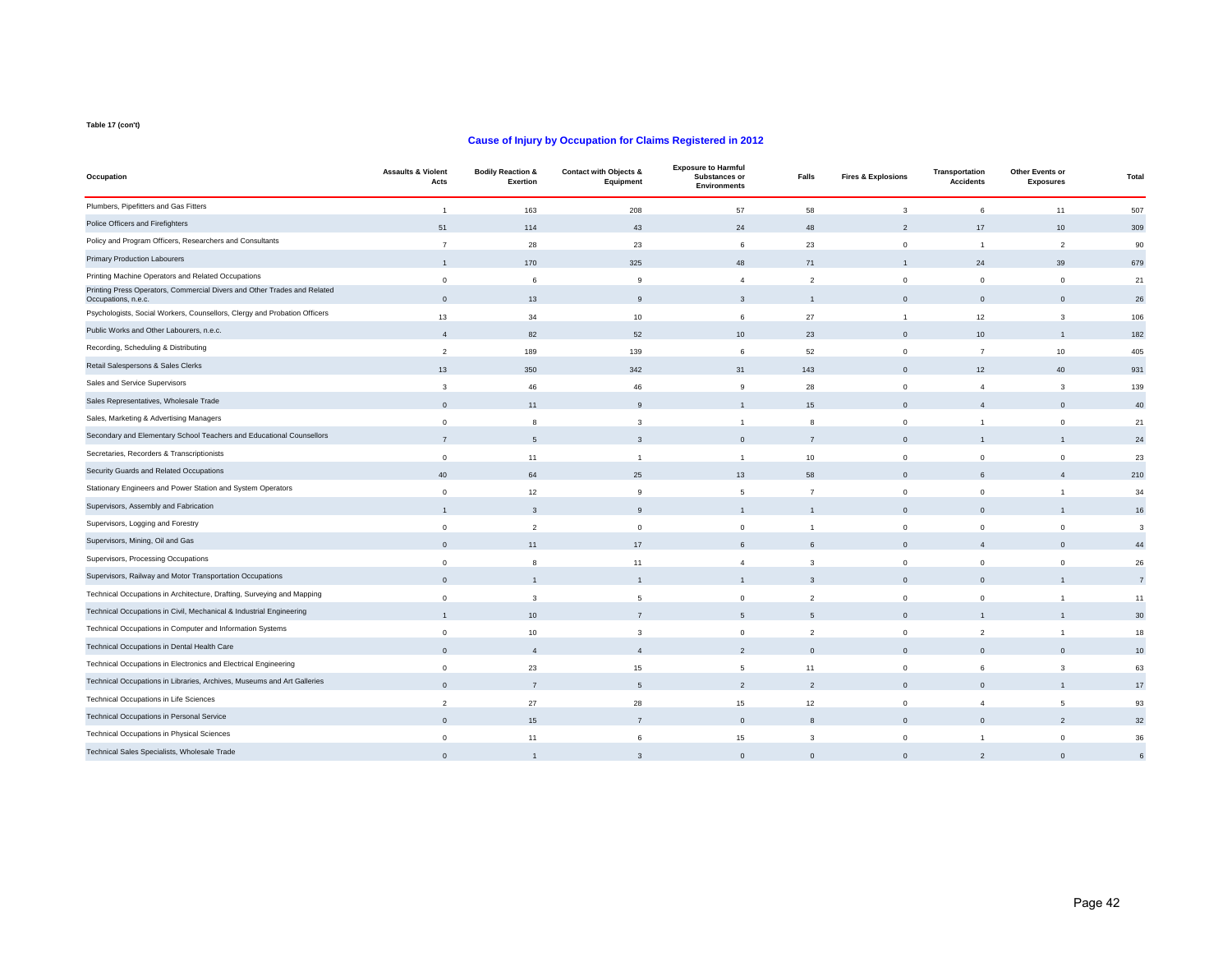| Occupation                                                               | <b>Assaults &amp; Violent</b><br>Acts | <b>Bodily Reaction &amp;</b><br>Exertion | <b>Contact with Objects &amp;</b><br>Equipment | <b>Exposure to Harmful</b><br><b>Substances or</b><br><b>Environments</b> | Falls          | <b>Fires &amp; Explosions</b> | Transportation<br><b>Accidents</b> | <b>Other Events or</b><br><b>Exposures</b> | <b>Total</b> |
|--------------------------------------------------------------------------|---------------------------------------|------------------------------------------|------------------------------------------------|---------------------------------------------------------------------------|----------------|-------------------------------|------------------------------------|--------------------------------------------|--------------|
| Therapy and Assessment Professionals                                     |                                       | 35                                       |                                                |                                                                           |                |                               |                                    |                                            | 54           |
| Tour & Recreational Guides & Casino Occupations                          | $\mathcal{P}$                         | 40                                       | 29                                             | $\overline{4}$                                                            | 11             | $\Omega$                      |                                    |                                            | 90           |
| Trades Helpers and Labourers                                             |                                       | 322                                      | 536                                            | 71                                                                        | 152            |                               | 17                                 | 43                                         | 1,146        |
| <b>Train Crew Operating Occupations</b>                                  | $\Omega$                              | 22                                       |                                                | 12                                                                        |                |                               | 6                                  |                                            | 54           |
| Transportation Officers and Controllers                                  |                                       |                                          |                                                |                                                                           |                |                               |                                    |                                            | 12           |
| Underground Miners, Oil and Gas Drillers and Related Workers             |                                       | 74                                       | 97                                             | 25                                                                        | 25             |                               | 14                                 | 10                                         | 247          |
| University Professors and Assistants                                     | $\Omega$                              | $\sim$                                   |                                                | $\overline{2}$                                                            | $\mathfrak{p}$ |                               | $\Omega$                           |                                            | 10           |
| Upholsterers, Tailors, Shoe Repairers, Jewellers and Related Occupations | $\Omega$                              |                                          | $6\overline{6}$                                |                                                                           |                | $\Omega$                      | $\mathbf{0}$                       |                                            | 13           |
| Writing, Translating and Public Relations Professionals                  |                                       | $\sim$                                   | $\mathbf{R}$                                   |                                                                           |                |                               |                                    |                                            | 16           |
| Not coded                                                                |                                       | 20                                       |                                                |                                                                           |                |                               |                                    | 1.154                                      | 1,217        |
| Total                                                                    | 970                                   | 10,808                                   | 11,159                                         | 2,719                                                                     | 4,415          | 56                            | 825                                | 3,136                                      | 34,088       |